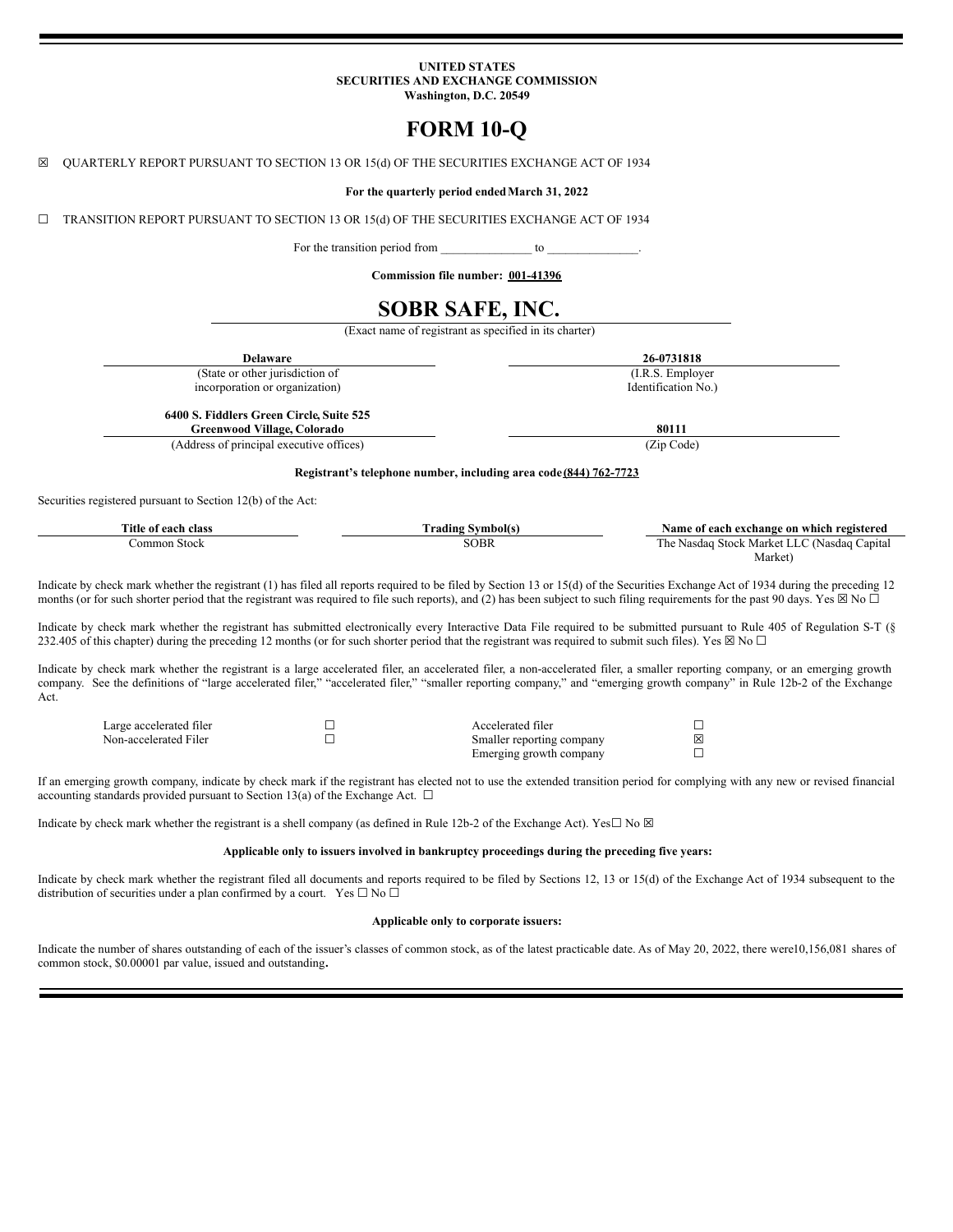# **SOBR SAFE, INC.**

# <span id="page-1-0"></span>**TABLE OF CONTENTS**

|                | <b>PART I - FINANCIAL INFORMATION</b>                                                 | $\overline{3}$ |
|----------------|---------------------------------------------------------------------------------------|----------------|
| <b>ITEM 1</b>  | <b>Condensed Consolidated Financial Statements</b>                                    | $\overline{4}$ |
| <b>ITEM 2</b>  | Management's Discussion and Analysis of Financial Condition and Results of Operations | 29             |
| <b>ITEM 3</b>  | Quantitative and Qualitative Disclosures About Market Risk                            | 37             |
| <b>ITEM 4</b>  | <b>Controls and Procedures</b>                                                        | 37             |
|                | <b>PART II - OTHER INFORMATION</b>                                                    | 38             |
| <b>ITEM 1</b>  | <b>Legal Proceedings</b>                                                              | 38             |
| <b>ITEM 1A</b> | <b>Risk Factors</b>                                                                   | 38             |
| <b>ITEM 2</b>  | Unregistered Sales of Equity Securities and Use of Proceeds                           | 38             |
| <b>ITEM 3</b>  | <b>Defaults Upon Senior Securities</b>                                                | 38             |
| <b>ITEM 4</b>  | <b>Mine Safety Disclosures</b>                                                        | 39             |
| <b>ITEM 5</b>  | Other Information                                                                     | 39             |
| ITEM 6         | <b>Exhibits</b>                                                                       | 40             |
|                |                                                                                       |                |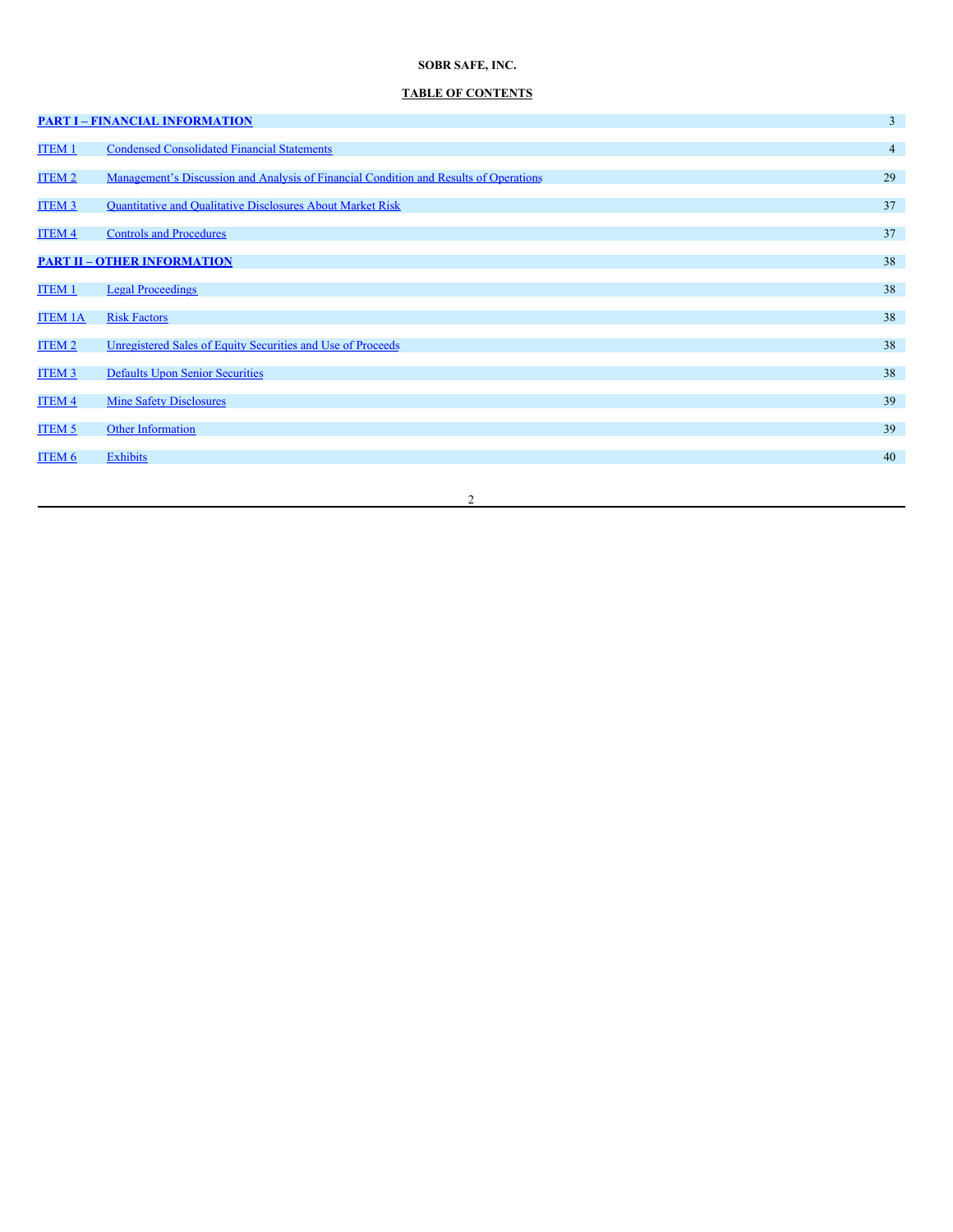### <span id="page-2-0"></span>**PART I – FINANCIAL INFORMATION**

# Forward-Looking Statement Disclaimer

This Quarterly Report includes forward-looking statements within the meaning of the Securities Exchange Act of 1934, as amended (the "Exchange Act"). These statements are based on management's beliefs and assumptions, and on information currently available to management. Forward-looking statements include the information concerning our possible or assumed future results of operations set forth under the heading "Management's Discussion and Analysis of Financial Condition and Results of Operations." Forward-looking statements also include statements in which words such as "expect," "anticipate," "intend," "plan," "believe," "estimate," "consider," or similar expressions are used.

Forward-looking statements are not guarantees of future performance. They involve risks, uncertainties, and assumptions. Our future results and shareholder values may differ materially from those expressed in these forward-looking statements. Readers are cautioned not to put undue reliance on any forward-looking statements.

# Reverse Stock Split on April 28, 2022

At the open of market on April 28, 2022, our 1-for-3 reverse split of our common stock went effective with FINRA and our trading market. As a result, all common stock share amounts, as well as share amounts and exercise and conversion prices in derivative security instruments have been adjusted to reflect the reverse stock split.

| ۰,<br>I<br>v |  |
|--------------|--|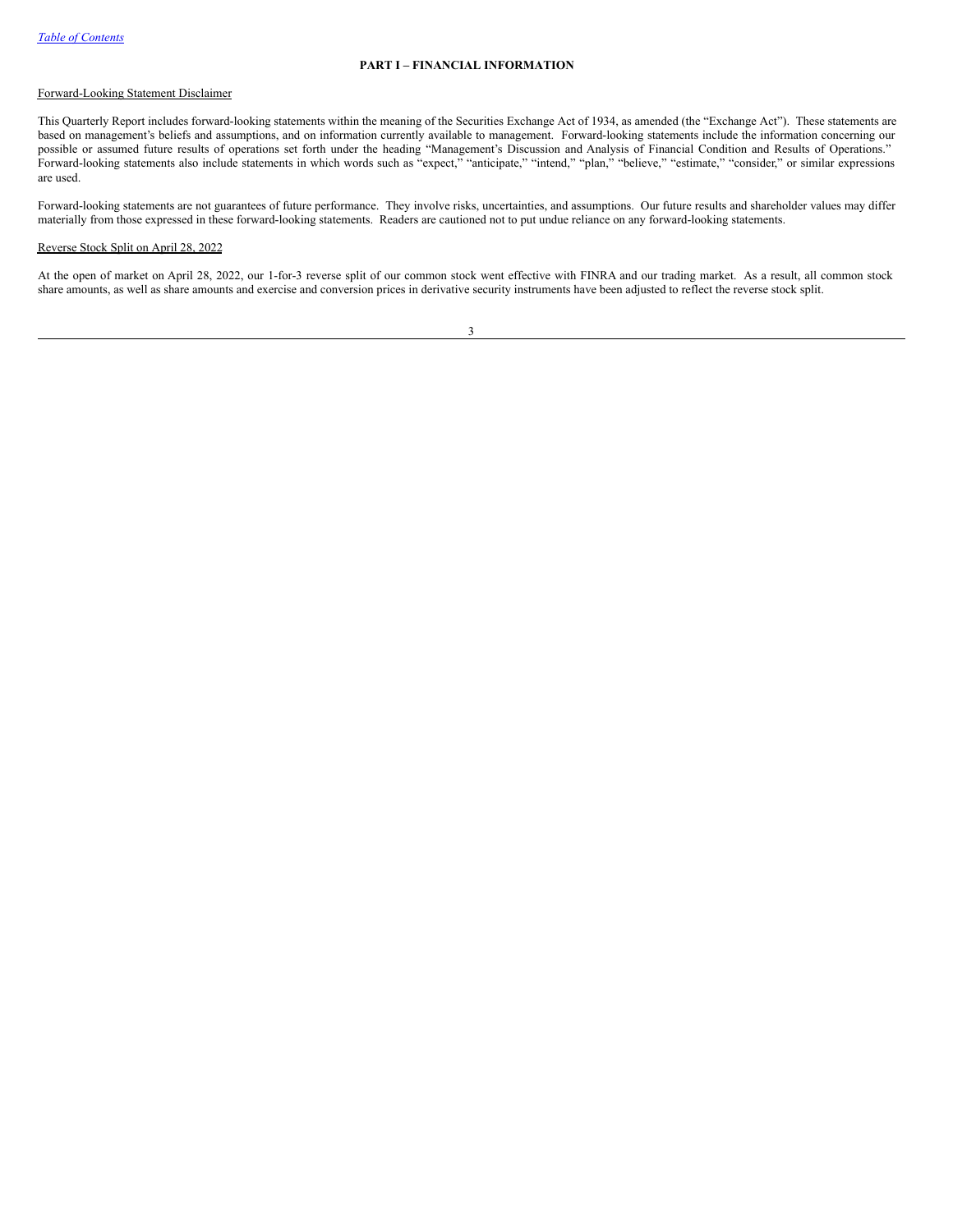# <span id="page-3-0"></span>**ITEM 1 Condensed Consolidated Financial Statements**

The condensed consolidated balance sheets as of March 31, 2022, and December 31, 2021, the condensed consolidated statements of operations for the three months ended March 31, 2022, and 2021, the condensed consolidated statements of changes in stockholders' deficit for the three months ended March 31, 2022, and 2021, and the condensed consolidated statements of cash flows for the three months ended March 31, 2022, and 2021, follow. The unaudited condensed consolidated financial statements reflect all adjustments which are, in the opinion of management, necessary to a fair statement of the results for the interim periods presented. All such adjustments are of a normal and recurring nature.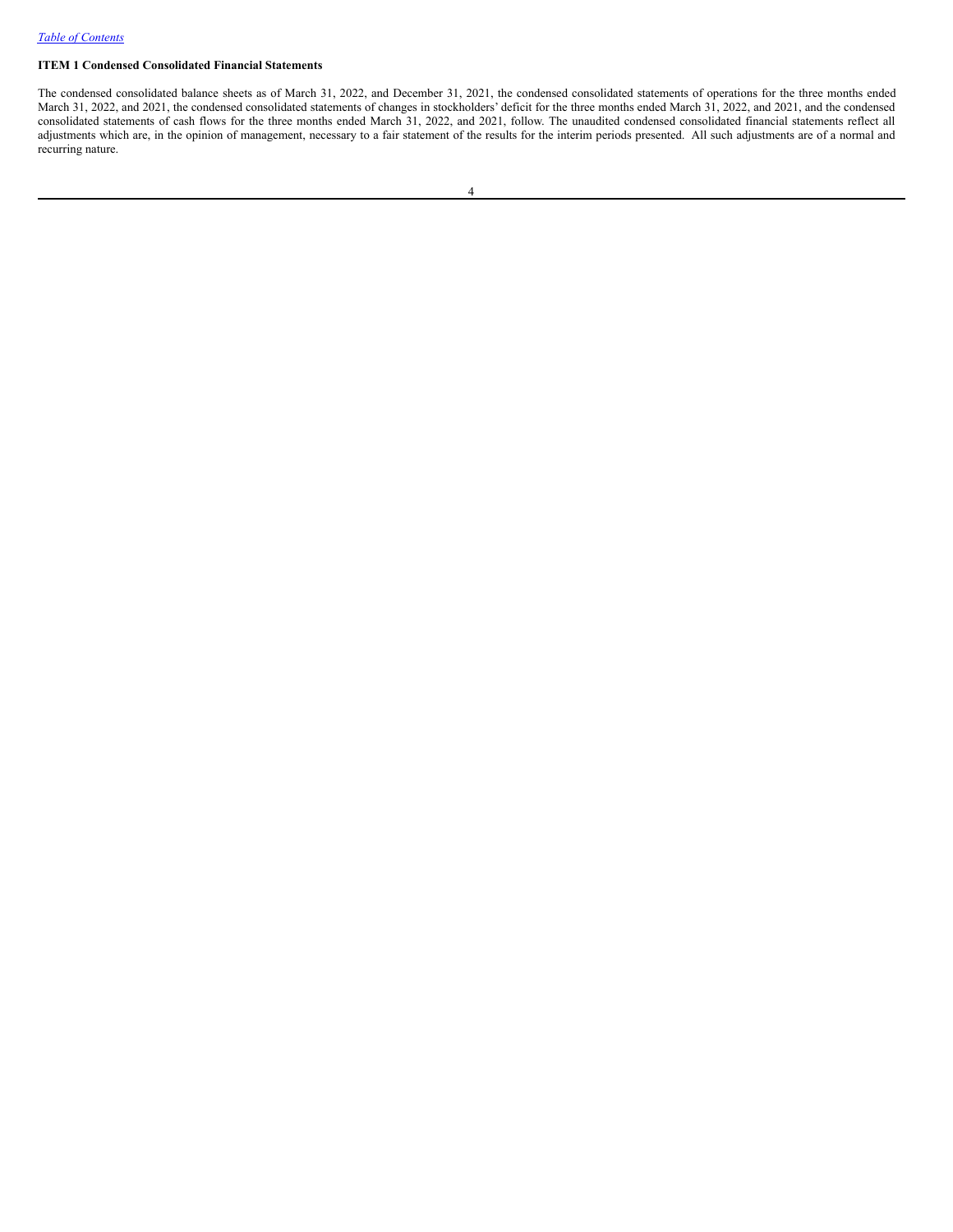### **SOBR SAFE, Inc. CONDENSED CONSOLIDATED BALANCE SHEETS**

|                                                                                                                                                                                                                                     |              | March 31,<br>2022           |              | December 31,<br>2021         |
|-------------------------------------------------------------------------------------------------------------------------------------------------------------------------------------------------------------------------------------|--------------|-----------------------------|--------------|------------------------------|
| <b>ASSETS</b>                                                                                                                                                                                                                       |              | (Unaudited)                 |              | (Audited)                    |
| <b>Current assets</b>                                                                                                                                                                                                               |              |                             |              |                              |
| Cash                                                                                                                                                                                                                                | $\mathbb{S}$ | 107,448                     | $\mathbb{S}$ | 882,268                      |
| Accounts receivable                                                                                                                                                                                                                 |              | 500                         |              |                              |
| Inventory                                                                                                                                                                                                                           |              | 104,950                     |              | 39,461                       |
| Prepaid expenses<br><b>Total current assets</b>                                                                                                                                                                                     |              | 29,286<br>242,184           |              | 12,553<br>934,282            |
|                                                                                                                                                                                                                                     |              |                             |              |                              |
| SOBR Safe Intellectual Technology, net of accumulated amortization of \$706,684 and \$610,318 at March 31, 2022 and December                                                                                                        |              |                             |              |                              |
| 31, 2021, respectively                                                                                                                                                                                                              |              | 3,147,991                   |              | 3,244,357                    |
| Other assets                                                                                                                                                                                                                        |              | 30,576                      |              | 30,576                       |
| <b>Total Assets</b>                                                                                                                                                                                                                 | \$           | 3,420,751                   | \$           | 4,209,215                    |
|                                                                                                                                                                                                                                     |              |                             |              |                              |
| <b>LIABILITIES &amp; STOCKHOLDERS' DEFICIT</b>                                                                                                                                                                                      |              |                             |              |                              |
| <b>Current liabilities</b>                                                                                                                                                                                                          |              |                             |              |                              |
| Accounts payable                                                                                                                                                                                                                    | \$           | 367,036                     | - \$         | 270,150                      |
| Accrued expenses                                                                                                                                                                                                                    |              | 1,395,696                   |              | 463,900                      |
| Accrued interest payable                                                                                                                                                                                                            |              | 309,809                     |              | 252,110                      |
| Related party payables                                                                                                                                                                                                              |              | 95.320                      |              | 82,883                       |
| Derivative liability<br>Convertible debenture payable                                                                                                                                                                               |              | 1,380,000                   |              | 1,040,000                    |
| * Includes unamortized debt discount related to warrants, beneficial conversion feature and embedded conversion feature of none                                                                                                     |              |                             |              |                              |
| and \$1,291,882 at March 31, 2022 and December 31, 2021, respectively                                                                                                                                                               |              | 3,048,781*                  |              | 1,756,899*                   |
| Current portion notes payable - related parties                                                                                                                                                                                     |              |                             |              |                              |
| * Includes unamortized debt discount related to warrants and beneficial conversion features of \$259,658 and none at March 31,<br>2022 and December 31, 2021, respectively                                                          |              | 302.152*                    |              | 11,810*                      |
| Current portion notes payable - non-related parties                                                                                                                                                                                 |              |                             |              |                              |
| * Includes unamortized debt discount related to warrants and beneficial conversion features of \$258,175 and none at March 31,                                                                                                      |              |                             |              |                              |
| 2022 and December 31, 2021, respectively<br><b>Total current liabilities</b>                                                                                                                                                        |              | 348,508*<br>7,247,302       |              | $104,183*$<br>3,981,935      |
|                                                                                                                                                                                                                                     |              |                             |              |                              |
| Notes payable -related parties-less current portion                                                                                                                                                                                 |              |                             |              |                              |
| * Includes unamortized debt discount related to warrants and beneficial conversion features of \$262,604 and \$645,547 at March                                                                                                     |              |                             |              |                              |
| 31, 2022 and December 31, 2021, respectively                                                                                                                                                                                        |              | 187,396*                    |              | 354,453*                     |
| Notes payable -non-related parties-less current portion<br>* Includes unamortized debt discount related to warrants and beneficial conversion features of \$261,396 and \$648,580 at March                                          |              |                             |              |                              |
| 31, 2022 and December 31, 2021, respectively                                                                                                                                                                                        |              | 193,604*                    |              | 356,420*                     |
|                                                                                                                                                                                                                                     |              |                             |              |                              |
| <b>Total Liabilities</b>                                                                                                                                                                                                            |              | 7,628,302                   |              | 4,692,808                    |
| <b>Stockholders' Deficit</b>                                                                                                                                                                                                        |              |                             |              |                              |
| Non Series Preferred stock, \$0.00001 par value; 16,300,000 and 19,300,000 shares authorized at March 31, 2022 and December                                                                                                         |              |                             |              |                              |
| 31, 2021, respectively, no shares issued or outstanding at March 31, 2022 and December 31, 2021<br>Series A Convertible Preferred stock, \$0,00001 par value; 3,000,000 shares authorized, no shares issued or outstanding at March |              |                             |              |                              |
| 31, 2022 and December 31, 2021                                                                                                                                                                                                      |              |                             |              |                              |
|                                                                                                                                                                                                                                     |              |                             |              |                              |
| Series A-1 Convertible Preferred stock, \$0.00001 par value; 2,700,000 shares authorized, no shares issued or outstanding as of                                                                                                     |              |                             |              |                              |
| March 31, 2022 and December 31, 2021<br>Series B Convertible Preferred stock, \$0.000001 par value: 3,000,000 shares authorized, 3,000,000 shares issued and outstanding                                                            |              |                             |              |                              |
| at March 31, 2022 and none at December 31, 2021, respectively                                                                                                                                                                       |              | 30                          |              |                              |
| Common stock, \$0.00001 par value; 100,000,000 shares authorized; 7,803,139 and 8,778,555 shares issued and outstanding at                                                                                                          |              |                             |              |                              |
| March 31, 2022 and December 31, 2021, respectively                                                                                                                                                                                  |              | 78                          |              | 88                           |
| Additional paid-in capital                                                                                                                                                                                                          |              | 58,887,152                  |              | 57,041,447                   |
| Accumulated deficit<br>Total SOBR Safe, Inc. stockholders' deficit                                                                                                                                                                  |              | (63,041,171)<br>(4,153,911) |              | (57, 471, 492)<br>(429, 957) |
| Noncontrolling interest                                                                                                                                                                                                             |              | (53, 640)                   |              | (53, 636)                    |
|                                                                                                                                                                                                                                     |              |                             |              |                              |
| <b>Total Stockholders' Deficit</b>                                                                                                                                                                                                  |              | (4,207,551)                 |              | (483, 593)                   |
| <b>Total Liabilities and Stockholders' Deficit</b>                                                                                                                                                                                  | \$           | 3,420,751                   | \$           | 4,209,215                    |

The accompanying notes are an integral part of the condensed consolidated financial statements.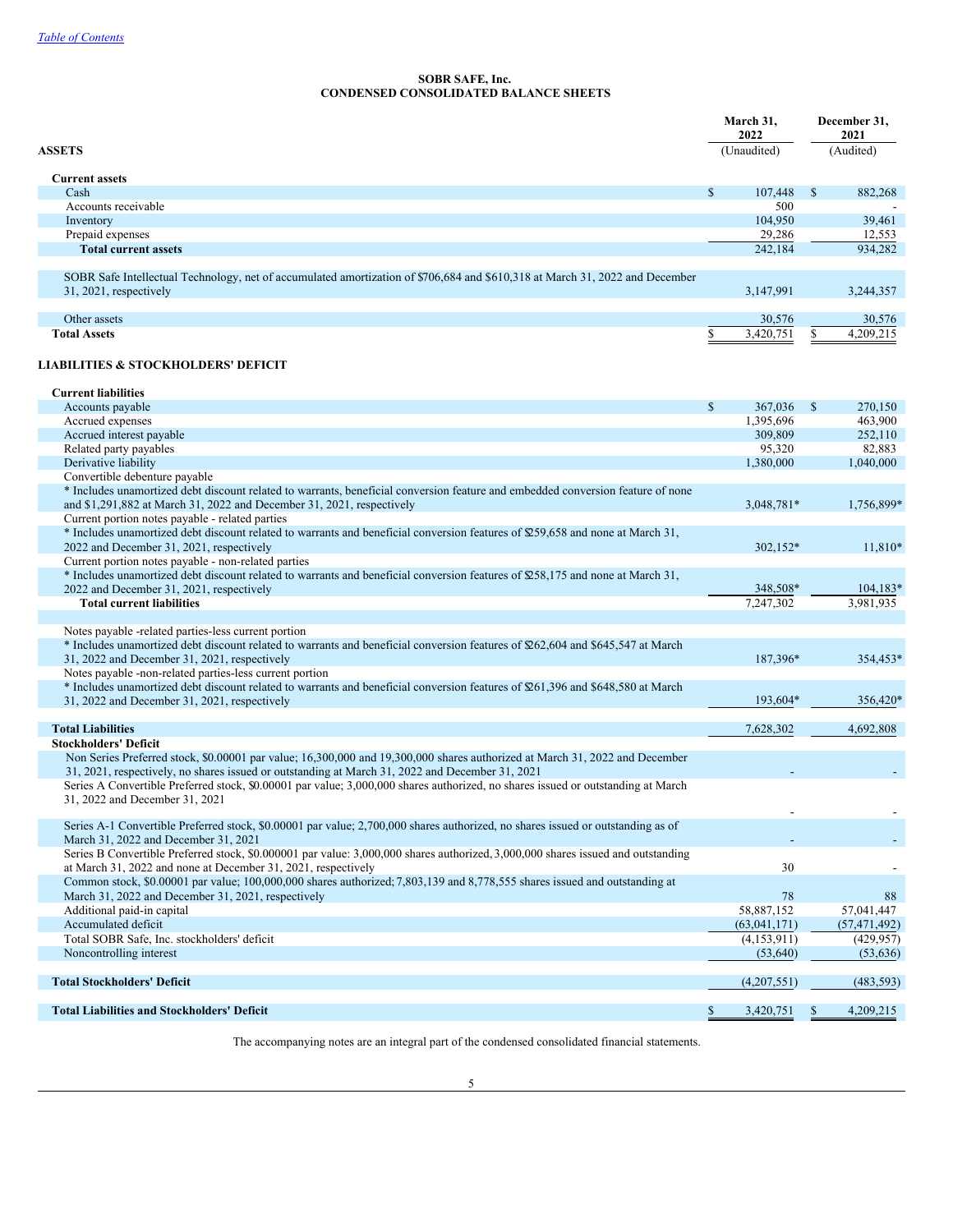# **SOBR SAFE, Inc. CONDENSED CONSOLIDATED STATEMENTS OF OPERATIONS**

|                                                          |                             | <b>For The Three Months Ended</b><br>March 31, |  |  |
|----------------------------------------------------------|-----------------------------|------------------------------------------------|--|--|
|                                                          | 2022                        | 2021                                           |  |  |
|                                                          | (Unaudited)                 | (Unaudited)                                    |  |  |
| Revenues                                                 | 1,500<br>\$.                | $\mathbf S$                                    |  |  |
| Cost of Goods Sold                                       | 1,100                       |                                                |  |  |
| <b>Gross Profit</b>                                      | 400                         |                                                |  |  |
| Operating expenses:                                      |                             |                                                |  |  |
| General and administrative                               | 2,269,175                   | 776,861                                        |  |  |
| Stock-based compensation expense                         | 442,784                     | 18,690                                         |  |  |
| Research and development                                 | 47,459                      | 171,463                                        |  |  |
| Total operating expenses                                 | 2,759,418                   | 967,014                                        |  |  |
| Loss from operations                                     | (2,759,018)                 | (967, 014)                                     |  |  |
| Other income (expense):                                  |                             |                                                |  |  |
| Other income (expense), net                              | 27                          |                                                |  |  |
| Loss on debt extinguishment                              | (864,000)                   |                                                |  |  |
| Loss on fair value adjustment - derivatives              | (340,000)                   |                                                |  |  |
| Interest expense                                         | (1,026,471)                 | (25, 878)                                      |  |  |
| Amortization of interest - beneficial conversion feature | (580, 221)                  | (9, 542)                                       |  |  |
| Total other expense, net                                 | (2,810,665)                 | (35, 420)                                      |  |  |
| Loss before provision for income taxes                   | (5,569,683)                 | (1,002,434)                                    |  |  |
| Provision for income tax                                 |                             |                                                |  |  |
| <b>Net loss</b>                                          | (5,569,683)                 | (1,002,434)                                    |  |  |
| Net loss attributable to noncontrolling interest         | 4                           | 94                                             |  |  |
| Net loss attributable to SOBR Safe, Inc.                 | (5,569,679)<br>$\mathbb{S}$ | (1,002,340)<br>$\mathbb{S}$                    |  |  |
| Basic and diluted loss per common share                  | (0.65)<br>\$                | (0.12)<br><sup>\$</sup>                        |  |  |
| Weighted average number of common shares outstanding     | 8,550,490                   | 8,654,108                                      |  |  |

The accompanying notes are an integral part of the condensed consolidated financial statements.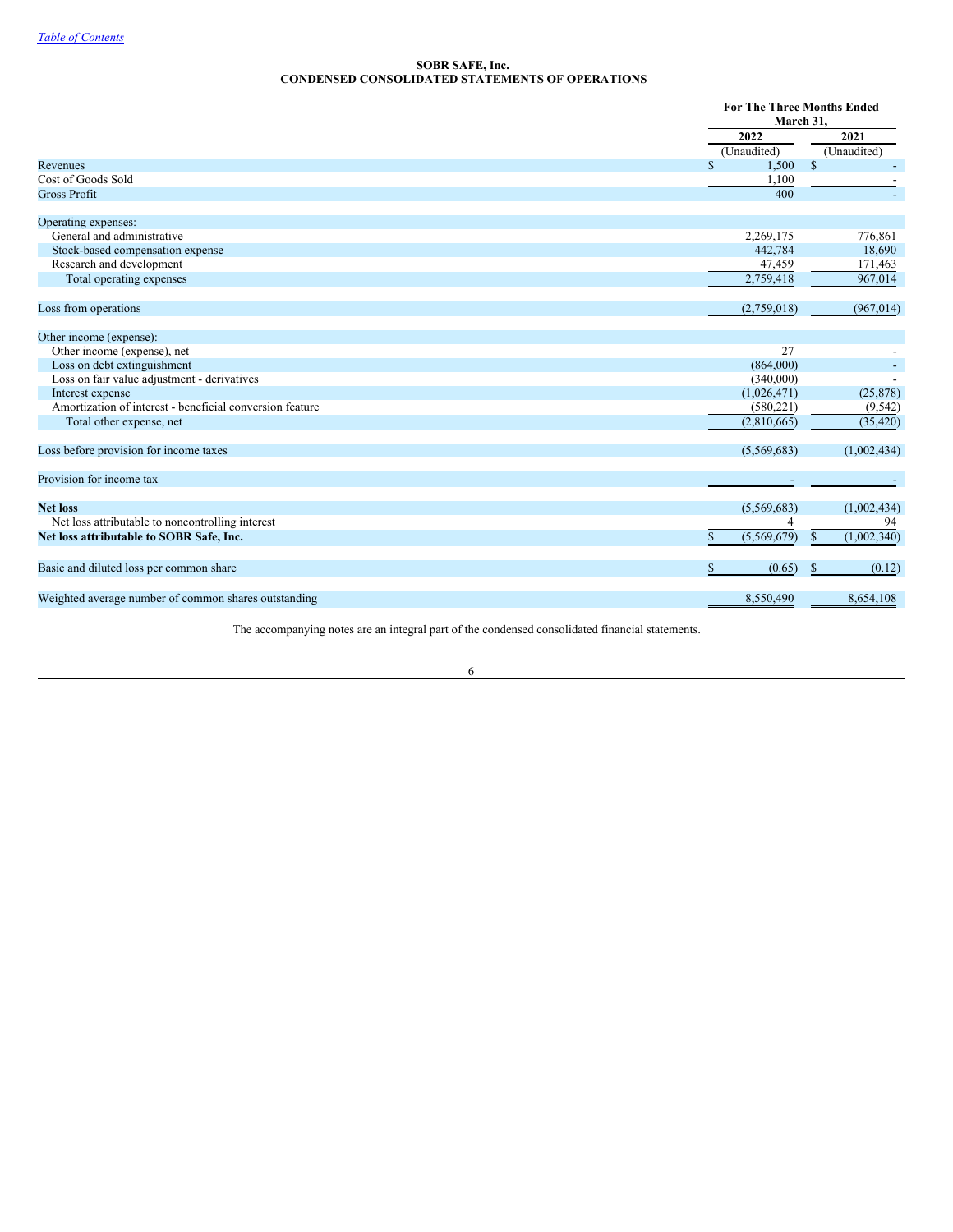# **SOBR SAFE, Inc. CONDENSED CONSOLIDATED STATEMENTS OF CHANGES IN STOCKHOLDERS' DEFICIT(UNAUDITED)**

|                                      | <b>Common Stock</b> |                              | <b>Preferred Stock</b> |               |                              |                                         | Stockholders'          |                                      |                                   |                                          |
|--------------------------------------|---------------------|------------------------------|------------------------|---------------|------------------------------|-----------------------------------------|------------------------|--------------------------------------|-----------------------------------|------------------------------------------|
|                                      | <b>Shares</b>       | Amount<br>(S0.00001)<br>Par) |                        | <b>Shares</b> | Amount<br>(S0.00001)<br>Par) | <b>Additional</b><br>Paid-in<br>Capital | Accumulated<br>Deficit | Deficit<br><b>SOBR</b> Safe,<br>Inc. | Noncontrolling<br><b>Interest</b> | <b>Total</b><br>Stockholders'<br>Deficit |
| <b>Balances at January</b><br>1,2021 | 8,640,678           | \$                           | 86                     |               | S                            | \$52,694,148                            | \$ (49,601,220)        | 3,093,014<br>S                       | $\mathbb S$<br>(53, 630)          | 3,039,484<br>\$                          |
| Common stock                         |                     |                              |                        |               |                              |                                         |                        |                                      |                                   |                                          |
| issued to settle                     |                     |                              |                        |               |                              |                                         |                        |                                      |                                   |                                          |
| dividends - Series A-                |                     |                              |                        |               |                              |                                         |                        |                                      |                                   |                                          |
| 1 Convertible                        |                     |                              |                        |               |                              |                                         |                        |                                      |                                   |                                          |
| Preferred stock                      | 14,390              |                              |                        |               |                              | 107,880                                 |                        | 107,880                              |                                   | 107,880                                  |
| Paid-in capital - fair               |                     |                              |                        |               |                              |                                         |                        |                                      |                                   |                                          |
| value of stock                       |                     |                              |                        |               |                              |                                         |                        |                                      |                                   |                                          |
| options and restricted               |                     |                              |                        |               |                              |                                         |                        |                                      |                                   |                                          |
| stock units vested                   |                     |                              |                        |               |                              | 105,013                                 |                        | 105,013                              |                                   | 105,013                                  |
| Paid-in capital - fair               |                     |                              |                        |               |                              |                                         |                        |                                      |                                   |                                          |
| value of stock                       |                     |                              |                        |               |                              |                                         |                        |                                      |                                   |                                          |
| warrants granted                     |                     |                              |                        |               | $\overline{\phantom{a}}$     | 619,381                                 |                        | 619,381                              |                                   | 619,381                                  |
| Paid-in capital -                    |                     |                              |                        |               |                              |                                         |                        |                                      |                                   |                                          |
| beneficial conversion                |                     |                              |                        |               |                              |                                         |                        |                                      |                                   |                                          |
| feature                              |                     |                              |                        |               |                              | 480,619                                 |                        | 480,619                              |                                   | 480,619                                  |
| Net loss                             |                     |                              |                        |               |                              |                                         | (1,002,340)            | (1,002,340)                          | (94)                              | (1,002,434)                              |
| <b>Balances at March</b>             |                     |                              |                        |               |                              |                                         |                        |                                      |                                   |                                          |
| 31, 2021                             | 8,655,068           |                              | 86                     |               |                              | 54,007,041                              | 50,603,560             | 3,403,567                            | (53, 624)                         | 3,349,943                                |
|                                      |                     |                              |                        |               |                              |                                         |                        |                                      |                                   |                                          |
| <b>Balances at January</b>           |                     |                              |                        |               |                              |                                         |                        |                                      |                                   |                                          |
| 1,2022                               | 8,778,555           |                              | 88                     |               | S                            | \$57,041,447                            | \$ (57, 471, 492)      | <sup>\$</sup><br>(429, 957)          | \$<br>(53,636)                    | (483, 593)<br>S                          |
| Common stock                         |                     |                              |                        |               |                              |                                         |                        |                                      |                                   |                                          |
| issued for restricted                |                     |                              |                        |               |                              |                                         |                        |                                      |                                   |                                          |
| stock units                          | 16,667              |                              |                        |               |                              |                                         |                        |                                      |                                   |                                          |
| Common stock                         |                     |                              |                        |               |                              |                                         |                        |                                      |                                   |                                          |
| issued for convertible               |                     |                              |                        |               |                              |                                         |                        |                                      |                                   |                                          |
| debt                                 | 7,917               |                              |                        |               |                              | 47,500                                  |                        | 47,500                               |                                   | 47,500                                   |
| Common stock                         |                     |                              |                        |               |                              |                                         |                        |                                      |                                   |                                          |
| exchanged for                        |                     |                              |                        |               |                              |                                         |                        |                                      |                                   |                                          |
| convertible preferred                |                     |                              |                        |               |                              |                                         |                        |                                      |                                   |                                          |
| stock                                | (1,000,000)         |                              | (10)                   | 3,000,000     | 30                           | (20)                                    |                        |                                      |                                   |                                          |
| Paid-in capital -                    |                     |                              |                        |               |                              |                                         |                        |                                      |                                   |                                          |
| fair value of stock                  |                     |                              |                        |               |                              |                                         |                        |                                      |                                   |                                          |
| options and                          |                     |                              |                        |               |                              |                                         |                        |                                      |                                   |                                          |
| restricted stock                     |                     |                              |                        |               |                              |                                         |                        |                                      |                                   |                                          |
| units vested                         |                     |                              |                        |               |                              | 934,225                                 |                        | 934,225                              |                                   | 934,225                                  |
| Paid-in capital -                    |                     |                              |                        |               |                              |                                         |                        |                                      |                                   |                                          |
| fair value of stock                  |                     |                              |                        |               |                              |                                         |                        |                                      |                                   |                                          |
| warrants granted                     |                     |                              |                        |               |                              | 864,000                                 |                        | 864,000                              |                                   | 864,000                                  |
| <b>Net loss</b>                      |                     |                              |                        |               |                              |                                         | (5,569,679)            | (5,569,679)                          | (4)                               | (5,569,683)                              |
| <b>Balances at March</b><br>31, 2022 | 7,803,139           | \$                           | 78                     | 3,000,000     | \$<br>30                     | \$58,887,152                            | \$ (63,041,171)        | (4,153,911)<br>S                     | (53, 640)<br>S                    | (4,207,551)<br>\$                        |

The accompanying notes are an integral part of the condensed consolidated financial statements.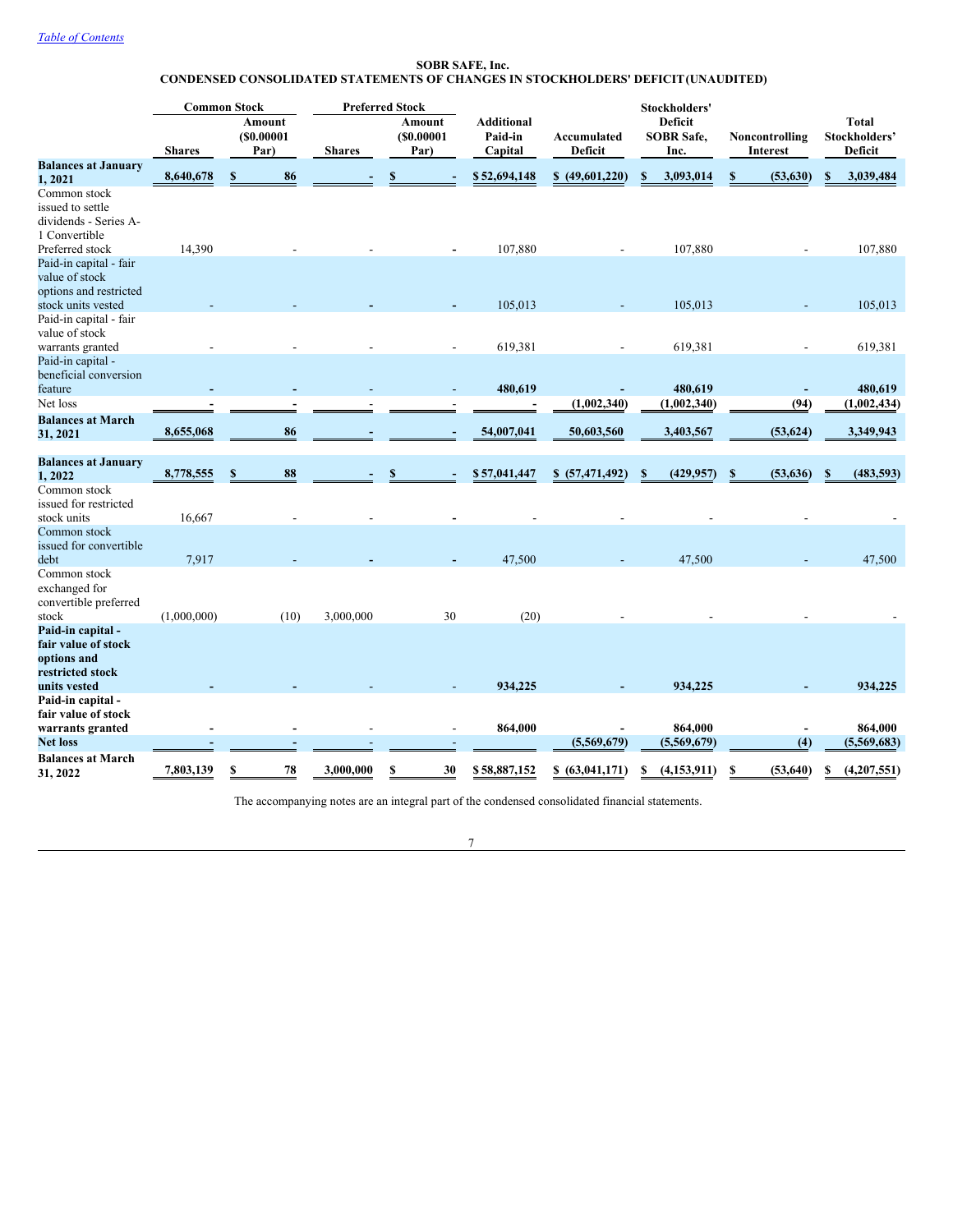### **SOBR SAFE, Inc. CONDENSED CONSOLIDATED STATEMENTS OF CASH FLOWS**

|                                                                             | <b>For The Three Months Ended</b><br>March 31, |                              |  |
|-----------------------------------------------------------------------------|------------------------------------------------|------------------------------|--|
|                                                                             | 2022                                           | 2021                         |  |
| <b>Operating Activities:</b>                                                | (Unaudited)                                    | (Unaudited)                  |  |
| Net loss                                                                    | $\mathsf{\$}$<br>(5,569,683)                   | (1,002,434)<br>$\mathbf{s}$  |  |
|                                                                             |                                                |                              |  |
| Adjustments to reconcile net loss to net cash used in operating activities: |                                                |                              |  |
| Amortization                                                                | 96,366                                         | 96,366                       |  |
| Amortization of interest - conversion features                              | 580,221                                        | 9,542                        |  |
| Amortization of interest                                                    | 423,782                                        |                              |  |
| Loss on extinguishment of debt                                              | 864,000                                        |                              |  |
| Change in fair value of derivative liability                                | 340,000                                        | $\sim$                       |  |
| Stock warrants expense                                                      | 540,176                                        | 13,472                       |  |
| Stock options expense                                                       | 491,441                                        | 105,013                      |  |
| Stock-based compensation expense                                            | 442,784                                        | 18,690                       |  |
| Changes in assets and liabilities:<br>Accounts receivable                   |                                                |                              |  |
|                                                                             | (500)                                          |                              |  |
| Due from related parties<br>Inventory                                       | (65, 489)                                      | (2,792)                      |  |
| Prepaid expenses                                                            | (16, 733)                                      | 5,559                        |  |
| Accounts payable                                                            | 96,886                                         | 65,317                       |  |
| Accrued expenses                                                            | 931,796                                        | (30, 566)                    |  |
| Accrued interest payable                                                    | 57,696                                         | (42,950)                     |  |
| Related party payables                                                      | 12,437                                         | 7,533                        |  |
| Stock subscriptions payable                                                 |                                                | 88,469                       |  |
|                                                                             |                                                |                              |  |
| Net cash used in operating activities                                       | (774, 820)                                     | (668, 781)                   |  |
| <b>Financing Activities:</b>                                                |                                                |                              |  |
| Proceeds from notes payable - related parties                               |                                                | 530,000                      |  |
| Proceeds from notes payable - non-related parties                           |                                                | 600,000                      |  |
| Net cash provided by financing activities                                   |                                                | 1,130,000                    |  |
|                                                                             |                                                |                              |  |
| <b>Net Change In Cash</b>                                                   | (774, 820)                                     | 461,219                      |  |
|                                                                             |                                                |                              |  |
| <b>Cash At The Beginning Of The Period</b>                                  | 882,268                                        | 232,842                      |  |
|                                                                             |                                                |                              |  |
| <b>Cash At The End Of The Period</b>                                        | \$<br>107,448                                  | \$<br>694,061                |  |
|                                                                             |                                                |                              |  |
| <b>Schedule Of Non-Cash Investing And Financing Activities:</b>             |                                                |                              |  |
| Non-related party debt converted to capital                                 | \$<br>47,500                                   | \$                           |  |
| Issuance of common stock for rent                                           | \$                                             | \$<br>49,600                 |  |
| Issuance of common stock for prior year accrued dividends                   | $\$$                                           | $\mathbb S$<br>107,880       |  |
| Issuance of common stock to settle prior year stock subscriptions payable   | \$<br>$\overline{a}$                           | \$<br>909,214                |  |
| Intrinsic value-beneficial conversion feature                               | $\mathsf{\$}$<br>$\overline{\phantom{a}}$      | $\overline{\$}$<br>1,939,756 |  |
|                                                                             |                                                |                              |  |
| Conversion of common stock to preferred stock                               | \$<br>30                                       | $\mathbf S$                  |  |
| Relative fair value of stock warrants granted                               | $\$$<br>. —                                    | \$<br>823,781                |  |
| Convertible debenture payable discount                                      | \$<br>÷,                                       | \$<br>980,000                |  |
| <b>Supplemental Disclosure:</b>                                             |                                                |                              |  |
| Cash paid for interest                                                      | 4,816<br>\$                                    | 57,378                       |  |
| Cash paid for income taxes                                                  | \$                                             | $\overline{\mathbb{S}}$      |  |
|                                                                             |                                                |                              |  |

The accompanying notes are an integral part of the condensed consolidated financial statements.

8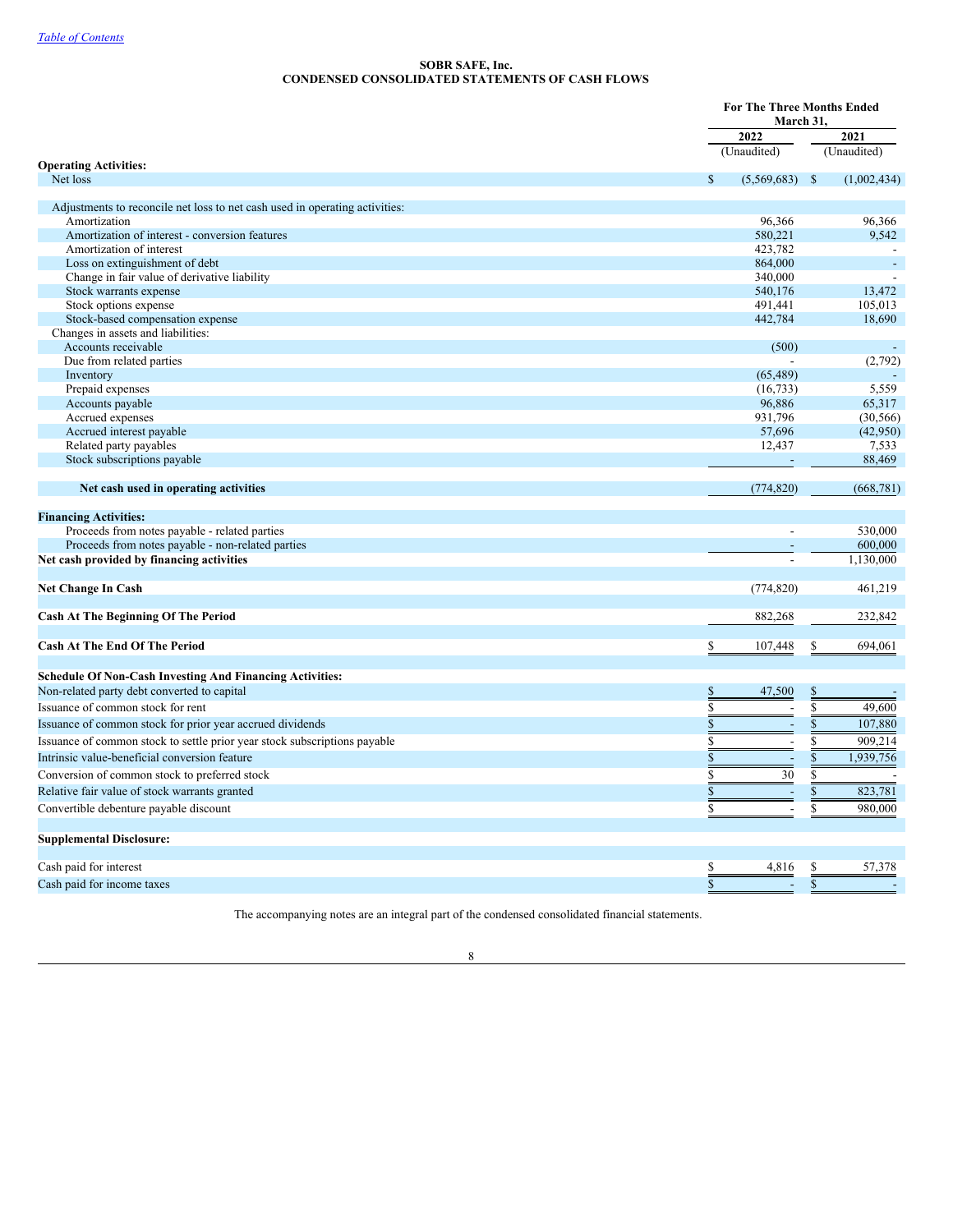### **SOBR SAFE, Inc. NOTES TO THE UNAUDITED CONDENSED CONSOLIDATED FINANCIAL STATEMENTS March 31, 2022**

## **NOTE 1. ORGANIZATION, OPERATIONS AND SUMMARY OF SIGNIFICANT ACCOUNTING POLICIES**

SOBR Safe, Inc. ("SOBR Safe"), formerly TransBiotec, Inc., was incorporated as Imagine Media LTD. in August 2007 in the State of Delaware. A corporation also named TransBiotec, Inc. ("TransBiotec – CA") was formed in the state of California July 4, 2004. Effective September 19, 2011, TransBiotec was acquired by TransBiotec - CA in a transaction classified as a reverse acquisition as the shareholders of TransBiotec - CA retained the majority of the outstanding common stock of TransBiotec after the share exchange. The consolidated financial statements represent the activity of TransBiotec - CA from July 4, 2004 forward, and the consolidated activity of SOBR Safe and TransBiotec - CA from September 19, 2011 forward. SOBR Safe and TransBiotec - CA are hereinafter referred to collectively as the "Company" or "We". The Company has developed and began selling a non-invasive alcohol sensing device in 2022.

On January 7, 2022, our stockholders approved an amendment to our Articles of Incorporation to effect areverse stock split of our outstanding common stock at a ratio between of 1-for-2 and 1-for-3 in connection with our planned listing on Nasdaq. On March 4, 2022 the Board of Directors approved the reverse split ratio of 1-for-3 with the anticipated effective date of the reverse split on or about March 28, 2022. The 1-for-3 reverse stock split went effective with the State of Delaware, FINRA and OTC Markets on April 28, 2022. All share and per share amounts have been adjusted in these condensed consolidated financial statements to reflect the effect of the reverse stock split.

Also on January 7, 2022, our stockholders also approved an amendment to our 2019 Equity Incentive Plan to increase the shares authorized to be issued under the Plan from 1,282,823 shares to 1,733,333 shares.

#### Basis of Presentation

The accompanying unaudited condensed consolidated financial statements included herein have been prepared in accordance with generally accepted accounting principles ("GAAP") as promulgated in the United States of America and pursuant to the rules and regulations of the Securities and Exchange Commission ("SEC"). These unaudited condensed consolidated financial statements and the notes thereto should be read in conjunction with the Company's audited consolidated financial statements and related notes for the year ended December 31, 2021, included in the Company's Annual Report on Form 10-K filed with the SEC on March 11, 2022.

In management's opinion, the unaudited condensed consolidated financial statements reflect all adjustments (including reclassifications and normal recurring adjustments) necessary to present fairly the financial position as of March 31, 2022 and December 31, 2021, and results of operations and cash flows for the three month periods ended March 31, 2022 and 2021.

# Principles of Consolidation

The accompanying unaudited condensed consolidated financial statements include the accounts of the Company and its majority owned subsidiary, TransBiotec-CA. We have eliminated all intercompany transactions and balances between entities consolidated in these unaudited condensed financial statements.

### Use of Estimates

The preparation of unaudited condensed consolidated financial statements in conformity with generally accepted accounting principles requires management to make estimates and assumptions that affect reported amounts of assets and liabilities and disclosure of contingent assets and liabilities at the date of the financial statements and the reported amounts of revenues and expenses during the reporting period. Specifically, such estimates were made by the Company for the recoverability and useful lives of long-lived assets, the intellectual technology, the valuation of the derivative instruments, beneficial conversion feature expenses, stock-based compensation and the valuation allowance related to deferred tax assets. Actual results could differ from those estimates.

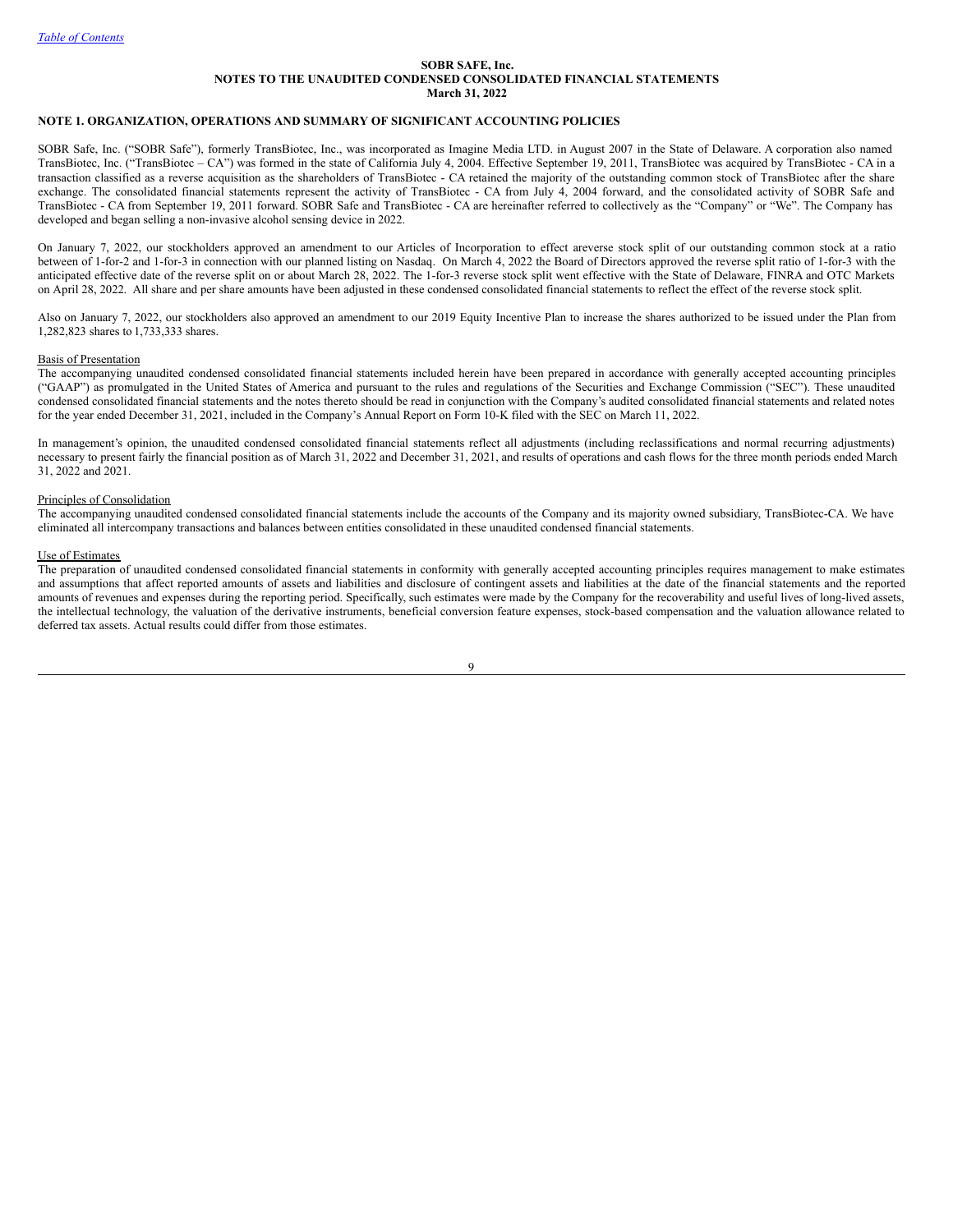# Financial Instruments

Pursuant to Accounting Standards Codification ("ASC") Topic 820, *Fair Value Measurements and Disclosures*, and ASC 825, *Financial Instruments*, an entity is required to maximize the use of observable inputs and minimize the use of unobservable inputs when measuring fair value. ASC 820 and 825 establishes a fair value hierarchy based on the level of independent, objective evidence surrounding the inputs used to measure fair value. A financial instrument's categorization within the fair value hierarchy is based upon the lowest level of input that is significant to the fair value measurement. ASC 820 and 825 prioritizes the inputs into three levels that may be used to measure fair value:

### *Level* 1

Level 1 applies to assets or liabilities for which there are quoted prices in active markets for identical assets or liabilities.

#### *Level* 2

Level 2 applies to assets or liabilities for which there are inputs other than quoted prices that are observable for the asset or liability such as quoted prices for similar assets or liabilities in active markets: quoted prices for identical assets or liabilities in markets with insufficient volume or infrequent transactions (less active markets); or model-derived valuations in which significant inputs are observable or can be derived principally from, or corroborated by, observable market data.

#### *Level 3*

Level 3 applies to assets or liabilities for which there are unobservable inputs to the valuation methodology that are significant to the measurement of the fair value of the assets or liabilities.

The Company's financial instruments consist primarily of cash, accounts payable, accrued expenses, accrued interest payable, related party payables, notes payable, convertible debentures, and other liabilities. Pursuant to ASC 820 and 825, the fair value of our derivative liabilities is determined based on "Level 3" inputs. We believe that the recorded values of all of our other financial instruments approximate their current fair values because of their nature and respective maturity dates or durations.

The following table presents assets and liabilities that are measured and recognized at fair value as of March 31, 2022 and December 31, 2021:

| <b>March 31, 2022</b>    | ∟evel `                  | <b>Level</b> 2           | <b>Level 3</b> |
|--------------------------|--------------------------|--------------------------|----------------|
| Derivative liabilities   | -                        | $\sim$                   | .380.000       |
|                          |                          |                          |                |
| <b>December 31, 2021</b> | ∟evel ∶                  | Level $2$                | <b>Level 3</b> |
| Derivative liabilities   | $\overline{\phantom{0}}$ | $\overline{\phantom{0}}$ | .040.000       |

#### Cash

The Company considers all highly liquid investments with an original maturity of three months or less as cash equivalents. The Company does not have any cash equivalents as of March 31, 2022 and December 31, 2021.

### Accounts Receivable

Accounts receivable is derived from sales to a limited number of customers at March 31, 2022. Customer accounts are monitored for potential credit losses based upon management's assessment of expected collectability and the allowance for doubtful accounts is reviewed periodically to assess the adequacy of the allowance. In making this assessment, management takes into consideration any circumstances of which the Company is aware regarding a customer's inability to meet its financial obligations to the Company, and any potential prevailing economic conditions and their impact on the Company's customers. The Company had no allowance for doubtful accounts at March 31, 2022 and December 31, 2021.

#### Inventory

Inventory is valued at the lower of cost or net realizable value. The cost of substantially all the Company's inventory is determined by the FIFO cost method. Inventory is comprised primarily of finished products intended for sale to customers. The Company evaluates the need for reserves for excess or obsolete inventory determined primarily based upon estimates of future demand for the Company's products. At March 31, 2022 and December 31, 2021 the Company had no reserves for obsolescence.

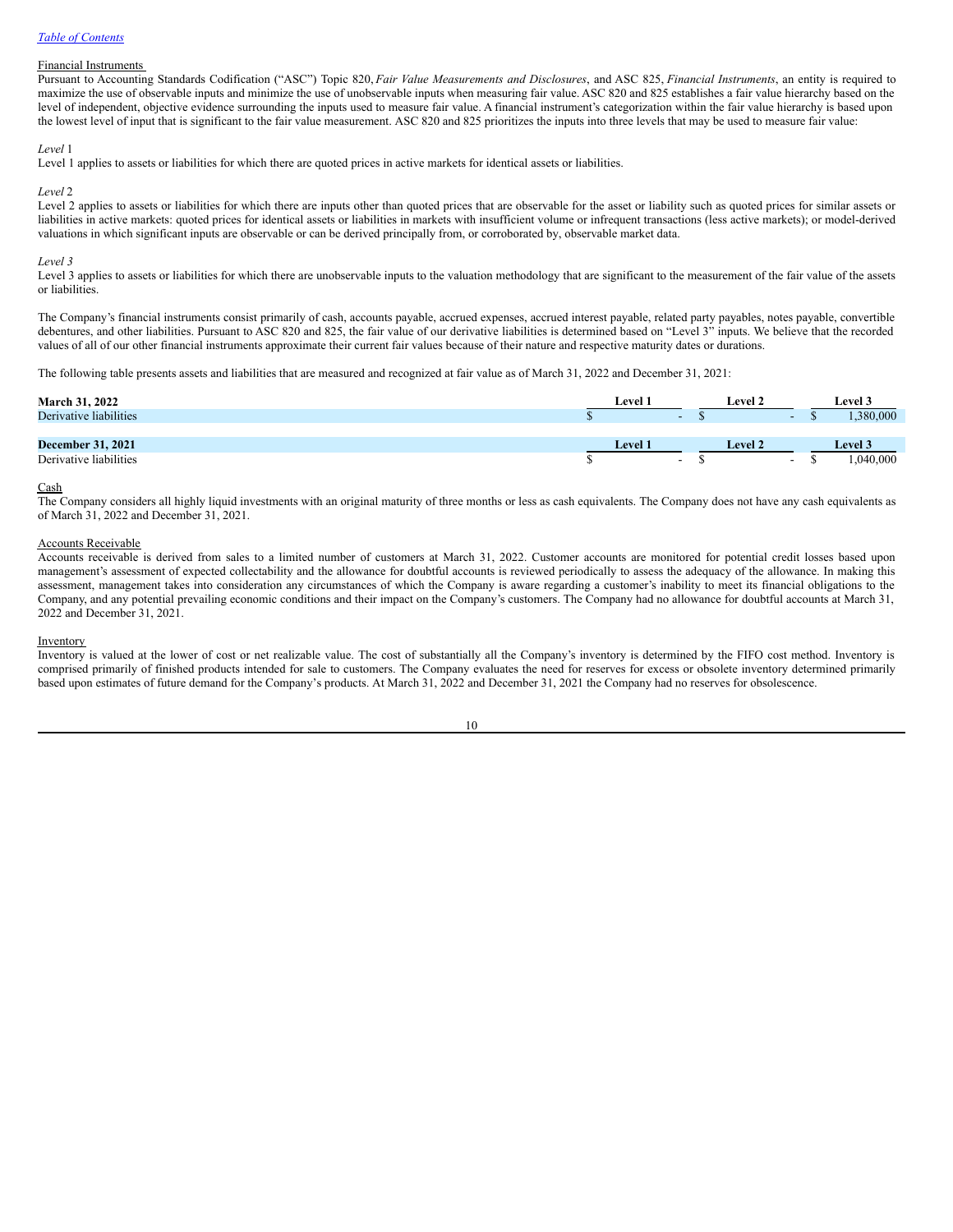#### Prepaid Expenses

Amounts incurred in advance of contractual performance or coverage periods are recorded as prepaid assets and recognized as expense in the period service or coverage is provided.

### Beneficial Conversion Features

From time to time, the Company may issue convertible notes that may contain a beneficial conversion feature. A beneficial conversion feature exists on the date a convertible note is issued when the fair value of the underlying common stock to which the note is convertible into is in excess of the remaining unallocated proceeds of the note after first considering the allocation of a portion of the note proceeds to the fair value of the warrants, if related warrants have been granted. The intrinsic value of the beneficial conversion feature is recorded as a debt discount with a corresponding amount to additional paid-in capital. The debt discount is amortized to interest expense over the life of the note using the effective interest method.

### Derivative Instruments

The Company evaluates all of its financial instruments to determine if such instruments are derivatives or contain features that qualify as embedded derivatives. For derivative financial instruments that are accounted for as liabilities, the derivative instruments are initially recorded at their fair values and are then re-valued at each reporting date, with changes in the fair value reported in the unaudited condensed consolidated statements of operations under other income (expense). The accounting treatment of derivative financial instruments requires that the Company record the embedded conversion option at its fair value as of the inception date of the agreement and at fair value as of each subsequent balance sheet date. Any change in fair value is recorded as non-operating, non-cash income or expense for each reporting period at each balance sheet date. If the classification changes as a result of events during the period, the contract is reclassified as of the date of the event that caused the reclassification. As a result of entering into warrant agreements, for which such instruments contained a variable conversion feature with no floor, the Company has adopted a sequencing policy in accordance with ASC 815-40-35-12 whereby all future instruments may be classified as a derivative liability with the exception of instruments related to share-based compensation issued to employees or directors. For stock-based derivative financial instruments, the Company uses a Monte Carlo Simulation model to value the derivative instruments at inception and on subsequent valuation dates.

The classification of derivative instruments, including whether such instruments should be recorded as liabilities or as equity, is evaluated at the end of each reporting period. Derivative instrument liabilities are classified in the balance sheet as current or non-current based on whether or not net-cash settlement of the derivative instrument could be required within 12 months of the balance sheet date.

# Debt Issuance Costs

Debt issuance costs incurred in connection with the issuance of debt are capitalized and amortized to interest expense over the term of the debt using the effective interest method. The unamortized amount is presented as a reduction of debt on the balance sheet.

#### Preferred Stock

We apply the guidance enumerated in ASC 480 "Distinguishing Liabilities from Equity" when determining the classification and measurement of preferred stock. Preferred shares subject to mandatory redemption (if any) are classified as liability instruments and are measured at fair value. We classify conditionally redeemable preferred shares (if any), which includes preferred shares that feature redemption rights that are either within the control of the holder or subject to redemption upon the occurrence of uncertain events not solely within our control, as temporary equity. At all other times, we classified our preferred shares in stockholders' equity.

#### Noncontrolling Interest

A subsidiary of the Company has minority members representing ownership interests of1.38% at March 31, 2022 and December 31, 2021. The Company accounts for these minority, or noncontrolling interests, pursuant to ASC 810-10-65 whereby gains and losses in a subsidiary with a noncontrolling interest are allocated to the noncontrolling interest based on the ownership percentage of the noncontrolling interest, even if that allocation results in a deficit noncontrolling interest balance.

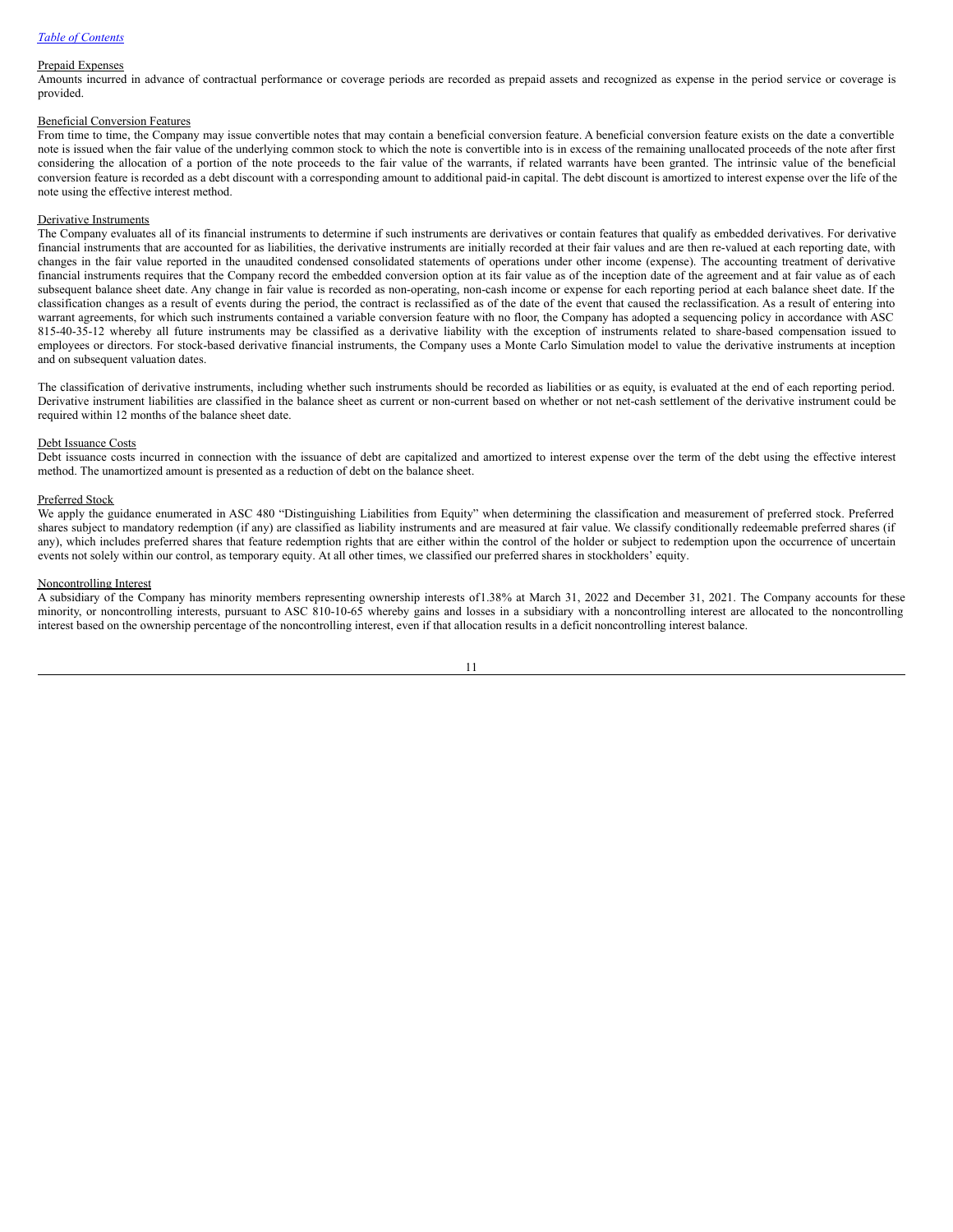#### Impairment of Long-Lived Assets

Long-lived assets and identifiable intangibles held for use are reviewed for impairment whenever events or changes in circumstances indicate that the carrying amount may not be recoverable. If the sum of undiscounted expected future cash flows is less than the carrying amount of the asset or if changes in facts and circumstances indicate, an impairment loss is recognized and measured using the asset's fair value. No impairment loss was recognized during the three-month periods end March 31, 2022 and 2021.

#### Revenue Recognition

The Company enters contracts with customers and generates revenue through various combinations of software products and services which include the sale of cloud-based software solutions, detection and data collection hardware devices, and cloud-based data reporting and analysis services. Depending on the combination of products and services detailed in the respective customer contract, the identifiable components may be highly interdependent and interrelated with each other such that each is required to provide the substance of the value of SOBR's offering and accounted for as a combined performance obligation, or the specific components may be generally distinct and accounted for as separate performance obligations. Revenue is recognized when control of these software products and/or services are transferred to the customer in an amount that reflects the consideration the Company expects to be entitled in exchange for these respective services and devices.

Revenue is recognized in conjunction with guidance provided by Accounting Standards Codification Topic 606, Revenue from Contracts with Customers ("ASC 606") issued by the Financial Accounting Standards Board in May 2014. The company determines revenue recognition through five steps outlined in ASC 606 which include (1) the identification of the contract or contracts with a customer, (2) identification of individual or combined performance obligations contained in the contract, (3) determination of the transaction price detailed within the contract, (4) allocation of the transaction price to the specific performance obligations, and (5) finally, recognition of revenue as the Company's performance obligations are satisfied according to the terms of the contract.

### *Contracts with a Single License/Service Performance Obligation*

For contracts with a single performance obligation consisting of a license and/or data services, the entire transaction price is allocated to the single performance obligation and recognized at a point in time. Where the Company provides a performance obligation as licensed software or data services, revenue is recognized upon delivery of the software or services ratably over the respective term of the contract.

### *Contracts for Purchase of Hardware Devices Only*

Where hardware devices are sold separately by the Company, the entire transaction price is allocated to the device as an individual performance obligation and revenue recognized at a point in time when either legal title, physical possession or control have transferred to the customer. Generally, these requirements are satisfied at the point in time the Company ships the product, as this is when the customer obtains control of the asset under SOBR's standard terms and conditions of the purchase.

### *Contracts with Multiple Performance Obligations*

Where a Company's contract with a respective customer contains multiple performance obligations and due to the interdependent and interrelated nature of the licensed software, hardware devices and data reporting services, the Company accounts for the individual performance obligations if they are distinct in nature and the transaction price is allocated to each distinct performance obligations on a directly observable standalone sales price basis. Determining whether products and services are distinct performance obligations that should be accounted for separately or combined as one unit of accounting requires significant judgment. Standalone selling prices are primarily based upon the price at which the performance obligation is sold separately. The Company may be able to establish a standalone sales price based upon observable products or services sold or priced separately in comparable circumstances, competitor pricing or similar customers. Where the performance obligations are either not distinct or directly observable, the Company estimates the standalone sales price of the performance obligations based upon the overall pricing objectives taking into consideration the value of the contract arrangement, number of licenses, number and types of hardware devices and the length of term of the contract. Professional judgement is required to determine the standalone sales price for each performance obligation where not directly observable. Revenue for Contracts with Multiple Performance Obligations is recognized on a ratable basis for each respective performance obligation as allocated under the prescribed Transaction Price identification model applied.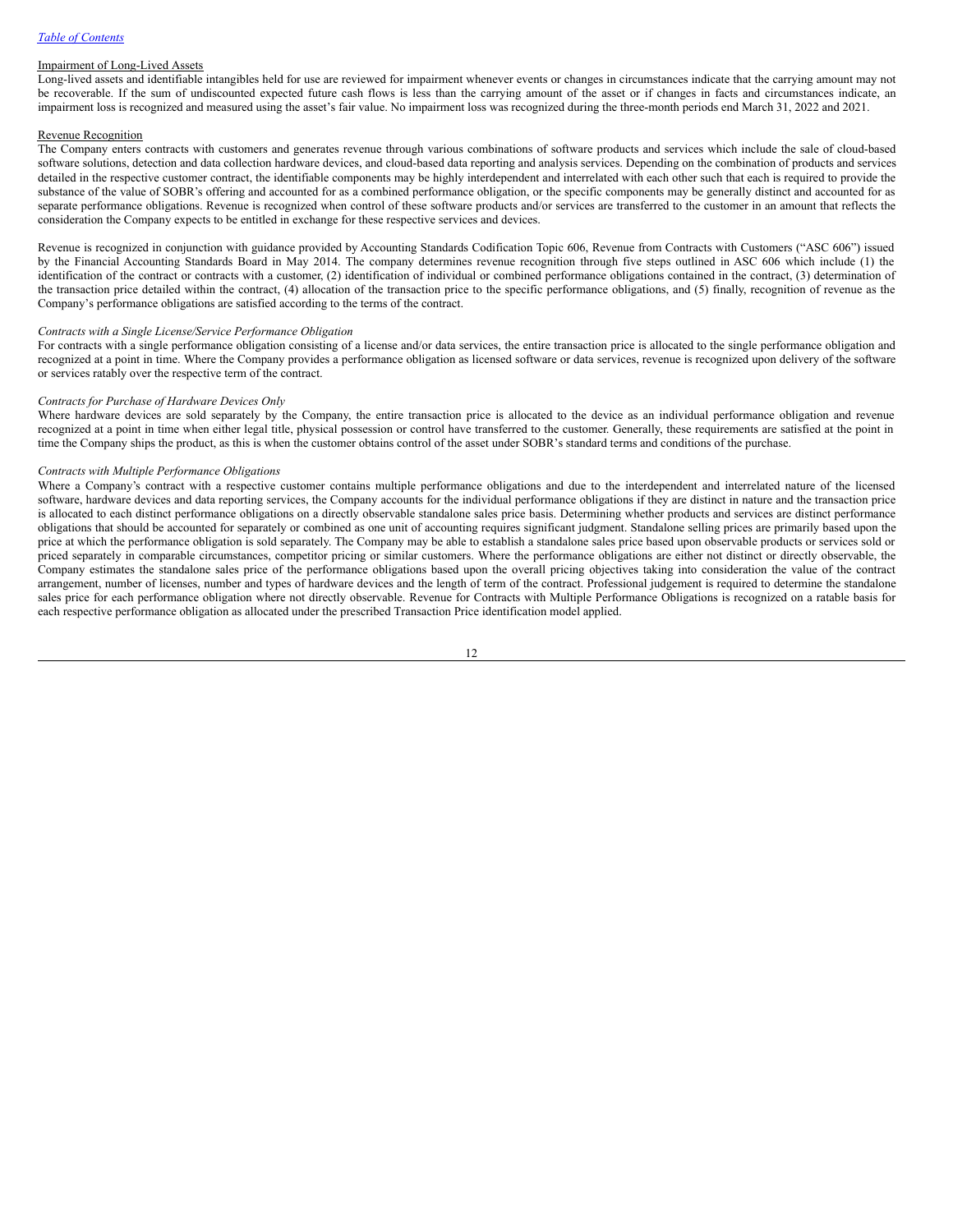The Company requires customers to make payments related to subscribed software licenses and data services on a monthly basis via authorized bank account ACH withdrawal or an automatic credit card charge during the approved term of the respective agreement. The collectability of future cash flows are reasonably assured with any potential nonpayment easily identified with future services being discontinued or suspended due to non-payment.

The Company's contracts are generally twelve to thirty-six months in duration, are billed monthly in advance and are non-cancelable. The timing of revenue recognition may differ from the timing of invoicing to customers. The Company generally has an unconditional right to consideration when customers are invoiced and a receivable is recorded. A contract asset (unbilled revenue) is recognized when revenue is recognized prior to invoicing, or a contract liability (deferred revenue) when revenue will be recognized subsequent to invoicing.

The Company has elected to charge shipping, freight and delivery to customers as a source of revenue to offset respective costs when control has transferred to the customer.

We report revenue net of sales and other taxes collected from customers to be remitted to government authorities.

Estimated costs for the Company's standard one-year warranty are charged to cost of products sold when revenue is recorded for the related product. Royalties are also charged to cost of products sold.

#### Stock-based Compensation

The Company follows the guidance of the accounting provisions of ASC 718, *Share-based Compensation*, which requires the use of the fair-value based method to determine compensation for all arrangements under which employees and others receive shares of stock or equity instruments (warrants, options, and restricted stock units). The fair value of each warrant and option is estimated on the date of grant using the Black-Scholes options pricing model that uses assumptions for expected volatility, expected dividends, expected term, and the risk-free interest rate. The Company has not paid dividends historically and does not expect to pay them in the future. Expected volatilities are based on weighted averages of the historical volatility of the Company's common stock estimated over the expected term of the awards. The expected term of options granted is derived using the "simplified method" which computes expected term as the average of the sum of the vesting term plus the contract term as historically the Company had limited activity surrounding its awards. The risk-free rate is based on the U.S. Treasury yield curve in effect at the time of grant for the period of the expected term. The grant date fair value of a restricted stock unit equals the closing price of our common stock on the trading day of the grant date.

#### Research and Development

The Company accounts for its research and development costs pursuant to ASC 730, whereby it requires the Company to disclose the amounts of costs for company and customer-sponsored research and development activities, if material. Research and development costs are expensed as incurred. The Company incurred research and development costs as it acquired new knowledge to bring about significant improvements in the functionality and design of its SOBR product. Research and development costs were \$47,459 and \$171,463 during the three-month periods ended March 31, 2022 and 2021, respectively.

# Advertising and Marketing Costs

Advertising and marketing costs are charged to operations as incurred. Advertising and marketing costs were \$30,185 and \$26,242 during the three-month periods ended March 31, 2022 and 2021, respectively, and are included in general and administrative expenses in the consolidated statements of operations.

### Income Tax

The Company accounts for income taxes pursuant to ASC 740. Under ASC 740 deferred taxes are provided on a liability method whereby deferred tax assets are recognized for deductible temporary differences and operating loss carry forwards and deferred tax liabilities are recognized for taxable temporary differences. Temporary differences are the differences between the reported amounts of assets and liabilities and their tax bases. Deferred tax assets are reduced by a valuation allowance when, in the opinion of management, it is more likely than not that some portion or all of the deferred tax assets will not be realized. Deferred tax assets and liabilities are adjusted for the effects of changes in tax laws and rates on the date of enactment. The Company has not recorded any deferred tax assets or liabilities at March 31, 2022 and December 31, 2021 as these have been offset by a 100% valuation allowance.

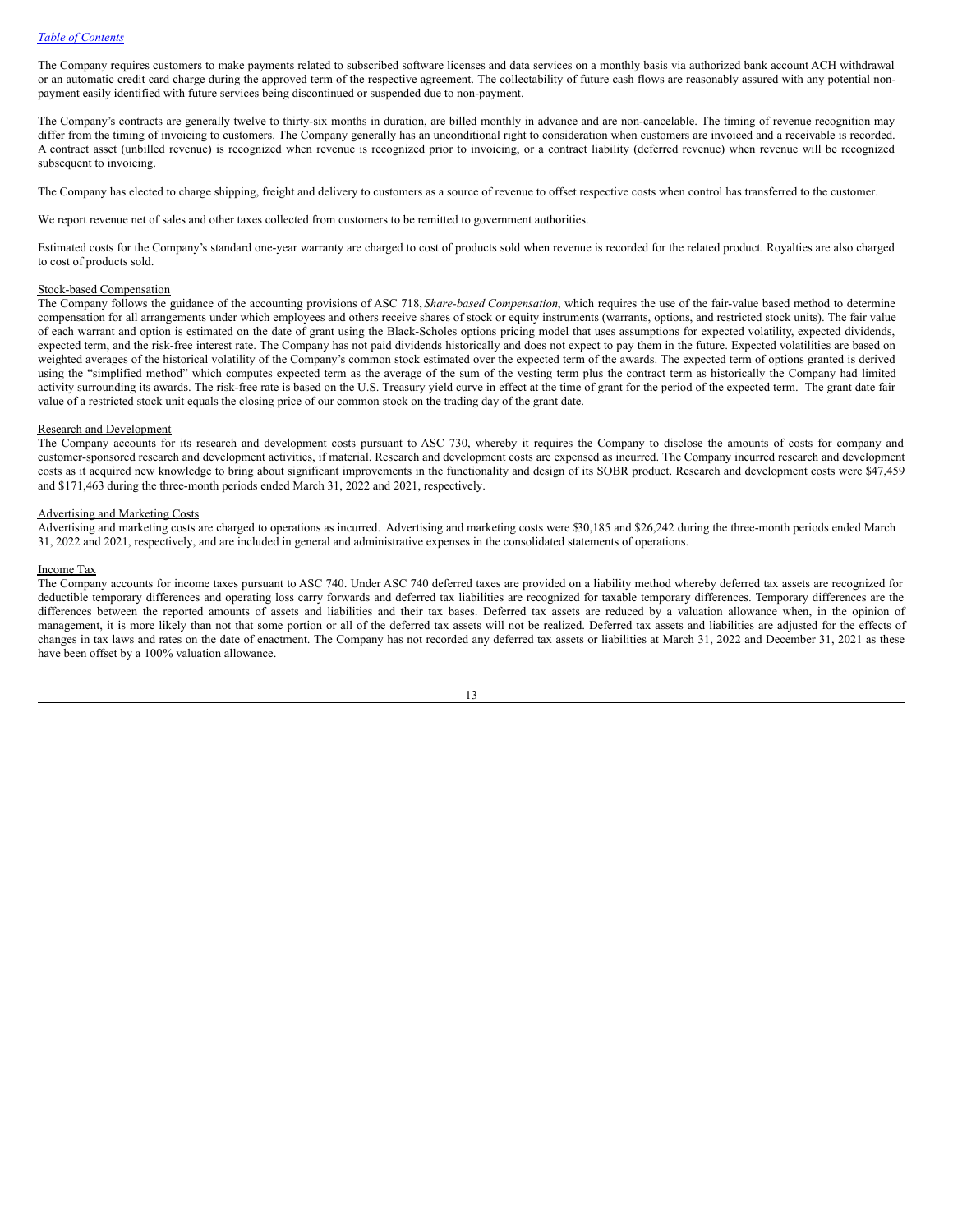# Net Loss Per Share

Basic net loss per share is computed by dividing the net loss attributable to common stockholders by the weighted average number of shares of common stock outstanding during the period. Diluted loss per share gives the effect to all dilutive potential common shares outstanding during the period, including stock options, warrants and convertible instruments. Diluted net loss per share excludes all potentially issuable shares if their effect is anti-dilutive. Because the effect of the Company's dilutive securities is anti-dilutive, diluted net loss per share is the same as basic loss per share for the periods presented.

#### Concentration of Credit Risk

*Credit Risk –* Financial instruments that potentially subject the Company to concentration of credit risk consisted primarily of cash. The Company maintains its cash at one domestic financial institution. The Company is exposed to credit risk in the event of a default by the financial institution to the extent that cash is in excess of the amount insured by the Federal Deposit Insurance Corporation. The Company places its cash with high-credit quality financial institutions and are managed within established guidelines to mitigate risk. To date, the Company has not experienced any loss on its cash.

*Concentration of Customers* – The Company has conducted limited sales during the three-months ending March 31, 2022 to two customers. Should the Company continue to conduct sales to a limited number of customers and remain highly concentrated, revenue may experience significant period to period shifts and may decline if the Company were to lose one or more of its customers, or if the Company were unable to obtain new customers upon the completion of sales agreements.

*Concentration of Suppliers* – The Company relies on a limited number of components and contract suppliers to assemble its product. If supplier shortages occur, or quality problems arise, production schedules could be significantly delayed or costs significantly increased, which could in turn have a material adverse effect on the Company's financial condition, results of operations and cash flow.

#### Related Parties

Related parties are any entities or individuals that, through employment, ownership, or other means, possess the ability to direct or cause the direction of the management and policies of the Company.

#### Recently Issued Accounting Guidance

In August 2020, the FASB issued ASU No. 2020-06, Debt-Debt with Conversion and Other Options (Subtopic 470-20) and Derivatives and Hedging-Contracts in Entity's Own Equity (Subtopic 815-40): Accounting for Convertible Instruments and Contracts in an Entity's Own Equity, which address issues identified as a result of the complexity associated with applying generally accepted accounting principles for certain financial instruments with characteristics of liabilities and equity. This amendment is effective for public business entities that meet the definition of a SEC filer, excluding entities eligible to be smaller reporting companies as defined by the SEC, for fiscal years beginning after December 15, 2021, including interim periods within those fiscal years. For all other entities, the amendments are effective for fiscal years beginning after December 15, 2023, including interim periods within those fiscal years. Early adoption is permitted, but no earlier than fiscal years beginning after December 15, 2020, including interim periods within those fiscal years. The Company is evaluating the effects, if any, of the adoption of ASU 2020-06 guidance on the Company's financial position, results of operations and cash flows.

The Company has reviewed other recently issued, but not yet effective, accounting pronouncements and does not believe the future adoptions of any such pronouncements will be expected to cause a material impact on its financial condition or the results of operations.

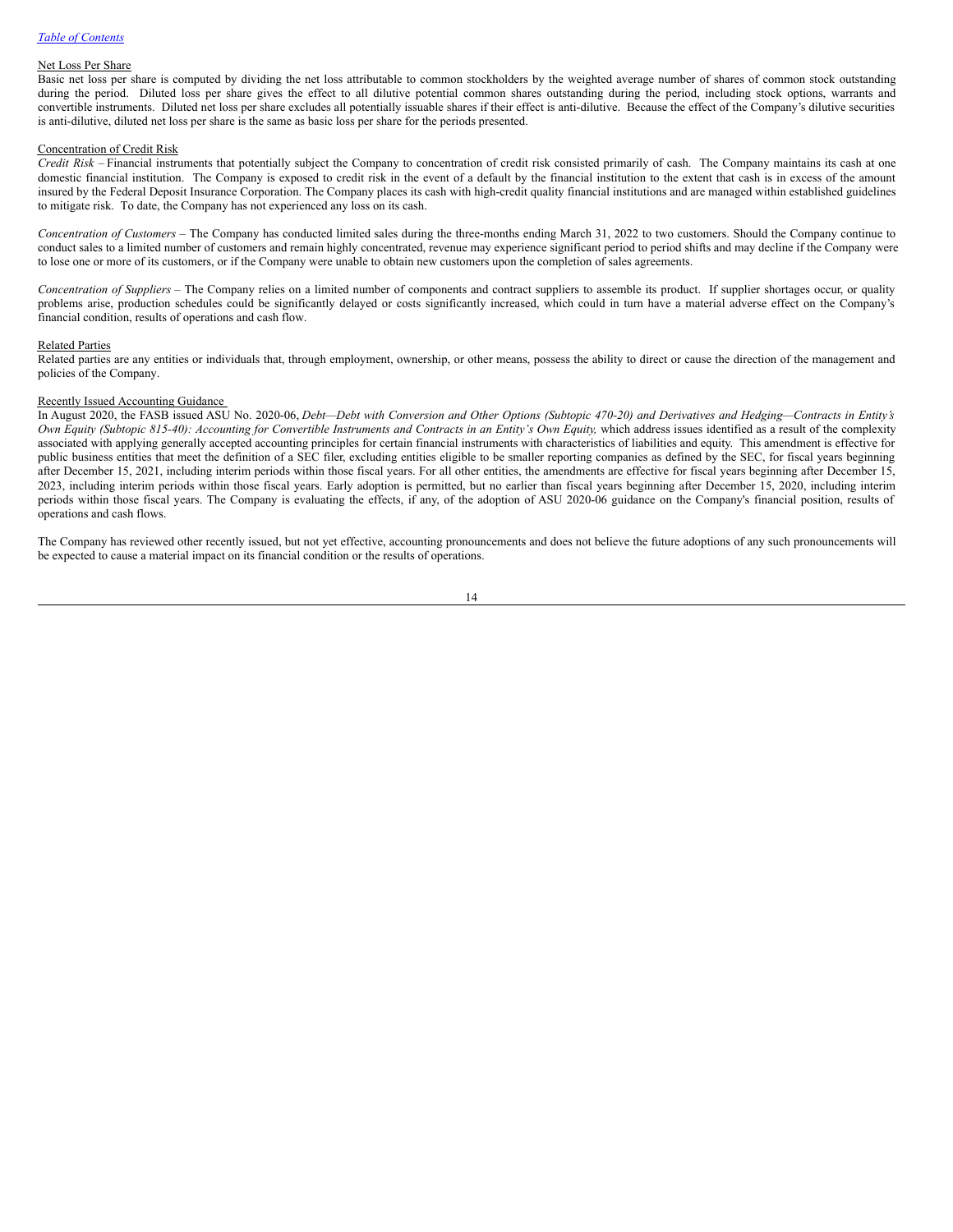### **NOTE 2. GOING CONCERN**

The Company has incurred recurring losses from operations and has limited cash liquidity and capital resources. Future capital requirements will depend on many factors, including the Company's ability to sell and develop products, cash flow from operations, and competing market developments. The Company will need additional capital in the near future. Sources of debt financing may result in high interest expense. Any financing, if available, may be on unfavorable terms.

As of March 31, 2022, the Company has an accumulated deficit of approximately (\$63,000,000). During the three-months ended March 31, 2022, the Company also experienced negative cash flows from operating activities of approximately (\$775,000). The Company is in default on a \$3,048,781 convertible debenture due March 27, 2022 subject to penalties, damages and interest of approximately \$1,100,000 (see Notes 8 and 9). It appears these principal conditions or events, considered in the aggregate, indicate it is probable that the Company will be unable to meet its obligations as they become due within one year after the date the financial statements are issued. As such, there is substantial doubt about the entity's ability to continue as a going concern.

The Company has identified factors that mitigate the probable conditions that have raised substantial doubt about the entity's ability to continue as a going concern.

On May 18, 2022, we received approximately \$8,779,000 of net proceeds from the sale of an underwritten public offering of 2,352,942 units (Units) at a public offering price of \$4.25 per Unit, with each Unit consisting of one share of our Common Stock, par value \$0.00001, and two warrants each to purchase one share of Common Stock. The Warrants included in the Units are exercisable immediately and have an exercise price of \$4.25 per share (100% of the price per Unit sold in the offering). The Warrants will not be listed for trading and will expire five years from the date of their issuance. On May 19, 2022, the \$3,048,781 principal balance of the Armistice Capital Master Fund, Ltd 18% Original Issue Discount Convertible Debenture in default at March 31, 2022, was paid in full satisfying all amounts due and accrued under the default, including penalty, damages and interest provisions of the loan agreement (see Note 16).

Management believes that the net offering proceeds of approximately \$5,729,000, after the payment of the defaulted loan balance of \$3,048,781, provides adequate working capital for operating activities for the next twelve months after the date the financial statements are issued. However, convertible notes payable plus interest at 12% per annum are due 24 months from issuance. Total principal balances of the convertible notes at March 31, 2022 are \$2,005,000 and are due \$1,100,000, \$155,000 and \$750,000 in March 2023, April 2023 and May 2023, respectively. The notes are convertible at \$9 per share of the Company's common stock. The notes contain both voluntary and automatic conversion features. The notes may be convertible at any time, by the holders, beginning on the date of issuance. The notes automatically convert into shares of the Company's common stock if the Company's common stock closes at or above \$6 per share forfive (5) consecutive trading days while listed on Nasdaq. Should the notes not automatically convert or a significant portion of the note holders voluntarily not convert the notes to our common stock, we may need additional funds beyond the money raised in the underwritten public offering.

On January 30, 2020, the World Health Organization ("WHO") announced a global health emergency because of a new strain of coronavirus originating in Wuhan, China (the "COVID-19 outbreak") and the risks to the international community as the virus spreads globally beyond its point of origin. In March 2020, the WHO classified the COVID-19 outbreak as a pandemic, based on the rapid increase in exposure globally. The full impact of the COVID-19 outbreak and related variants continues to evolve as of the date of this report. Management is actively monitoring the global situation on its financial condition, liquidity, operations, suppliers, industry, and workforce. Given the daily evolution of the COVID-19 outbreak, its variants and the global responses to curb its spread, the Company is not able to estimate the effects of the COVID-19 outbreak on its results of operations, financial condition, or liquidity for fiscal year 2022. However, if the pandemic continues, it may have an adverse effect on the Company's results of future operations, financial position, and liquidity in fiscal year 2022.

Management believes the net proceeds received from the underwritten public offering and actions presently being taken to generate product and services revenues provide the opportunity for the Company to continue as a going concern; however, these plans are contingent upon actions to be performed by the Company and these conditions have not been met on or before March 31, 2022. Additionally, the COVID-19 outbreak could have a continued material adverse impact on economic and market conditions and trigger a period of global economic slowdown, which could impair the Company's ability to raise needed funds to continue as a going concern. As such, substantial doubt about the entity's ability to continue as a going concern was not alleviated as of March 31, 2022.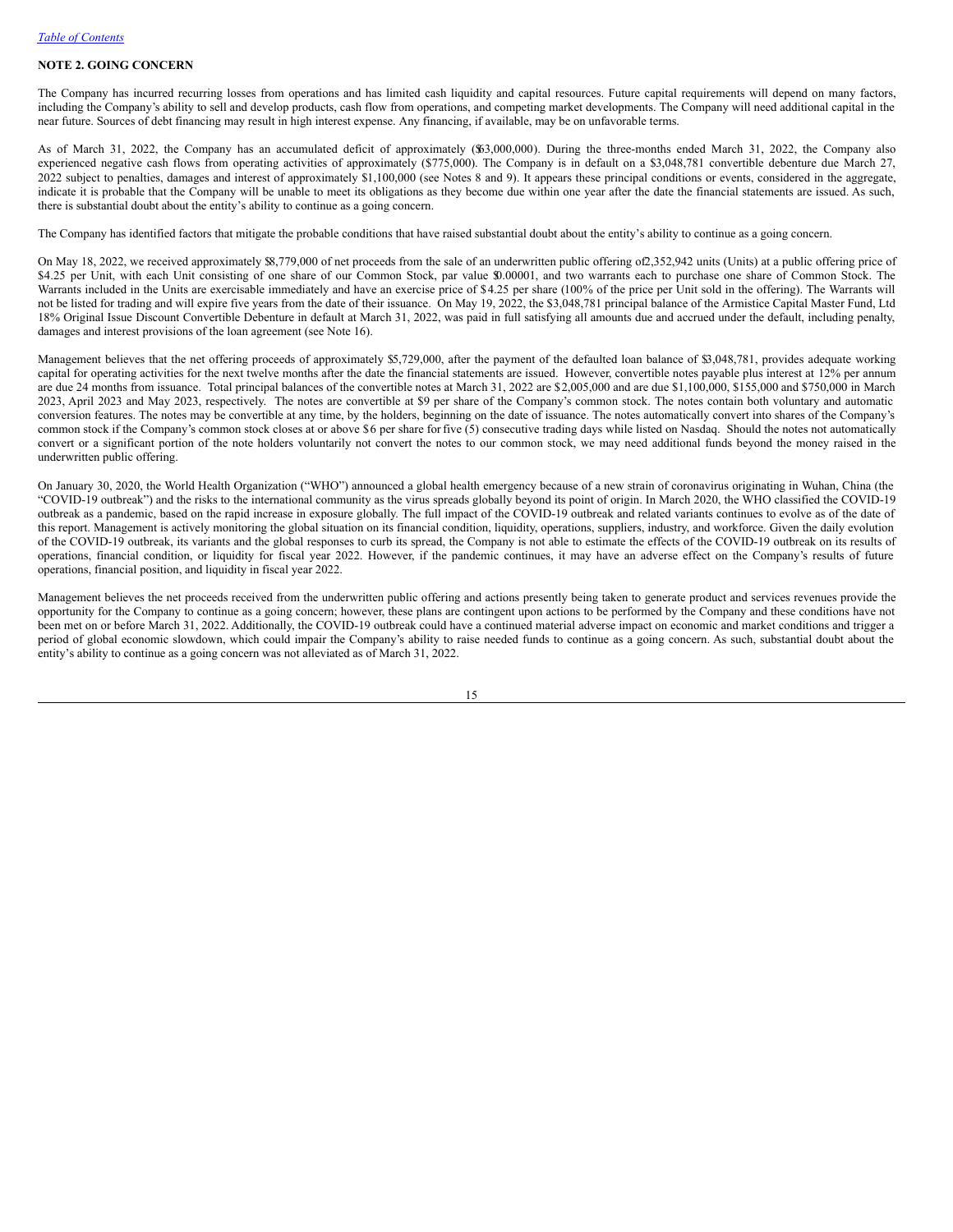### **NOTE 3. ASSET PURCHASE**

On June 5, 2020, the Company completed a transaction (the "Transaction") with IDTEC subject to the terms and conditions of the Asset Purchase Agreement (the "APA"). The Transaction, recorded as an asset purchase, was valued at \$29,222,955, which consists of the market price as of June 5, 2020 of the Company's 4,000,000 shares of common stock issued totaling \$27,120,000, the value of the APA Note Payable for funds spent by IDTEC and affiliates prior to closing of \$1,407,501, and the fair value of warrants issued to IDTEC under a Waiver Under Purchase Asset Agreement and Post Closing Covenant Agreement to purchase 106,667 shares of common stock at an exercise price of \$1.50 per share which expires five years after the date of issuance of \$695,454.

In determining the fair value of the intangible assets, the Company considered, among other factors, the best use of acquired assets such as the analysis of historical financial performance of the products and estimates of future performance of the products and intellectual properties acquired. The allocation to identifiable intangible assets required extensive use of financial information and management's best estimate of fair value. The Company identified and allocated the value of the asset purchase to intangible assets of \$29,175,203 and property and equipment of \$47,725.

Subsequent to the Transaction closing, the Company evaluated the fair value of the assets acquired based on discounted net cash flow for the SOBR Safe intellectual technology and market estimates for property and equipment. Based on the assessment of fair value, the Company recognized an asset impairment loss of \$25,320,555 during the year ended December 31, 2020.

| Intangible assets                    | \$ 29,175,230 |
|--------------------------------------|---------------|
| Less: Asset impairment               | 25.320.555    |
| Intangible assets, net of impairment | 3.874.965     |

#### **NOTE 4. INVENTORY**

Inventory at March 31, 2022 and December 31, 2021 consisted of the following:

|                | March 31.<br>2022 | December 31,<br>2021     |
|----------------|-------------------|--------------------------|
| Raw materials  | 51,050            | $\overline{\phantom{a}}$ |
| Finished goods | 53,900            | 39.461                   |
| Inventory, net | 104,950           | 39.461                   |

### **NOTE 5. PREPAID EXPENSES**

Prepaid expenses consist of the following:

|                         | March 31. |        | December 31, |        |
|-------------------------|-----------|--------|--------------|--------|
|                         |           | 2022   |              | 2021   |
| Insurance               |           | 4.286  |              | 4.286  |
| Consulting services     |           | 25,000 |              | 8.267  |
| <b>Prepaid expenses</b> |           | 29,286 |              | 12,553 |

On February 26, 2021, the Company entered into a new lease agreement for its office facility for a 12-month term beginning March 1, 2021. In addition to monthly base rent of \$6,000, the agreement required the issuance of5,333 shares of its common stock valued at \$49,600. Stock-based compensation expense related to this agreement for the threemonth periods ending March 31, 2022 and 2021 are \$8,267 and \$4,133, respectively.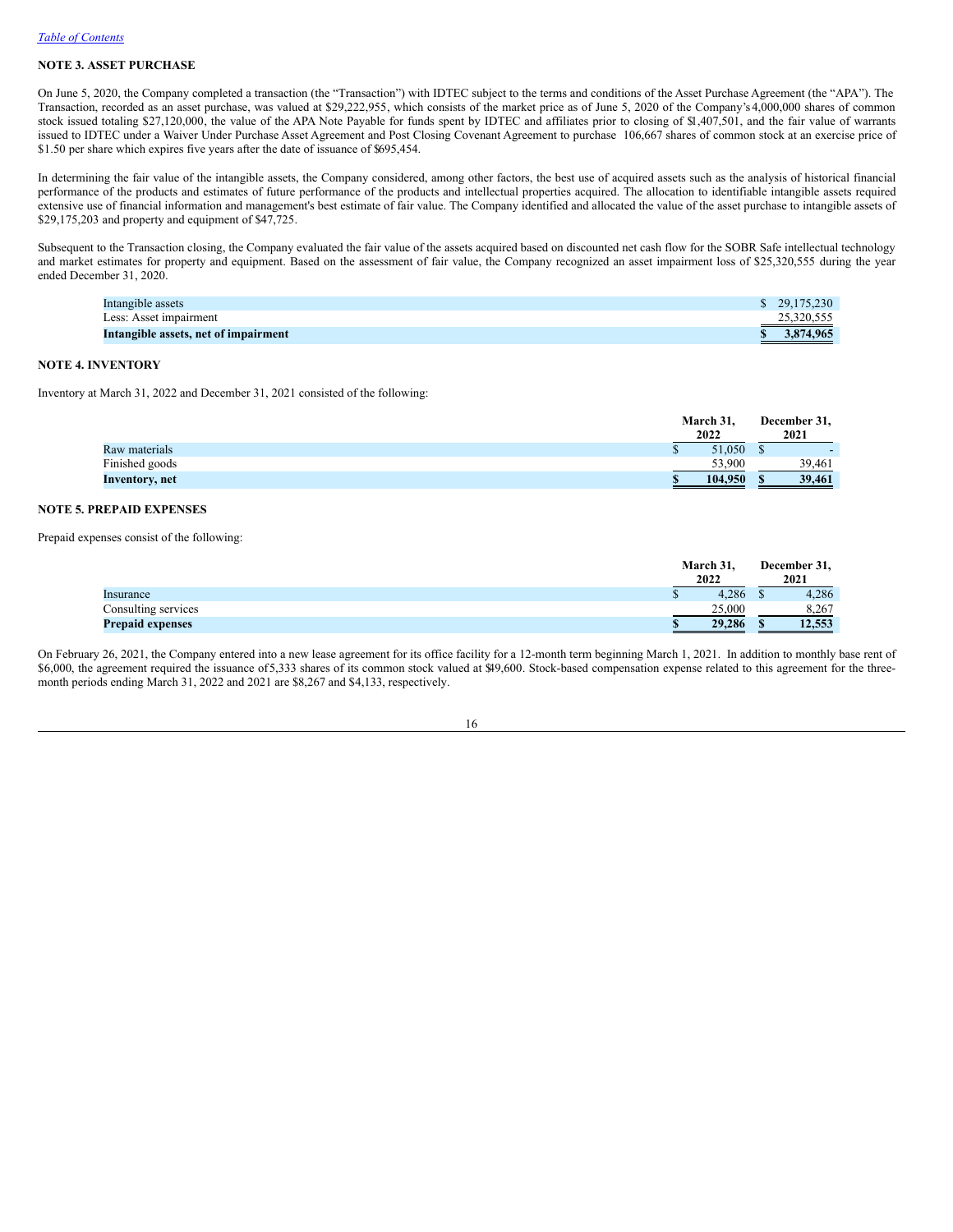# **NOTE 6. INTANGIBLE ASSETS**

Intangible assets consist of the following at December 31, 2021:

| <b>SOBR</b> Safe                                              | Gross<br>Carrying<br>Amount | Accumulated<br>Amortization | <b>Net</b><br>Intangible<br>Asset | Amortization<br>Period<br>(in years) |
|---------------------------------------------------------------|-----------------------------|-----------------------------|-----------------------------------|--------------------------------------|
| <b>Intellectual Technology</b>                                | 3,854,675 \$<br>\$          | 610,318                     | 3,244,357<br>S.                   | 10                                   |
| Intangible assets consist of the following at March 31, 2022: | Gross<br>Carrying<br>Amount | Accumulated<br>Amortization | <b>Net</b><br>Intangible<br>Asset | Amortization<br>Period<br>(in years) |
| <b>SOBR</b> Safe                                              |                             |                             |                                   |                                      |
| <b>Intellectual Technology</b>                                | 3,854,675                   | 706,684                     | 3,147,991<br><sup>\$</sup>        | 10                                   |

Amortization expense for the three-month period ended March 31, 2022 and 2021 was  $\mathcal{D}6,366$  and  $\mathcal{D}6,366$ , respectively, and is included in general and administrative expenses in the condensed consolidated statements of operations.

Estimated future amortization expense for device technology intangible assets is as follows:

|                   | 2023    | 2024                    | 2025 |                                     |  | 2026                           | 2027                                    | l hereaftei |
|-------------------|---------|-------------------------|------|-------------------------------------|--|--------------------------------|-----------------------------------------|-------------|
| $\triangle$<br>.n | 385,467 | .46 <sup>7</sup><br>385 |      | $\sim$ $\sim$<br>205<br>46.<br>383. |  | م بر ا<br>າດ<br>$-46.$<br>38.D | .46 <sup>7</sup><br>385<br>$\mathbf{r}$ | 220.656     |

#### **NOTE 7. RELATED PARTY TRANSACTIONS**

On February 12, 2021, the Company entered into a note payable agreement with David Gandini, an officer and shareholder, under which Mr. Gandini advanced the Company \$30,000 for working capital purposes. The unsecured note carried interest at0% and was paid in April 2021.

On March 30, 2021, the Company received notification from IDTEC that it was exercising a portion of the106,667 warrants issued resulting from the 2020 Waiver Under Asset Purchase Agreement and Post-Closing Covenant Agreement with IDTEC. The warrant exercise price is \$ 1.50 per share. With the proceeds of the exercise, the Company paid \$88,469 during the three-month period ended December 31, 2021 to settle an outstanding judgement against the Company which was considered as a non-permitted liability under the Post-Closing Covenant Agreement. We issued 58,980 shares of our common stock for the \$88,470 we received from IDTEC to pay the settlement. As the shares had not been issued by March 31, 2021, the amount received from IDTEC was included in the common stock subscriptions payable balance at March 31, 2021.

On March 3 and 31, 2021, the Company issued convertible notes payable (see Note 10) totaling \$350,000 to existing shareholders holding a direct or indirect interest in the Company and \$200,000 to a Company's director and another director's family member. The principal amount of the secured convertible debentures are convertible at \$9 per share, and include warrants to purchase in total 91,667 shares of the Company's common stock at  $\mathcal D$  per share.

On May 31, 2021, the Company issued convertible notes payable (see Note 10) totaling \$400,000 to existing shareholders holding a direct or indirect interest in the Company and \$50,000 to a Company's officer. The principal amount of the secured convertible debentures are convertible at \$9 per share, and include warrants to purchase in total 75,000 shares of the Company's common stock at \$9 per share.

On March 1, 2022 the Board of Directors approved the designation of3,000,000 shares of the Company's Preferred Stock as "Series B Convertible Preferred Stock". The Series B Convertible Preferred Stock shares were issued in exchange for 1,000,000 shares of the Company's common stock held by the Company's CEO David Gandini and 2,000,000 shares of the Company's common stock held by IDTEC SPV, LLC, an entity controlled by a beneficial owner of the Company (see Note 13).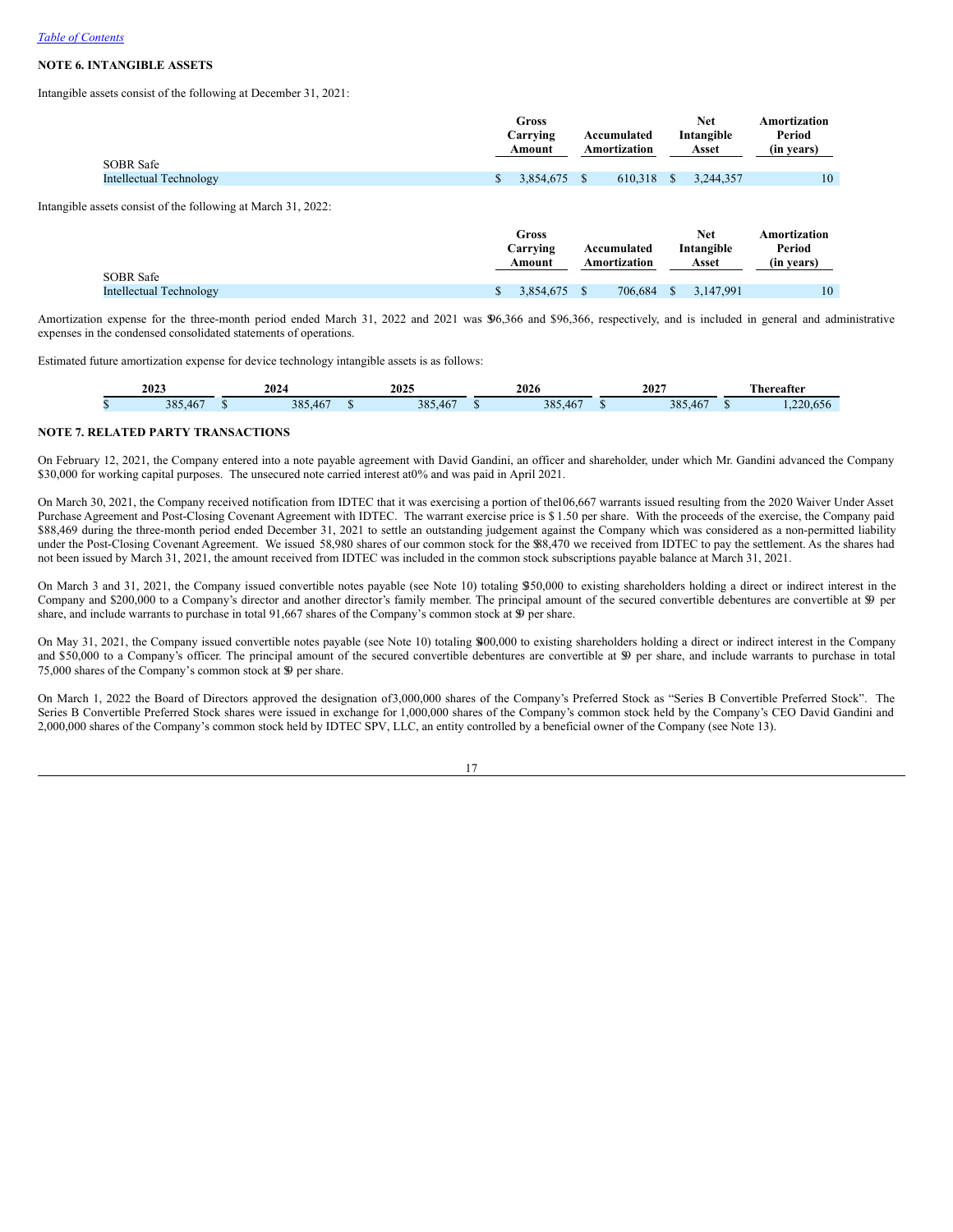#### **NOTE 8. ACCRUED EXPENSES**

### **Accrued expenses consist of the following:**

|                                                                    | March 31.<br>2022 | December 31,<br>2021 |
|--------------------------------------------------------------------|-------------------|----------------------|
| Convertible debt default penalty (see Note 9)                      | 914.634           |                      |
| Registration rights and default damages and penalties (see Note 9) | 192.399           | 189.663              |
| Consulting services                                                | 178,647           | 163.647              |
| Taxes and other                                                    | 110,016           | 110,590              |
| <b>Accrued expenses</b>                                            | 1.395.696         | 463,900              |

# **NOTE 9. CONVERTIBLE DEBENTURE PAYABLE**

Convertible debenture payable consists of the following:

|                                                                   | March 31.    | December 31. |
|-------------------------------------------------------------------|--------------|--------------|
|                                                                   | 2022         | 2021         |
| Convertible Debenture Payable with Detached Free-standing Warrant | 3.048.781 \$ | 3.048.781    |
| Unamortized Debt Discount                                         |              | (1.291.882)  |
| <b>Net Convertible Debenture Payable</b>                          | 3.048.781    | 1,756,899    |

On September 28, 2021, (the "Closing Date") the Company completed a financing transaction under a Securities Purchase Agreement (the "SPA") and corresponding18% Original Issue Discount Convertible Debenture (the "Debenture"), Common Stock Purchase Warrant (the "Original Warrant") and Registration Rights Agreement ("RRA"). Under the terms of the SPA, the Company received \$2,500,000 from the Purchaser and in exchange issued the Debenture in the principal amount of \$3,048,781 and Original Warrants to purchase up to 406,504 shares of the Company's common stock. The Debenture is convertible voluntarily by the Purchaser at any time into shares of our common stock, at the lesser of \$7.50, representing 100% of the closing price of our common stock on the trading day immediately prior to the Closing Date, or 75% of the average VWAP of our common stock during the 5 trading day period immediately prior to the conversion date (the "Conversion Price"), or automatically upon the occurrence of a single public offering of our common stock which results in the listing of our common stock on a national securities exchange as defined in the Exchange Act (the "Qualified Offering") into shares of our common stock at the lesser of the Conversion Price, or 75% of the offering price of the securities offered in the Qualified Offering. The Debenture due date is March 27, 2022, does not accrue interest unless there is an event of default under the terms of the Debenture. The Original Warrant is exercisable at any time through September 28, 2026 into shares of our common stock at an exercise price of \$6.00 per share, unless an event of default occurs, at which time the exercise price will adjust to \$3.00 per share. The Original Warrant contains a cashless exercise provision but only in the event the Company fails to have an effective registration statement registering the common shares underlying the Original Warrant at any time beginning six months from the Closing Date The RRA requires the Company to register for resale and maintain effectiveness of such Registration Statement for such all of the registrable securities under the terms of the Debenture and Original Warrant, within defined time frames. Should the Company fail to meet the RRA requirements, until the date causing such event of noncompliance is cured, Company shall pay to the Purchaser as partial liquidated damages equal to the product of 2% of the principal amount not to exceed 24% of the aggregate principal. If the Company fails to pay of the liquidated damages within seven days after the date payable, the Company will pay interest at 18% until such amounts are paid in full. The filing date requirements were cured in February 2022. Total unpaid RRA damages and estimated related costs of approximately \$ 192,399 and \$189,700, are included in accrued expenses at March 31, 2022 and December 31, 2021 (see Note 8). Damage expenses included in general and administrative expenses in the Condensed Consolidated Statement of Operations were \$2,736 and none for the threemonth periods ended March 31, 2022 and 2021.

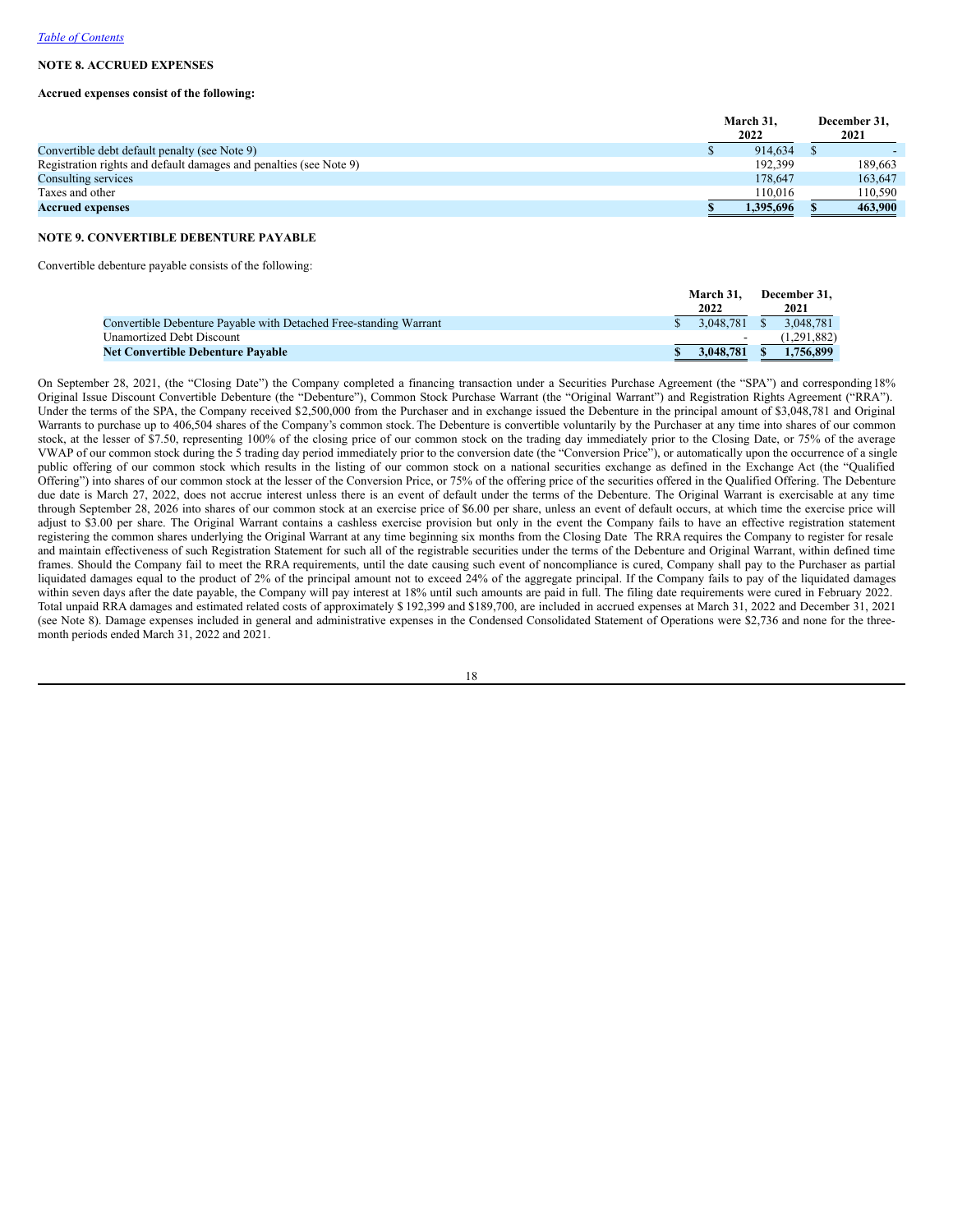The Debenture matured on March 27, 2022 and the Company did not make the required principal payment putting the Company in default under the terms of the Debenture. On March 30, 2022, we entered into a Waiver Agreement with the Purchaser, under which the Purchaser granted the Company a waiver of the default penalties under the Debenture such that any default penalties will not be charged and/or due until April 17, 2022 (the "Waiver"). Default penalties at the Purchaser's election are due and payable at the Mandatory Default Amount defined as the sum of (a) the greater of (i) the outstanding principal amount of this Debenture, plus all accrued and unpaid interest hereon, divided by the Conversion Price on the date the Mandatory Default Amount is either (A) demanded or otherwise due or (B) paid in full, whichever has a lower Conversion Price, multiplied by the VWAP on the date the Mandatory Default Amount is either (x) demanded or otherwise due or (y) paid in full, whichever has a higher VWAP, or (ii) 130% of the outstanding principal amount of this Debenture, plus 100% of accrued and unpaid interest hereon, and (b) all other amounts, costs, expenses and liquidated damages due in respect of this Debenture, As the default had not been cured through the Waiver date, mandatory default penalties of \$914,634 are included in general and administrative expense in the Condensed Consolidated Statement of Operations for the three-months ended March 31, 2022 and included in accrued expenses at March 31, 2022 (see Note 8).

In exchange for the Waiver of the default penalties the Company agreed to: (i) amend that certain Common Stock Warrant (the "Original Warrant") issued by the Company to the Purchaser dated September 27, 2021 to extend the Termination Date (as defined in the Original Warrant) from September 28, 2026 to September 28, 2028; and (ii) issue the Purchaser a second Common Stock Purchase Warrant (the "New Warrant") entitling the Purchaser to subscribe for and purchase up to an additional 101,626 shares of our common stock, expiring March 29, 2029, with all other terms of the warrant the same as the Original Warrant. We also agreed, within thirty (30) days of the date of the Waiver, to file a Registration Statement on Form S-1 (or, if such form is unavailable for such a registration, on such other form as is available for such registration), covering the resale of all of the shares underlying the New Warrant. As a result of the default event, Debenture's automatic conversion features upon the occurrence of a Qualified Offering no longer apply and interest accrues at 18% per annum on the principal amount.

The Company evaluated the Debenture for embedded derivative and beneficial conversion features and determined that its embedded conversion feature carried a debt discount. The total conversion feature debt discount of \$980,000 is amortized over the life of the convertible debenture. The debt discount amortization expense recorded as amortization of interest in the condensed consolidated statements of operations was \$465,635 and none for the three-month periods ended March 31, 2022 and 2021, respectively. As of March 31, 2022, the debenture carries outstanding warrants of 508,130. The relative fair value of the related stock warrants granted during the three-month periods ended March 31, 2022 and March 31, 2021 was \$864,000 and none, respectively. The unamortized discount at March 31, 2022 and December 31, 2021 was none and \$402,465, respectively. Stock warrants amortization expense recorded as interest expense was \$465,635 and none for the three-month periods ended March 31, 2022 and 2021, respectively.

As a result of the change in the Original Warrant extended termination date and the New Warrant issued in exchange for the Waiver, the Company evaluated the reacquisition price of the Debenture under ASC 470-50-40-2 to be \$3,912,781. As the net carrying amount of the Debenture is \$3,048,781, a loss on extinguishment of debt of \$864,000 was recognized during the three-month period ended March 31, 2022.

The Company incurred \$548,781 of original issue discount and \$275,000 of debt issuance costs related to the Debenture which was being amortized to interest expense over the term of the debt using the effective interest method. The unamortized discount and issuance costs at March 31, 2022 and December 31, 2021 was none and \$423,782, respectively. Interest expense related to the original issue discount and debt issuance costs was \$423,782 and none for the three-month periods ended March 31, 2022 and 2021, respectively.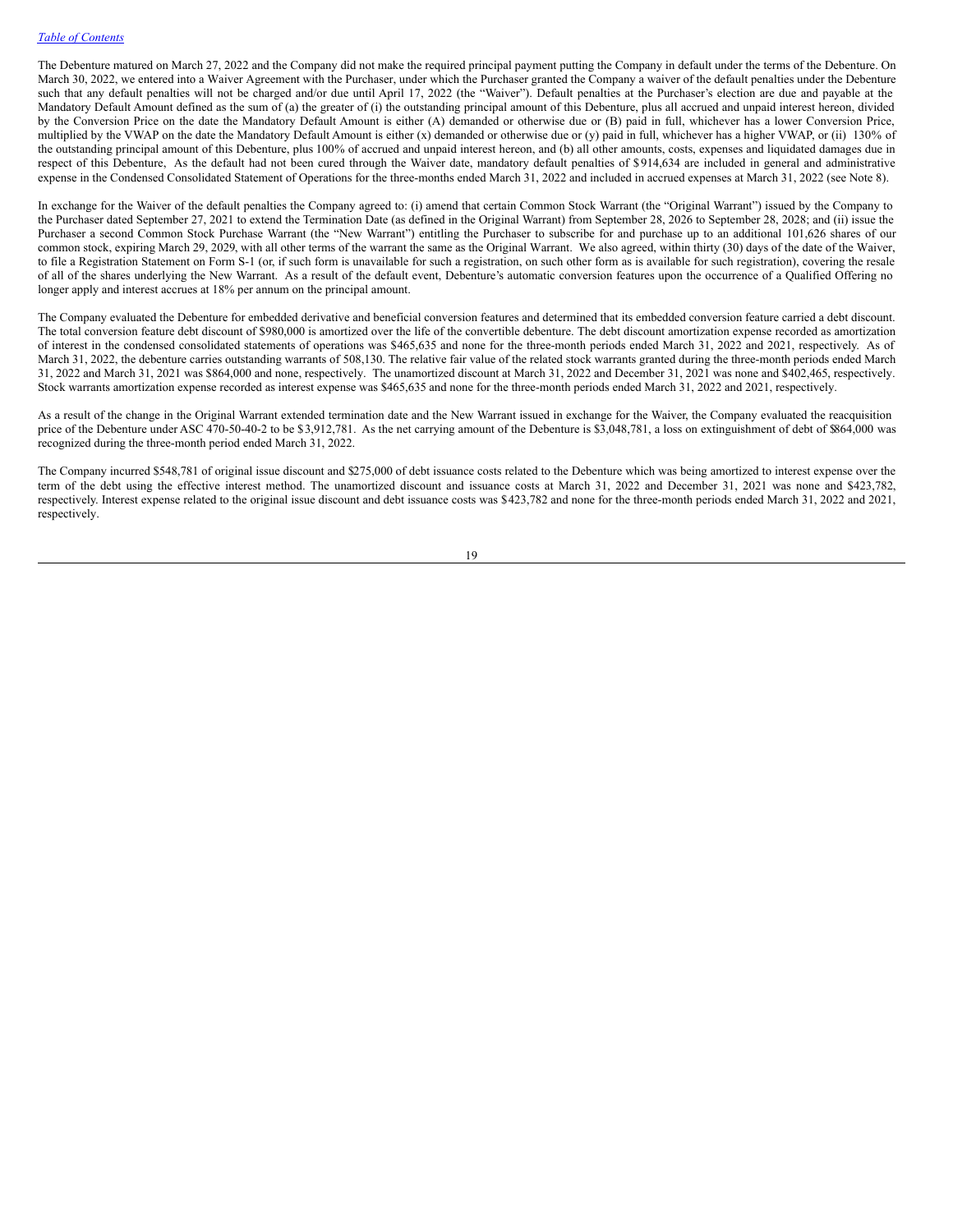### **NOTE 10. NOTES PAYABLE**

#### **RELATED PARTIES**

Related party notes payable consist of the following:

|                                                                | March 31. |            | December 31, |
|----------------------------------------------------------------|-----------|------------|--------------|
|                                                                |           | 2022       | 2021         |
| Convertible Notes Payable with Detached Free-standing Warrants |           | 1,000,000  | 1,000,000    |
| Conventional Non-Convertible Notes Payable                     |           | 11.810     | 11.810       |
| <b>Unamortized Debt Discount</b>                               |           | (522, 262) | (645, 547)   |
| Net Related Party Notes Payable                                |           | 489.548    | 366,263      |
| <b>Current Portion</b>                                         |           | (302, 152) | (11, 810)    |
| <b>Net Long-Term Portion</b>                                   |           | 187.396    | 354,453      |

Total interest expense for related party notes was \$385,889 and \$3,847 for the three-month periods ended March 31, 2022 and 2021, respectively.

### Related Party Convertible Notes Payable with Detached Free-Standing Warrants

The Company has thirteen convertible notes payable to related parties, each with detached free-standing warrants to purchase the Company's common stock at 9 per share, that have a total principal balance of \$1,000,000 as of March 31, 2022. The notes, secured by the Company's patents and patents applications, include interest at12%, are convertible at \$9 per share of the Company's common stock and are due 24 months after issuance. The note holders may elect to have the interest paid in cash monthly or have the interest accrue and be payable on the maturity date. Interest elected to be accrued will be paid in cash or may be converted into shares of our common stock under the same terms as the principal amount on the maturity date. The notes contain both voluntary and automatic conversion features. The notes will be convertible at any time, by the holders, beginning on the date of issuance. However, the holders may not convert any outstanding amounts due under the note if at the time of such conversion the amount of common stock issued for the conversion, when added to other shares of Company common stock owned by the holders or which can be acquired by holders upon exercise or conversion of any other instrument, would cause the holder to own more than 4.9% of the Company's outstanding common stock. Beginning on the issuance date, the outstanding principal amount of the note, and any accrued interest, will automatically convert into shares of the Company's common stock if the Company's common stock closes at or above \$6 per share for five (5) consecutive trading days while listed on NASDAQ. The Company evaluated the convertible notes payable for embedded derivative and beneficial conversion features. The Company determined that there were beneficial conversion features to record. The total beneficial conversion feature debt discount of \$448,999 is amortized over the life of the convertible notes payable. The debt discount amortization expense recorded as amortization of interest – beneficial conversion feature in the condensed consolidated statements of operations was \$55,356 and \$6,361 for the three-month periods ended March 31, 2022 and 2021, respectively. The unamortized beneficial conversion feature was \$235,986 and \$291,343 at March 31, 2022 and December 31, 2021, respectively. As of March 31, 2022, these notes carry outstanding warrants of 166,667. The relative fair value of the related stock warrants granted during the three-month periods ended March 31, 2022 and March 31, 2021 was none and \$287,781, respectively. Stock warrants amortization expense recorded as interest expense was \$67,932 and \$8,981 for the three-month periods ended March 31, 2022 and 2021, respectively. The unamortized discount at March 31, 2022 and December 31, 2021 is \$286,274 and \$354,205, respectively.

### Conventional Non-convertible Notes Payable

The Company has one non-convertible note payable to a related party that has a principal balance of \$1,810 as of March 31, 2022 and December 31, 2021. The note carries an interest rate at 0%. The note payable had a due date of December 31, 2012 and is currently in default.

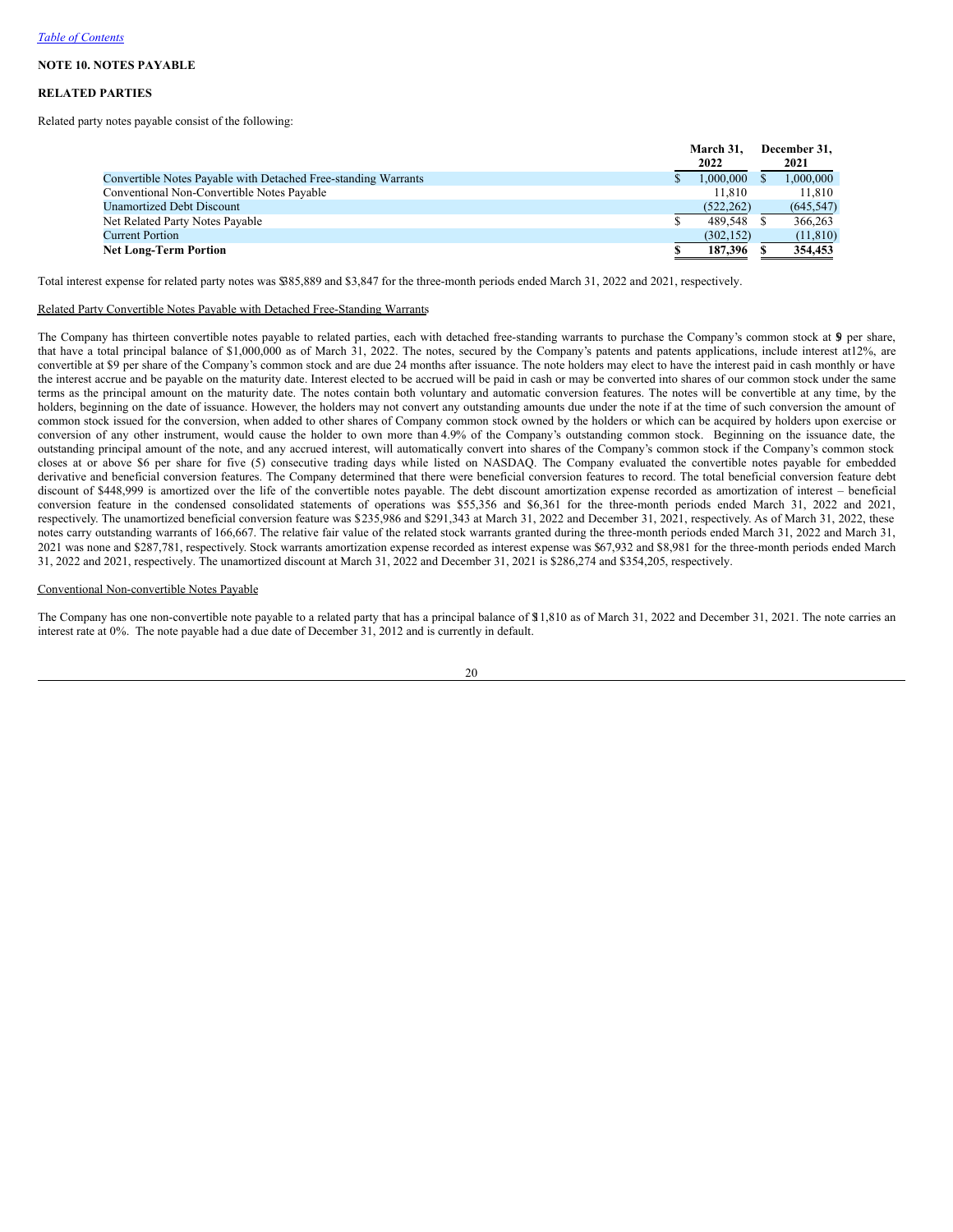### **NON-RELATED PARTIES**

Non-related party notes payable consist of the following:

|                                                                |           |            |   | <b>December</b> |
|----------------------------------------------------------------|-----------|------------|---|-----------------|
|                                                                | March 31, |            |   | 31,             |
|                                                                |           | 2022       |   | 2021            |
| Convertible Notes Payable with Detached Free-standing Warrants | S         | 1,005,000  | S | 1,005,000       |
| Convertible Notes Payable                                      |           | 9.183      |   | 56,683          |
| Conventional Non-Convertible Notes Payable                     |           | 42,500     |   | 42,500          |
| Notes Payable with Detached Free-standing Warrants             |           | 5.000      |   | 5.000           |
| <b>Unamortized Debt Discount</b>                               |           | (519, 571) |   | (648, 580)      |
| Net Non-Related Party Notes Payable                            | J.        | 542.112    | S | 460.603         |
| <b>Current Portion</b>                                         |           | (348, 508) |   | (104, 183)      |
| <b>Net Long-Term Portion</b>                                   |           | 193,604    |   | 356,420         |

Total interest expense for non-related party notes was \$129,009 and \$5,141 for the three-month periods ended March 31, 2022 and 2021, respectively.

### Convertible Notes Payable with Warrants

The Company has sixteen convertible notes payable to non-related parties, each with detached free-standing warrants to purchase the Company's common stock at 9 per share, that have a total principal balance of \$1,005,000 as of March 31, 2022 and December 31, 2021. The notes, secured by the Company's patents and patents applications, include interest at 12%, are convertible at \$9 per share of the Company's common stock and are due 24 months after issuance. The note holders may elect to have the interest paid in cash monthly or have the interest accrue and be payable on the maturity date. Interest elected to be accrued will be paid in cash or may be converted into shares of our common stock under the same terms as the principal amount on the maturity date. The notes contain both voluntary and automatic conversion features. The notes will be convertible at any time, by the holders, beginning on the date of issuance. However, the holders may not convert any outstanding amounts due under the note if at the time of such conversion the amount of common stock issued for the conversion, when added to other shares of Company common stock owned by the holders or which can be acquired by holders upon exercise or conversion of any other instrument, would cause the holder to own more than 4.9% of the Company's outstanding common stock. Beginning on the issuance date, the outstanding principal amount of the note, and any accrued interest, will automatically convert into shares of the Company's common stock if the Company's common stock closes at or above \$6 per share for five (5) consecutive trading days while listed on NASDAQ. The Company evaluated the convertible notes payable for derivative embedded and beneficial conversion features. The Company determined that there were beneficial conversion features to record. The total beneficial conversion feature debt discount of \$460,215 is amortized over the life of the convertible notes payable. The debt discount recorded as amortization of interest – beneficial conversion feature in the consolidated statements of operations was \$59,230 and \$3,181 for the three-month periods ended March 31, 2022 and 2021. As of March 31, 2022, these notes carry outstanding warrants of 167,500. The relative fair value of the related stock warrants granted during the three-month periods ended March 31, 2022 and 2021 was none and \$541,707, respectively. Stock warrants amortization expense recorded as interest expense was \$69,780 and \$4,491 for the three-month periods ended March 31, 2022 and 2021. The unamortized discount at March 31, 2022 and December 31, 2021 was \$281,646 and \$351,425, respectively.

### Convertible Notes Payable

The Company has two unsecured, convertible notes payable to non-related parties that have a principal balance of \$9,183 as of March 31, 2022 and three convertible notes payable to non-related parties that have a principal balance of \$56,683 as of December 31, 2021. These notes carry interest rates ranging from5% - 12% and have due dates ranging from February 2013 to March 2022. Notes with principal balances of \$9,183 are in default at March 31, 2022 and December 31, 2021. These notes carry a conversion price of \$6.00 to \$32.29 per share. On March 3, 2022 the Company authorized the issuance of 7,917 shares of common stock under the terms of a \$47,500 convertible note payable issued March 6, 2020 with interest at 5%, due March 6, 2022 and convertible at \$6.00 per share. The Company evaluated these convertible notes payable for embedded derivative and beneficial conversion features. The Company determined that there were beneficial conversion features to record. The beneficial conversion features were either fully amortized upon grant or over the life of the convertible notes payable.

# Non-convertible Notes Payable

The Company has three unsecured, non-convertible notes payable to non-related parties that have a principal balance of \$42,500 as of March 31, 2022, and December 31, 2021. These notes carry interest rates ranging from 5% - 10% and have due dates ranging from December 2013 to June 2022. Two of the three notes are currently in default.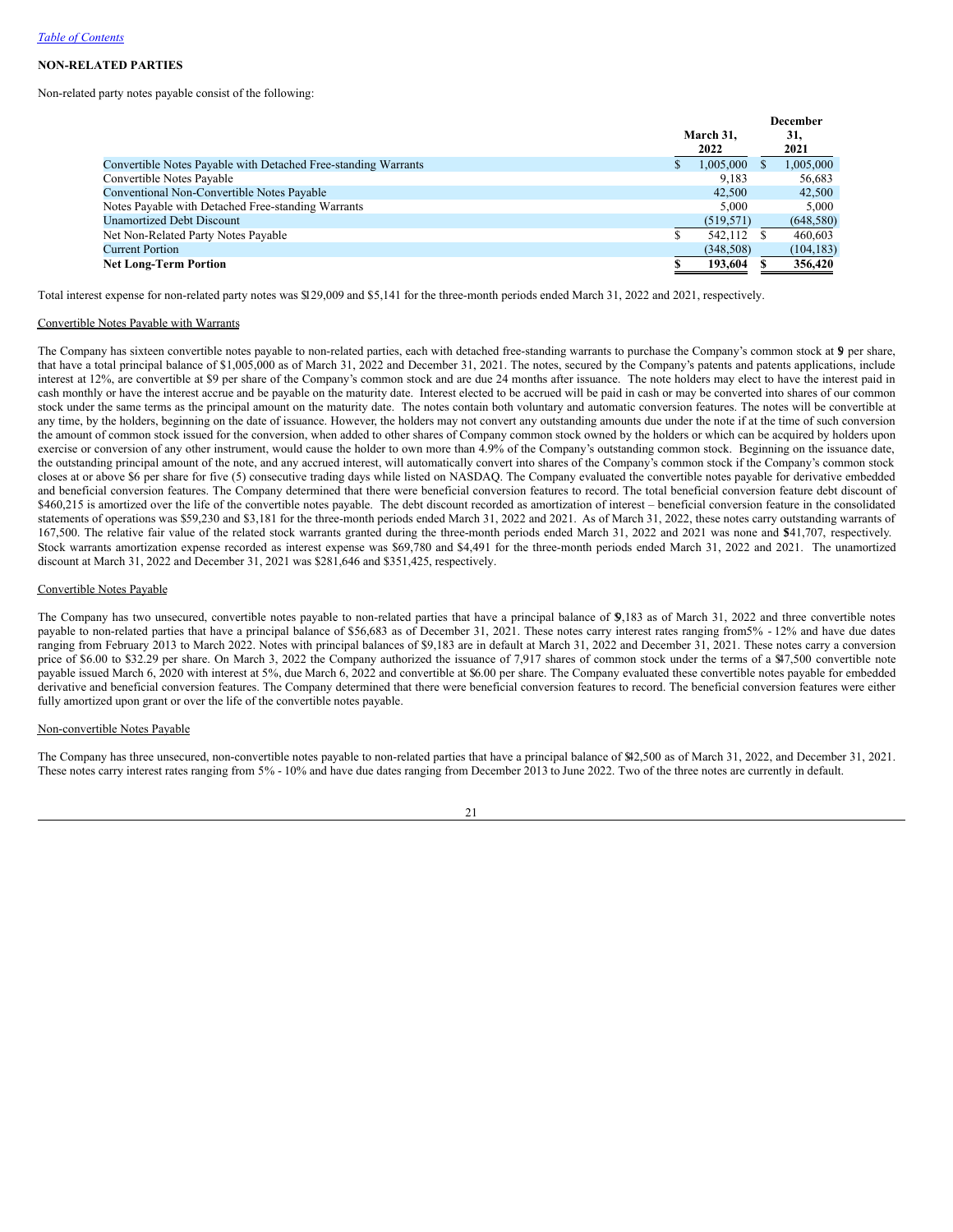### Notes Payable with Warrants

The Company has one unsecured, note payable with detached free-standing warrants to a non-related party that has a principal balance of \$,000 as of March 31, 2022 and December 31, 2021. This note carries an interest rate of 10% and had a due date of September 2014. This note is currently in default. The detached free-standing warrants for this note payable were not exercised by the note holder and expired in 2019.

#### **NOTE 11. DERIVATIVE LIABILITY**

In September 2021, the Company completed a financing transition and received \$2,500,000 from the Purchaser and in exchange issued an18% Original Issue Discount Convertible Debenture in the principal amount of \$3,048,781. The debenture includes voluntary and automatic conversion features at a variable conversion prices convertible into the Company's common shares at an undetermined future date. The Company analyzed the conversion features of the debenture agreement for derivative accounting consideration under ASU 2017-11 (ASC 815-15, Derivatives and Hedging), and determined the embedded conversion features should be classified as a derivative because the exercise price of the convertible note is subject to a variable conversion rate and should therefore be accounted for at fair value under ASC 820, *Fair Value Measurements and Disclosures,* and ASC 825, *Financial Instruments*. In accordance with ASC 815-15, the Company bifurcated the conversion feature of the debenture and recorded a derivative liability.

The embedded derivative for the debenture is carried on the Company's balance sheet at fair value. The derivative liability is marked to market each measurement period and any unrealized change in fair value is recorded as a component of the consolidated statement of operations and the associated fair value carrying amount on the balance sheet was adjusted by the change. The Company fair valued the embedded derivative using a Monte Carlo simulation model based on the following assumptions: (1) expected volatility of 120%, (2) risk-free interest rate of0.05%, and (3) expected life from 4 to 6 months. On September 28, 2021, the Closing Date of the transaction, the fair value of the embedded derivative was \$980,000 and is amortized to interest expense over the term of the Debenture. Utilizing level 3 inputs, the Company recorded a fair value loss of \$340,000 for the three-month period ended March 31, 2022. The fair value of the embedded derivative recorded on the balance sheet as a liability was \$,380,000 at March 31, 2022.

A summary of the activity of the derivative liability is shown below:

| <b>Balance at December 31, 2021</b> | 1.040.000                                                                |
|-------------------------------------|--------------------------------------------------------------------------|
| Fair value of derivatives issued    |                                                                          |
| Fair value adjustments              | 340,000                                                                  |
| <b>Balance at March 31, 2022</b>    | 1,380,000<br>$\frac{\phi}{\phi}$ $\frac{\phi}{\phi}$ $\frac{\phi}{\phi}$ |

# **NOTE 12. COMMON STOCK**

The Company's common stock transactions for the three-months ended March 31, 2021, consist of the following:

The Company issued 14,390 shares of its common stock to SOBR Safe, LLC, an entity controlled by a beneficial owner of the Company, in full satisfaction of \$107,880 of accrued dividends resulting from the December 2020 conversion of the Series A-1 Convertible Preferred Stock into common shares, see Note 13.

The Company's common stock transactions for the three-months ended March 31, 2022, consist of the following:

The Company issued 16,667 shares of its common stock for RSUs vested during 2021.

The Company issued 7,917 shares of common stock under the terms of a \$47,500 convertible note payable.

The Company exchanged 1,000,000 shares of common stock for3,000,000 shares of Series B convertible preferred stock (see Note 13).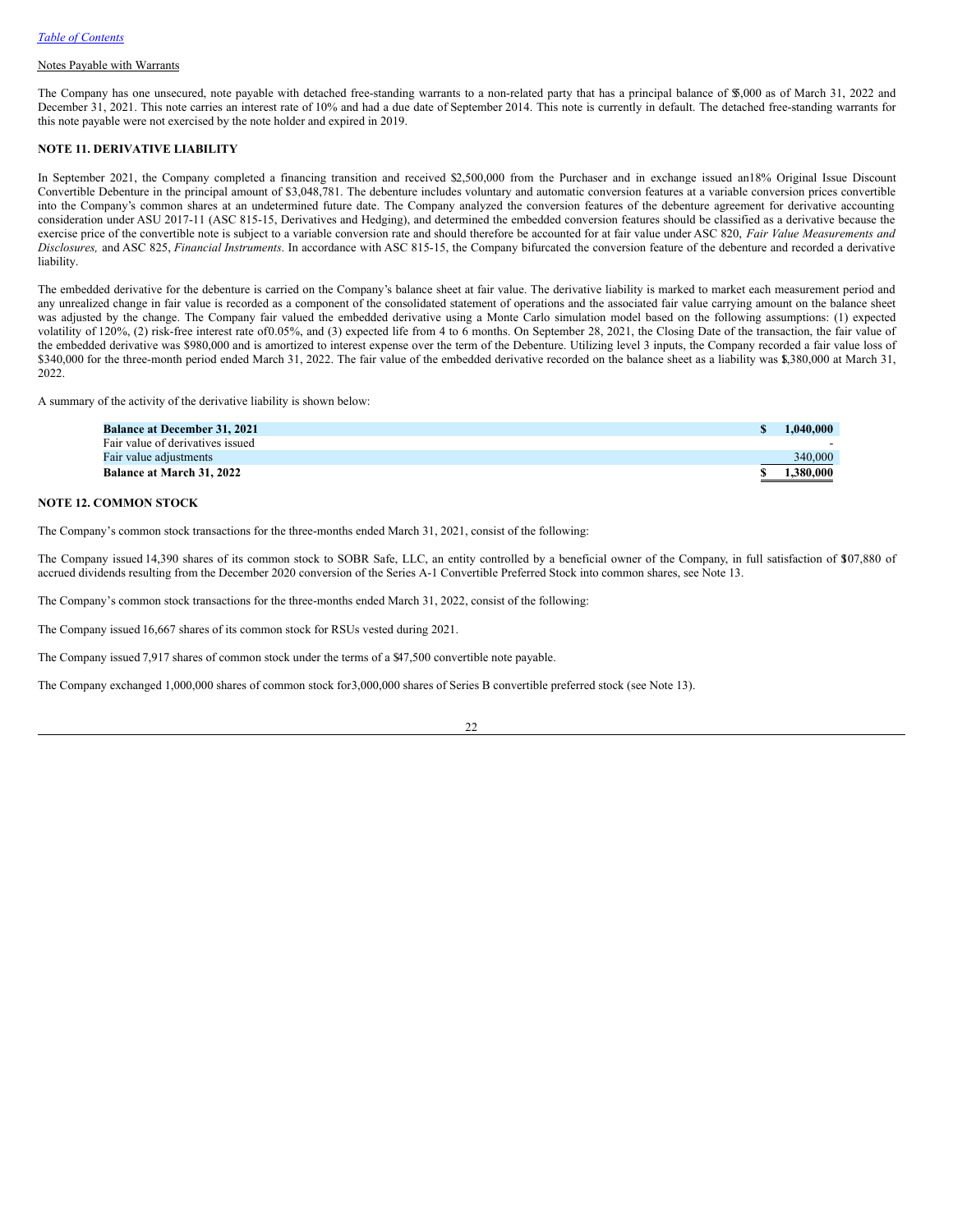### **NOTE 13. PREFERRED STOCK**

On November 20, 2015, the Company's Board of Directors authorized a class of stock designated as preferred stock with a par value of \$0.00001 per share comprising 25,000,000 shares, 3,000,000 shares of which were classified as Series A Convertible Preferred Stock. In each calendar year, the holders of the Series A Convertible Preferred Stock are entitled to receive, when, as and if, declared by the Board of Directors, out of any funds and assets of the Company legally available, non-cumulative dividends, in an amount equal to any dividends or other Distribution on the common stock in such calendar year (other than a Common Stock Dividend). No dividends (other than a Common Stock Dividend) shall be paid and no distribution shall be made with respect to the common stock unless dividends shall have been paid or declared and set apart for payment to the holders of the Series A Convertible Preferred Stock simultaneously. Dividends on the Series A Convertible Preferred Stock shall not be mandatory or cumulative, and no rights or interest shall accrue to the holders of the Series A Convertible Preferred Stock by reason of the fact that the Company shall fail to declare or pay dividends on the Series A Convertible Preferred Stock, except for such rights or interest that may arise as a result of the Company paying a dividend or making a distribution on the common stock in violation of the terms. The holders of each share of Series A Convertible Preferred Stock then outstanding shall be entitled to be paid, out of the Available Funds and Assets, and prior and in preference to any payment or Distribution (or any setting part of any payment or Distribution) of any Available Funds and Assets on any shares of common stock, and equal in preference to any payment or Distribution (or any setting part of any payment or Distribution) of any Available Funds and Assets on any shares of any other series of preferred stock that have liquidation preference, an amount per share equal to the Original Issue Price of the Series A Convertible Preferred Stock plus all declared but unpaid dividends on the Series A Convertible Preferred Stock. A reorganization, or any other consolidation or merger of the Company with or into any other corporation, or any other sale of all or substantially all of the assets of the Company, shall not be deemed a liquidation, dissolution, or winding up of the Company. Shares of the Series A Convertible Preferred Stock are convertible at a 35% discount rate to the average closing price per share of the Company's common stock (either as listed on a national exchange or as quoted over-the-market) for the last 15 trading days immediately prior to conversion. However, no conversions of the Series A Convertible Preferred Stock to shares of common stock can occur unless the average closing price per share of the Company's common stock (either as listed on a national exchange or as quoted over-the-market) for the last 15 trading days immediately prior to conversion is at least \$5.01. The shares of Series A Convertible Preferred Stock vote on a one for one basis. The right of conversion is limited by the fact the holder of the Series A Convertible Preferred Stock may not convert if such conversion would cause the holder to beneficially own more than 4.9% of the Company's common stock after giving effect to such conversion.

On December 9, 2019, the Company's Board of Directors created a class of preferred stock designated as 8% Series A-1 Convertible Preferred Stock comprising of2,000,000 shares. During 2020, the authorized shares were increased to 2,700,000 shares. The rights and preferences of the 8% Series A-1 Convertible Preferred Stock are as follows: (a) dividend rights of 8% per annum based on the original issuance price of \$1 per share, (b) liquidation preference over the Company's common stock, (c) conversion rights into shares of the Company's common stock at \$1 per share (not to be affected by any reverse stock split in connection with the Asset Purchase Agreement with IDTEC) , (d) redemption rights such that we have the right, upon 30 days written notice, at any time after one year from the date of issuance, to redeem all or part of the Series A-1 Convertible Preferred Stock for 150% of the original issuance price, (e) no call rights by the Company, and (f) each share of Series A-1 Convertible Preferred Stock will vote on an "as converted" basis.

On December 12, 2019, the Company entered into a Series A-1 Preferred Stock Purchase Agreement (the "SPA") with SOBR SAFE, LLC ("SOBR SAFE"), a Delaware limited liability company and an entity controlled by a beneficial owner of the Company, under which SOBR SAFE agreed to acquire 1,000,000 shares of our Series A-1 Convertible Preferred Stock in exchange for \$1,000,000 (the "Purchase Price"). The Company received the Purchase Price on December 12, 2019.

On May 7, 2020, the Company amended a Convertible Preferred Stock Investment Agreement granting the exclusive right to SOBR SAFE to purchase up to2,700,000 shares of Series A-1 Convertible Preferred Stock.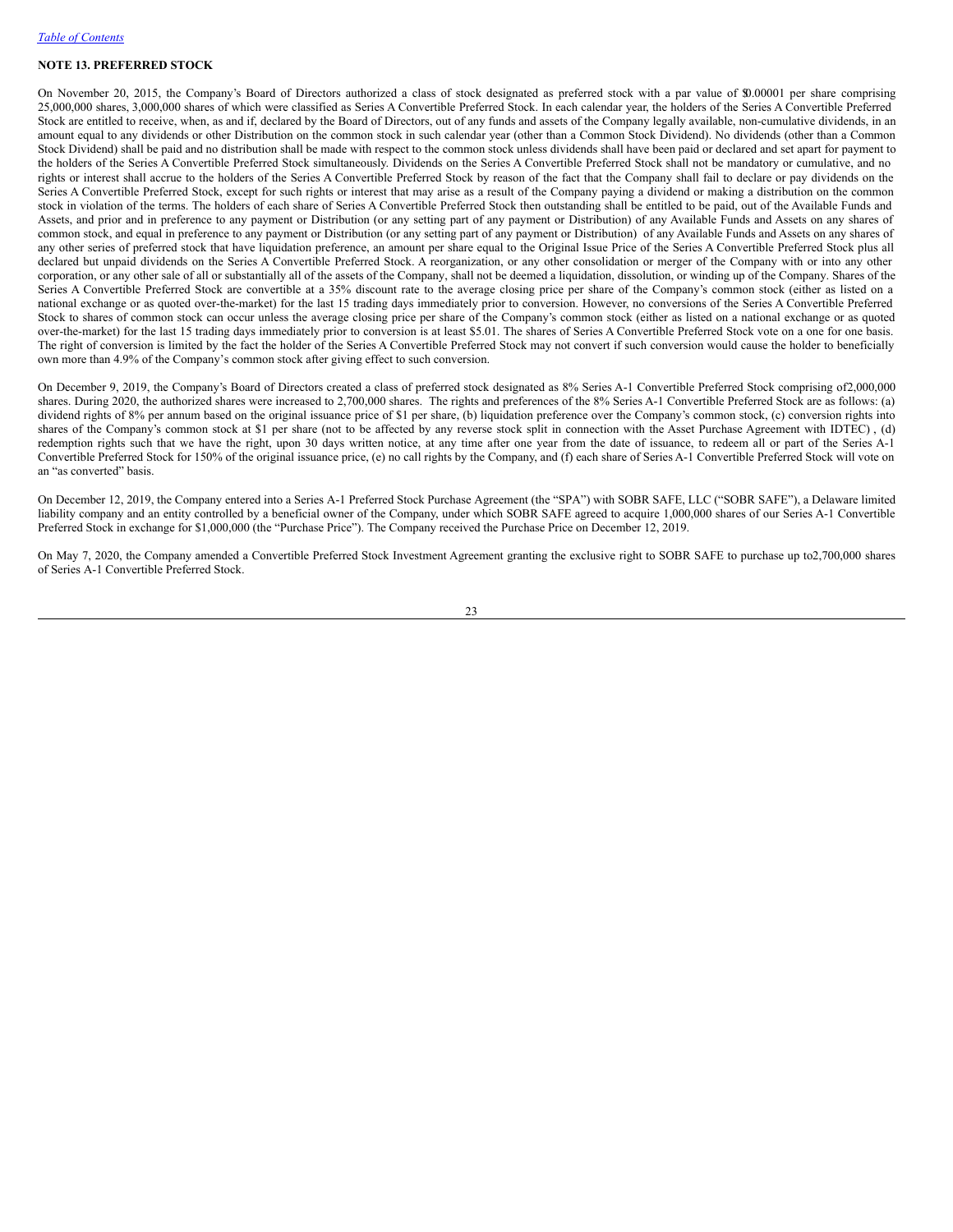On July 2, 2020, the Company executed Amendment No. 2 to the Stock Investment Agreement which provides that the full amount of each dividend due on a dividend payment date, even if not declared, shall be paid to any holder regardless of the date on which the holder acquired the stock.

The Series A-1 Convertible Preferred Stock earns cumulative dividends at a rate of8% per annum, payable in cash or common stock at the option of the Company on June 30 and December 31 of each year. If paid in common stock, the common stock will be valued at the average of the closing price for the five business days prior to the dividend payment date. The preferred shareholders will participate in any common stock dividends on an as converted basis. On December 7, 2020, we sent a Notice of Automatic Conversion and Calculation of Dividend Shares to SOBR SAFE notifying them that under the terms governing the shares of Series A-1 Convertible Preferred Stock the 2,700,000 shares of Series A-1 Convertible Preferred Stock owned by SOBR SAFE automatically converted into 900,000 shares of our common stock. In addition, as a result of the conversion of the Series A-1 Convertible Preferred Stock we owed SOBR SAFE accrued dividends totaling \$107,880, which we could pay in cash or in shares of our common stock based on the price of common stock on the applicable dividend dates. Our management and Board of Directors elected to pay SOBR SAFE the accrued dividends in shares of our common stock.

On March 1, 2022 the Board of Directors approved the designation of 3,000,000 shares of the Company's Preferred Stock as "Series B Convertible Preferred Stock". The 3,000,000 Series B Convertible Preferred Stock shares were issued in exchange for333,333 shares of the Company's common stock held by the Company's CEO David Gandini and 666,667 shares of the Company's common stock held by IDTEC SPV, LLC, an entity controlled by a beneficial owner of the Company. The Company entered into the Share Exchange Agreements to provide certain changes to its capital structure in connection with the planned underwriting offering and listing on Nasdaq. The rights and preferences of the Series B Convertible Preferred Stock are as follows: (a) dividends shall not be mandatory or cumulative, (b) liquidation preference over the Company's common stock, (c) each three shares of Series B Convertible Preferred Stock shall be convertible, at the option of the holder, beginning on the date that is six months from the date the Holder acquired the shares of Series B Convertible Preferred Stock, and without the payment of additional consideration by the holder , into one share of common stock, (d) no redemption rights by the Company, (e) no call rights by the Company, and (f) each share of Series B Convertible Preferred Stock will vote on an "as converted" basis. As the convertible preferred stock contain voting rights and other comparable features to the common stock it was exchanged for, the exchange resulted in no transfer of value from the common stockholders to the preferred stockholders as included in the condensed consolidated statement of changes in stockholders deficit for the three months ended March 31, 2022.

### **NOTE 14. STOCK WARRANTS, STOCK OPTIONS AND RESTRICTED STOCK UNITS**

The Company accounts for share-based compensation stock options and restricted stock units, and non-employee stock warrants under ASC 718, whereby costs are recorded based on the fair value of the consideration received or the fair value of the equity instruments issued, whichever is more reliably measurable, utilizing the Black-Scholes pricing model for stock options and warrants, and the closing price of our common stock on the grant date for restricted stock units. Unless otherwise provided for, the Company covers equity instrument exercises by issuing new shares.

# **Stock Warrants**

During March, April and May 2021, the Company issued through the Offering convertible notes payable with warrants, (see Note 10), to purchase up to 34,167 shares of our common stock at an exercise price of \$9 per share. The warrants expire two years after the date of issuance.

On September 28, 2021 and March 30, 2022 the Company issued through the sale of the Debenture Original Warrants and New Warrants, (see Note 9), to purchase up to 406,504 and 101,626, respectively, shares of our common stock at an exercise price of \$ per share. The warrants expire seven years after the date of issuance.

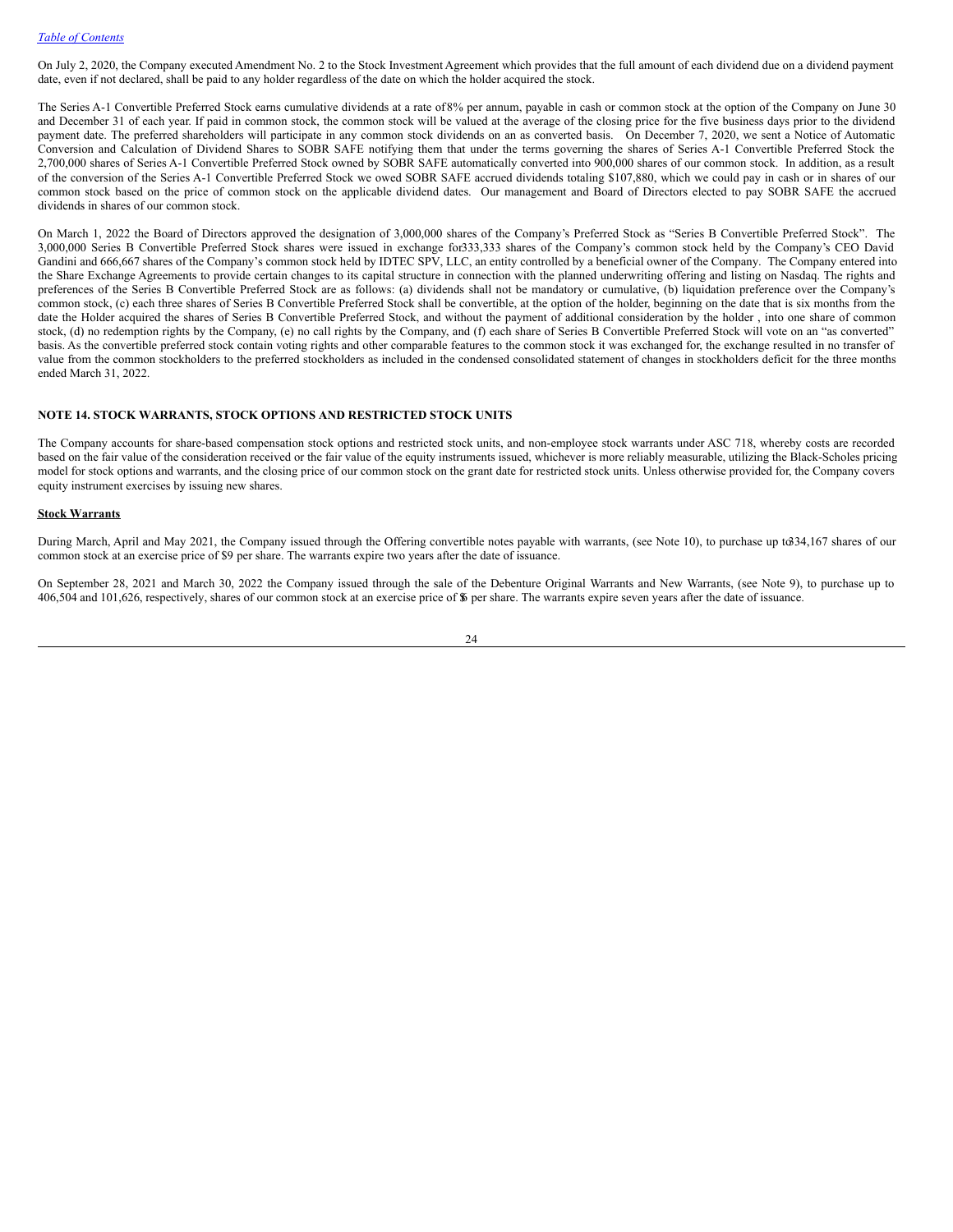The total outstanding balance of all stock warrants in the Company is938,090 and 836,464 at March 31, 2022 and December 31 2021, respectively. There were101,626 detached free-standing stock warrants granted during the three-month period ended March 31, 2022, and 183,333 detached free-standing stock warrants granted during the three-month period ended March 31, 2021. The fair value of these non-employee stock warrants granted during the three-month periods ended March 31, 2022 and 2021 totaled \$700,000 and \$619,381, respectively, and were determined using the Black-Scholes option pricing model based on the following assumptions:

|                         | March 31,<br>2022 | March 31,<br>2021 |
|-------------------------|-------------------|-------------------|
| <b>Exercise Price</b>   | 6.00              | 9.00              |
| Dividend Yield          | 0%                | $0\%$             |
| Volatility              | 110%              | 158%              |
| Risk-free Interest Rate | 2.45%             | 0.14%             |
| Life of Warrants        | 7 Years           | 2 Years           |

The following table summarizes the changes in the Company's outstanding warrants during the three-month period ended March 31, 2022 and 2021, and as of March 31, 2022 and  $2021$ 

|                              | Warrants                                  |    |                                              | Weighted<br>Average              | Weighted                                      |                                        |
|------------------------------|-------------------------------------------|----|----------------------------------------------|----------------------------------|-----------------------------------------------|----------------------------------------|
|                              | Outstanding<br>Number of<br><b>Shares</b> |    | <b>Exercise</b><br><b>Price Per</b><br>Share | Remaining<br>Contractual<br>Life | Average<br><b>Exercise Price</b><br>Per Share | Aggregate<br><b>Intrinsic</b><br>Value |
| Balance at December 31, 2020 | 194,772                                   |    | $1.50 - 6.00$                                | 3.80 Years \$                    | 2.82                                          | 1,173,737                              |
| Warrants Granted             | 183,333                                   | -S | 6.00                                         | 1.96 Years \$                    | 9.00                                          | 66,000                                 |
| <b>Warrants Exercised</b>    | $(58,979)$ \$                             |    | 1.50                                         | $0.50$ Years $\$\$               | 1.50                                          |                                        |
| Warrants Expired             |                                           |    |                                              |                                  |                                               |                                        |
| Balance at March 31, 2021    | 319,126                                   | -S | $1.50 - 6.00$                                | $2.52$ Years $\hat{\ }$          | 6.62                                          | 875,493                                |
|                              |                                           |    |                                              | Weighted                         |                                               |                                        |

|                              | Warrants<br>Outstanding<br>Number of<br><b>Shares</b> | <b>Exercise</b><br><b>Price Per</b><br><b>Share</b> | Average<br>Remaining<br>Contractual<br>Life | Weighted<br>Average<br><b>Exercise</b><br><b>Price Per Share</b> | Aggregate<br><b>Intrinsic Value</b> |
|------------------------------|-------------------------------------------------------|-----------------------------------------------------|---------------------------------------------|------------------------------------------------------------------|-------------------------------------|
| Balance at December 31, 2021 | 836,464                                               | $1.50 - 9.00$                                       | 3.04 Years                                  | 6.78                                                             | 1,784,838                           |
| <b>Warrants Granted</b>      | 101.626                                               | 6.00                                                | 7.00 Years \$                               | 6.00                                                             | 152.439                             |
| <b>Warrants Exercised</b>    | - 1                                                   |                                                     |                                             | $\sim$                                                           |                                     |
| Warrants Expired/Forfeited   |                                                       |                                                     |                                             | $\sim$                                                           |                                     |
| Balance at March 31, 2022    | 938,090                                               | $1.50 - 9.00$                                       | 4.14 Years $\frac{1}{2}$                    | 6.69                                                             | 757,863                             |

### **Share-Based Compensation**

On October 24, 2019, the Company's 2019 Equity Incentive Plan (the*"Plan")* went effective authorizing1,282,823 shares of Company common stock for issuance as stock options and restricted stock units ("*RSUs")* to employees, directors or consultants. The Plan was approved by the Company's Board of Directors and the holders of a majority of the Company's voting stock on September 9, 2019. In January 2022, the stockholders ratified a further authorization of shares of common stock for a total of 1,733,333 shares subject to the Plan.

The Company generally recognizes share-based compensation expense on the grant date and over the period of vesting or period that services will be provided.

### **Stock Options**

As of March 31, 2022 and December 31, 2021, the Company has granted stock options to acquire1,106,587 and 1,036,588 shares of common stock under the plan, respectively. As of March 31, 2022, the plan has 679,204 vested shares and 427,383 non-vested shares. As of December 31, 2021, the plan had618,841 vested shares and 417,747 non-vested shares. The stock options are held by our officers, directors, employees, and certain key consultants.

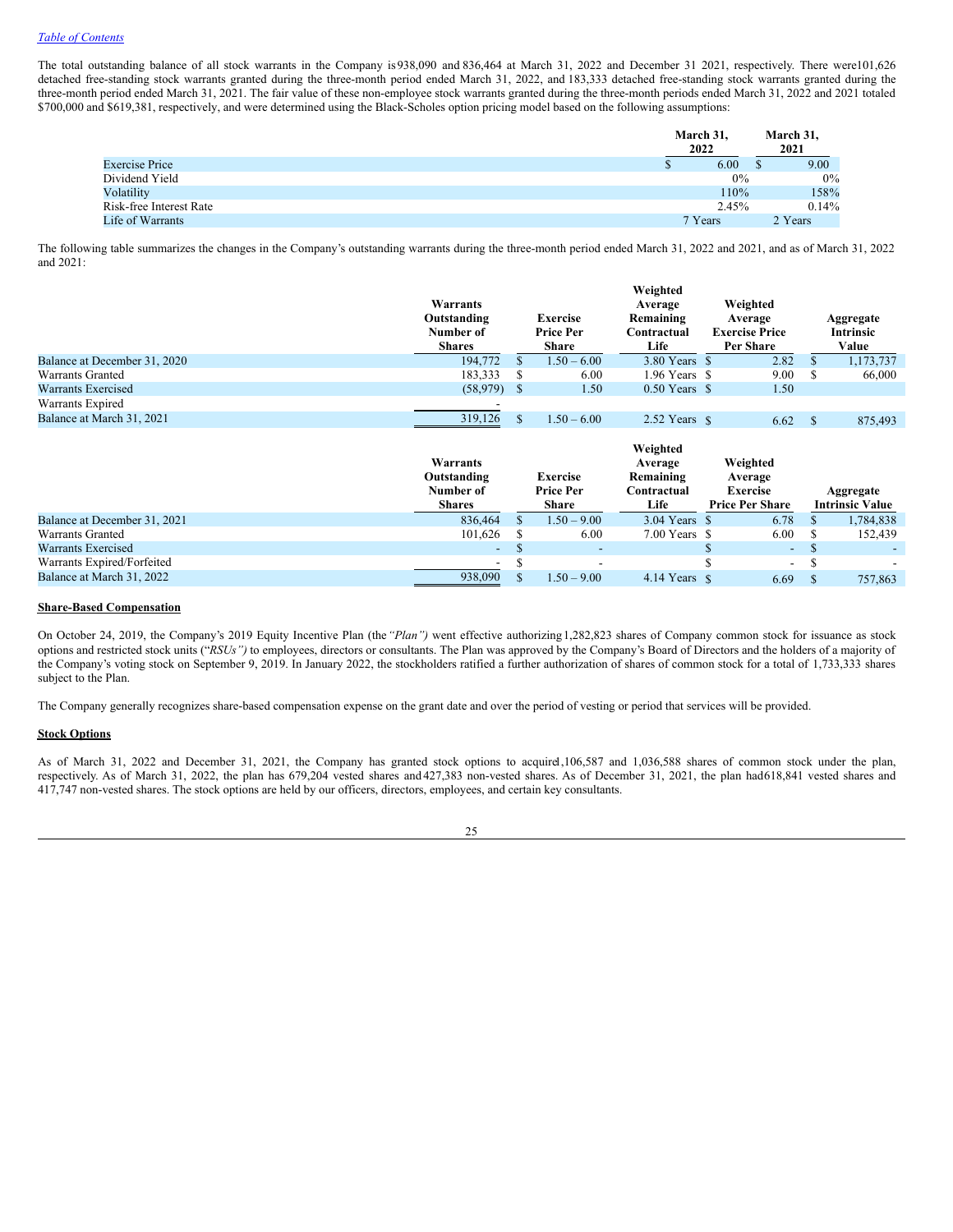In total for the three months ended March 31, 2022 and 2021, the Company recorded in general and administrative expense \$492,441 and \$105,013, respectively, of share-based compensation expense related to stock options. The unrecognized compensation expense as of March 31, 2022, was approximately \$2,142,569 for non-vested share-based awards to be recognized over periods of approximately two months to three years.

In applying the Black-Scholes options pricing model, assumptions used to compute the fair value of the stock options granted during the three-month periods ended March 31, 2022 and 2021 were as follows:

|                         | March 31,<br>2022 | March 31,<br>2021        |
|-------------------------|-------------------|--------------------------|
| <b>Exercise Price</b>   | $8.25 - 9.0750$   | $\overline{\phantom{0}}$ |
| Dividend Yield          | $0\%$             | $\overline{\phantom{0}}$ |
| Volatility              | 191%-192%         |                          |
| Risk-free Interest Rate | $0.78\% - 1.52\%$ | $\overline{\phantom{a}}$ |
| Life of Warrants        | $2 - 3$ Years     | $\overline{\phantom{0}}$ |

The following table summarizes the changes in the Company's outstanding stock options during the three-month periods ended March 31, 2022 and 2021:

|                                  |                                                             |               |                                                     | Weighted                                                |                    |                                                                  |               |                                     |
|----------------------------------|-------------------------------------------------------------|---------------|-----------------------------------------------------|---------------------------------------------------------|--------------------|------------------------------------------------------------------|---------------|-------------------------------------|
|                                  | <b>Options</b>                                              |               |                                                     | Average                                                 |                    | Weighted                                                         |               |                                     |
|                                  | Outstanding                                                 |               | <b>Exercise</b>                                     | Remaining                                               |                    | Average                                                          |               |                                     |
|                                  | Number of                                                   |               | <b>Price Per</b>                                    | Contractual                                             |                    | <b>Exercise</b>                                                  |               | Aggregate                           |
|                                  | <b>Shares</b>                                               |               | <b>Share</b>                                        | Life                                                    |                    | <b>Price Per Share</b>                                           |               | <b>Intrinsic Value</b>              |
| Balance at December 31, 2020     | 857,409                                                     | -S            | $0.7902 - 9.90$                                     | 7.45 Years                                              | <sup>\$</sup>      | 1.4997                                                           | $\mathbb{S}$  | 6,302,277                           |
| Options Granted                  |                                                             |               |                                                     |                                                         |                    |                                                                  |               |                                     |
| <b>Options Exercised</b>         |                                                             |               |                                                     |                                                         |                    |                                                                  |               |                                     |
| Options Expired                  |                                                             |               |                                                     |                                                         |                    |                                                                  |               |                                     |
| Balance at March 31, 2021        | 857,409                                                     | $\mathcal{S}$ | $0.7902 - 9.90$                                     | 7.21 Years \$                                           |                    | 1.4497                                                           | <sup>\$</sup> | 6,739,385                           |
|                                  | <b>Options</b><br>Outstanding<br>Number of<br><b>Shares</b> |               | <b>Exercise</b><br><b>Price Per</b><br><b>Share</b> | Weighted<br>Average<br>Remaining<br>Contractual<br>Life |                    | Weighted<br>Average<br><b>Exercise</b><br><b>Price Per Share</b> |               | Aggregate<br><b>Intrinsic Value</b> |
| Balance at December 31, 2021     |                                                             |               | $1,053,356$ \$ $0.7903 - 10.74$                     | 6.21 Years                                              | <sup>S</sup>       | 3.3900                                                           | \$            | 5,804,517                           |
| <b>Options Granted</b>           | 70,000                                                      | -S            | $8.25 - 9.0750$                                     | 2.04 Years \$                                           |                    | 8.2893                                                           | \$            |                                     |
| <b>Options Exercised</b>         |                                                             |               |                                                     |                                                         |                    |                                                                  |               |                                     |
| Options Expired/Forfeited        |                                                             |               |                                                     |                                                         |                    |                                                                  |               |                                     |
| Balance at March 31, 2022        | $1,123,356$ \$                                              |               | $0.7903 -$<br>10.7250                               | 5.71 Years                                              | $\mathbf{\hat{S}}$ | 3.7042                                                           | <sup>S</sup>  | 2,014,970                           |
|                                  | <b>Options</b><br>Outstanding<br>Number of<br><b>Shares</b> |               | <b>Exercise Price</b><br>Per<br><b>Share</b>        | Weighted<br>Average<br>Remaining<br>Contractual<br>Life |                    | Weighted<br>Average<br><b>Exercise Price</b><br>Per Share        |               | Aggregate<br><b>Intrinsic Value</b> |
| Exercisable at December 31, 2021 |                                                             |               | 635,609 \$ 0.7903 - 10.74                           | 6.7 Years \$                                            |                    | 1.5861                                                           | $\mathbb{S}$  | 4,655,089                           |
| Exercisable at March 31, 2022    |                                                             |               | $695,973$ \$ $0.7903 - 10.73$                       | $4.16$ Years $\%$                                       |                    | 2.1692                                                           | S.            | 3,710,124                           |
|                                  | 26                                                          |               |                                                     |                                                         |                    |                                                                  |               |                                     |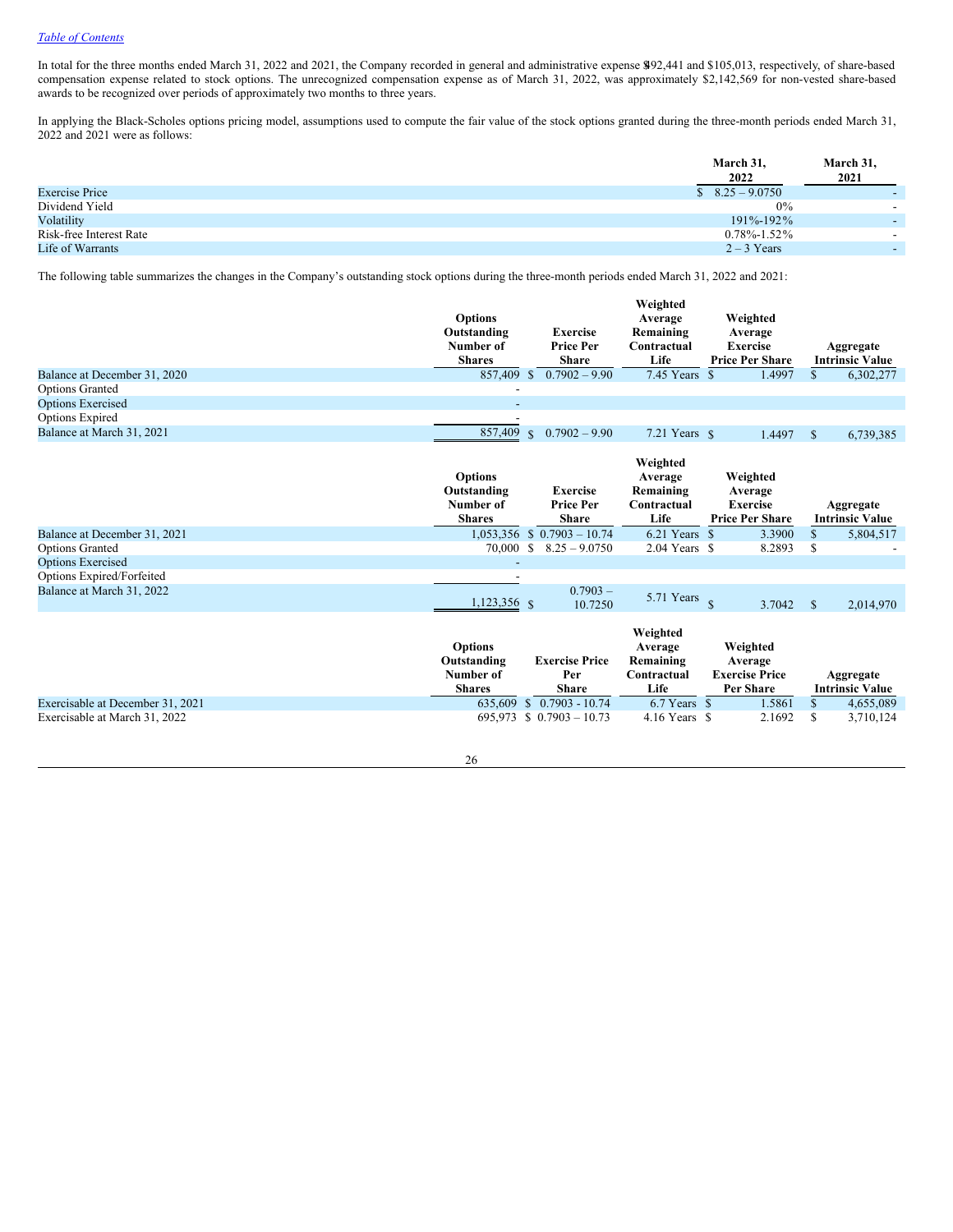### **Restricted Stock Units**

The Plan provides for the grant of RSUs. RSUs are settled in shares of the Company's common stock as the RSUs become vested. In January and February 2022, the Company granted 16,667 service based RSUs to an executive officer and 25,000 service based RSUs to a director, respectively. All RSUs granted in 2022 vest the earlier of the expiration of any lock-up period that includes the securities of the Company owned by the Plan participant after the up list of the Company to a national exchange or January 1, 2023. On January 12, 2022, 16,667 shares of the Company's common stock were issued for the RSUs vested during 2021.

The following table summarizes RSU activity under the Plan for the three-month periods ended March 31, 2022 and 2021:

|                               |             | Weighted               |      |                       |
|-------------------------------|-------------|------------------------|------|-----------------------|
|                               |             | Average                |      | Weighted              |
|                               |             | <b>Grant Date Fair</b> |      | Average               |
|                               | <b>RSUs</b> | <b>Value Per Share</b> |      | <b>Vesting Period</b> |
| Unvested at December 31, 2020 | 71,667      |                        | 8.75 | 1.70 Years            |
| Granted                       |             |                        |      |                       |
| Vested                        |             |                        |      |                       |
| Unvested at March 31, 2021    | 71,667      | S                      | 8.75 | 1.45 Years            |
|                               |             | Weighted               |      |                       |
|                               |             |                        |      |                       |
|                               |             | Average                |      | Weighted              |
|                               |             | <b>Grant Date Fair</b> |      | Average               |
|                               | <b>RSUs</b> | <b>Value Per Share</b> |      | <b>Vesting Period</b> |
| Unvested at December 31, 2021 | 133,585     | <sup>\$</sup>          | 8.56 | 0.97 Years            |
| Granted                       | 41,667      |                        | 6.92 | 1.01 Years            |
| Vested                        |             |                        |      |                       |

In total for the three months ended March 31, 2022 and 2021, the Company recorded in general and administrative expense \$442,784 and \$60,531, respectively, of share-based compensation expense related to restricted stock units. As of March 31, 2022, total estimated compensation costs of RSUs granted and outstanding but not yet vested was \$774,765 which is expected to be recognized over the weighted average period of9 months.

### Executive Officers Stock Options and RSUs

The Company has 311,436 and 823,482 outstanding executive officers stock options exercisable at \$0.7902 to \$10.14 and \$0.7902 to \$10.14 per shareas of March 31, 2022 and December 31, 2021, respectively. The Company has 175,252 and 61,919 unvested RSUs granted to executive officers as of March 31, 2022 and December 31, 2021, respectively.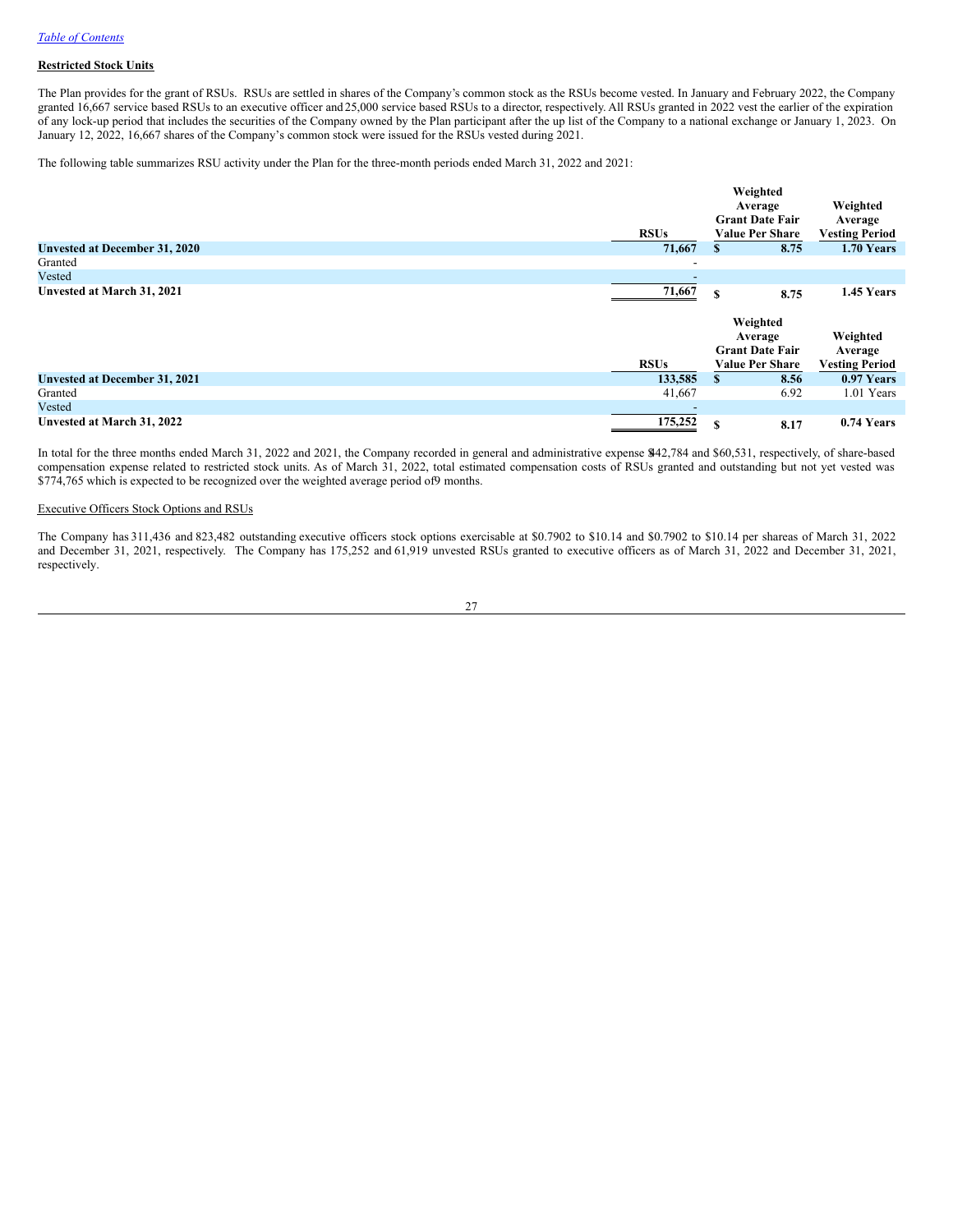### **NOTE 15. COMMITMENTS AND CONTINGENCIES**

### Operating Leases

On February 26, 2021 the Company executed an office lease, effective for a12-month term beginning March 1, 2021. The lease requires monthly base rent payments of \$6,000 and the issuance of 5,333 shares of the Company's common stock. The value of the common stock of \$49,600 is amortized to rent expense on a monthly basis over the lease term. This lease was not renewed. The Company leases shared office space on two-to-three-month basis with monthly rents approximating \$4,500. The Company also leases an office space for approximately \$5,000 per month on a short-term (month to month) basis through a related party that terminates at any time. Rent expense under office leases, including CAM charges, was \$48,819 and \$23,629 for the three-month periods ended March 31, 2022 and 2021, respectively.

#### Legal Proceedings

On December 6, 2006, Orange County Valet and Security Patrol, Inc. filed a lawsuit against the Company in Orange County California State Superior Court for Breach of Contract in the amount of \$11,164. A default judgment was taken against the Company in this matter. In mid-2013 we learned the Plaintiff's perfected the judgment against the Company, but we have not heard from the Plaintiffs as of the date of this report. As of March 31, 2022, and December 31, 2021, the Company has accrued 11,164 plus accrued interest of approximately 18,000. In the event we pay any money related to this lawsuit, IDTEC agreed to pay the amount for the Company in exchange for shares of our common stock.

# **NOTE 16. SUBSEQUENT EVENTS**

The Company has evaluated subsequent events for recognition and disclosure through May 23, 2022, which is the date the condensed consolidated financial statements were available to be issued.

Our Common Stock has been approved for listing on the Nasdaq Capital Market ("Nasdaq") under the symbol "SOBR" and began trading the exchange on May 16, 2022.

In concert with our up listing to Nasdaq, on May 18, 2022, we received approximately \$8,779,000 of net proceeds from the sale of an underwritten public offering of2,352,942 units (Units) at a public offering price of \$4.25 per Unit, with each Unit consisting of one share of our Common Stock, par value \$0.00001, and two warrants each to purchase one share of Common Stock. The Units have no stand-alone rights and will not be certified or issued as stand-alone securities. The Warrants included in the Units are exercisable immediately and have an exercise price of \$4.25 per share (100% of the price per Unit sold in the offering). The Warrants will not be listed for trading and will expire five years from the date of their issuance.

On May 19, 2022, the \$3,048,781 principal balance of the Armistice Capital Master Fund, Ltd 18% Original Issue Discount Convertible Debenture, which was in default at March 31, 2022, was paid in full satisfying all amounts due and accrued under the default including penalty, damages and interest provisions of the debt agreement.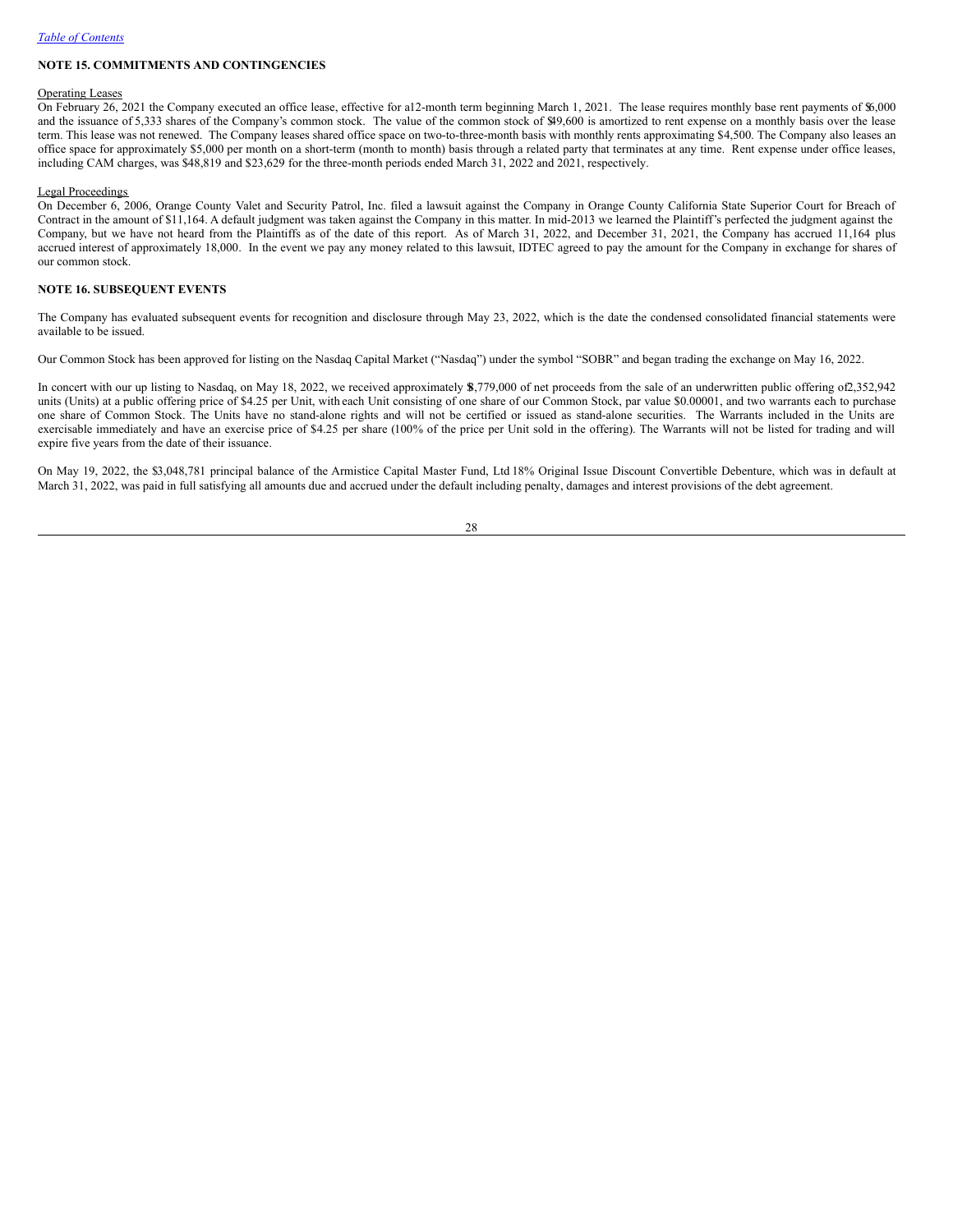### <span id="page-28-0"></span>**ITEM 2 Management's Discussion and Analysis of Financial Condition and Results of Operations**

# **Disclaimer Regarding Forward Looking Statements**

This Quarterly Report on Form 10-Q includes a number of forward-looking statements within the meaning of Section 27A of the Securities Act of 1933, as amended (the "Securities Act"), and Section 21E of the Securities Exchange Act of 1934, as amended, (the "Exchange Act") that reflect management's current views with respect to future events and financial performance. These statements are based upon beliefs of, and information currently available to, the Company's management as well as estimates and assumptions made by the Company's management. Readers are cautioned not to place undue reliance on these forward-looking statements, which are only predictions and speak only as of the date hereof. When used herein, the words "anticipate," "believe," "estimate," "expect," "forecast," "future," "intend," "plan," "predict," "project," "target," "potential," "will," "would," "could," "should," "continue" or the negative of these terms and similar expressions as they relate to the Company or the Company's management identify forward-looking statements. Such statements reflect the current view of the Company with respect to future events and are subject to risks, uncertainties, assumptions, and other factors, including the risks relating to the Company's business, industry, and the Company's operations and results of operations. Should one or more of these risks or uncertainties materialize, or should the underlying assumptions prove incorrect, actual results may differ significantly from those anticipated, believed, estimated, expected, intended, or planned.

Although the Company believes that the expectations reflected in the forward-looking statements are reasonable, the Company cannot guarantee future results, levels of activity, performance, or achievements. Except as required by applicable law, including the securities laws of the United States, the Company does not intend to update any of the forward-looking statements to conform these statements to actual results.

Our financial statements are prepared in accordance with accounting principles generally accepted in the United States ("GAAP"). These accounting principles require us to make certain estimates, judgments and assumptions. We believe that the estimates, judgments and assumptions upon which we rely are reasonable based upon information available to us at the time that these estimates, judgments and assumptions are made. These estimates, judgments and assumptions can affect the reported amounts of assets and liabilities as of the date of the financial statements as well as the reported amounts of revenues and expenses during the periods presented. Our financial statements would be affected to the extent there are material differences between these estimates and actual results. The following discussion should be read in conjunction with our financial statements and notes thereto appearing elsewhere in this report. The forward-looking statements made in this report are based only on events or information as of the date on which the statements are made in this report. Except as required by law, we undertake no obligation to update or revise publicly any forward-looking statements, whether as a result of new information, future events or otherwise, after the date on which the statements are made or to reflect the occurrence of unanticipated events. You should read this report and the documents we refer to in this report and have filed as exhibits to this report completely and with the understanding that our actual future results may be materially different from what we expect.

Although we believe that the expectations reflected in the forward-looking statements are reasonable, we cannot guarantee future results, levels of activity, or performance. Readers are urged to carefully review and consider the various disclosures made by us in this report and in our other reports filed with the Securities and Exchange Commission ("SEC"). We undertake no obligation to update or revise forward-looking statements to reflect changed assumptions, the occurrence of unanticipated events or changes in the future operating results over time except as required by law. We believe that our assumptions are based upon reasonable data derived from and known about our business and operations. No assurances are made that actual results of operations or the results of our future activities will not differ materially from our assumptions.

As used in this Quarterly Report on Form 10-Q and unless otherwise indicated, the terms "Company," "we," "us," and "our" refer to SOBR Safe, Inc.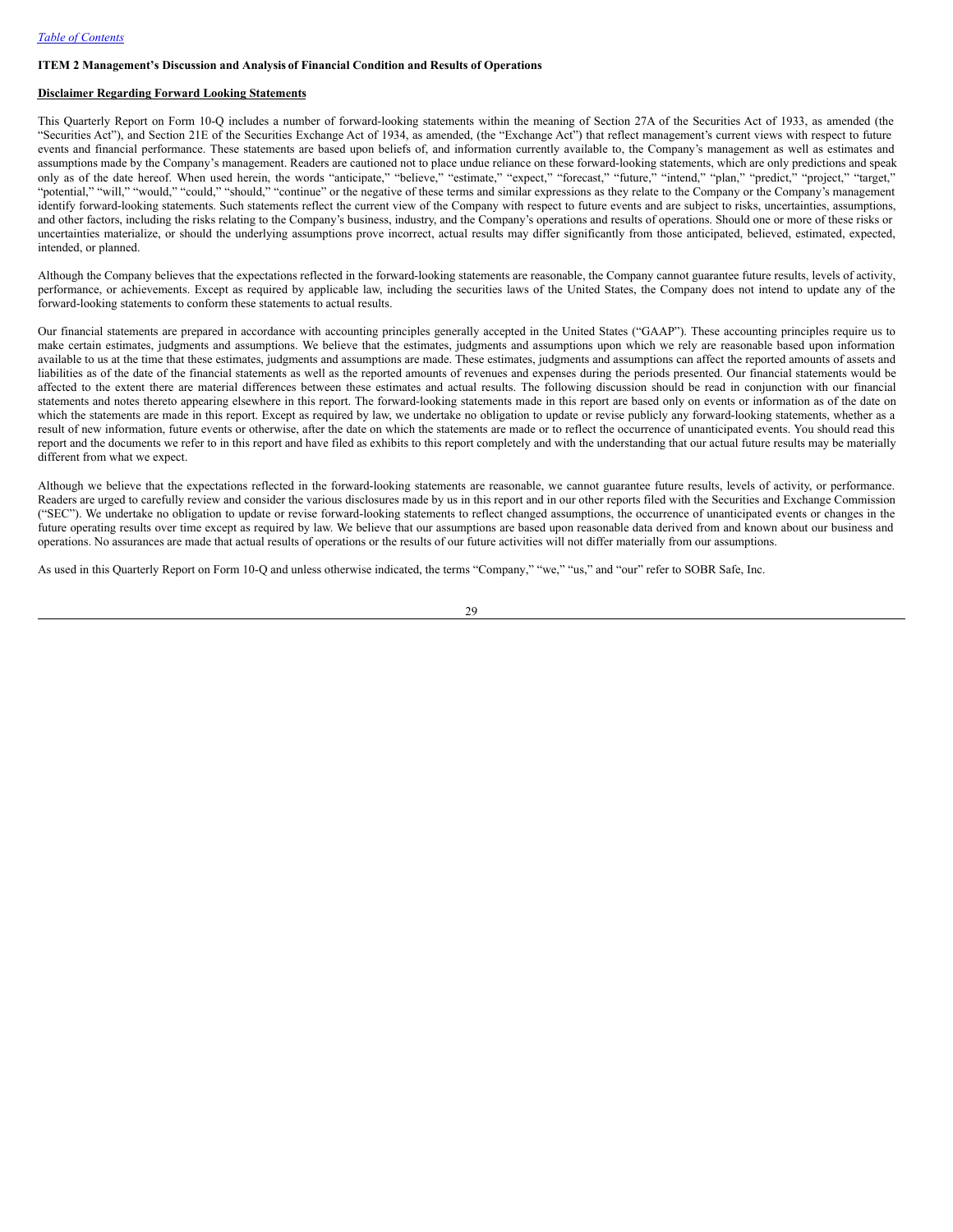### **Reverse Stock Split**

On November 4, 2021, our Board of Directors approved an amendment to our Articles of Incorporation to affect a reverse stock split of our outstanding common stock at a ratio between of 1-for-2 and 1-for-3 in connection with our planned listing on Nasdaq.

On January 7, 2022, our stockholders approved the same amendment to our Articles of Incorporation to affect a reverse stock split of our outstanding common stock at a ratio between of 1-for-2 and 1-for-3 in connection with our planned listing on Nasdaq, with the final ratio to be determined by our Board of Directors.

On March 4, 2022, our Board of Directors approved the reverse split ratio of 1-for-3.

On April 28, 2022, the 1-for-3 reverse stock split went effective with the State of Delaware, Financial Industry Regulatory Authority ("FINRA") and OTC Markets. As a result of the 1-for-3 reverse stock split, every three shares of our outstanding common stock prior to the effect of that amendment were combined and reclassified into one share of our common stock, and the number of outstanding shares of our common stock at the time was reduced from 23,409,415 (pre-split) to approximately 7,803,139 (post-split). No fractional shares were issued in connection with the reverse stock split, and any of our stockholders that would have been entitled to receive a fractional share as a result of the reverse stock split instead received one additional share of our common stock in lieu of the fractional share. The reverse stock split did not in itself affect any stockholder's ownership percentage of our common stock, except to the extent that any fractional share was rounded up to the nearest whole share.

#### **Corporate Overview**

We were incorporated under the name Imagine Media, Ltd. in August 2007 to publish and distribute Image Magazine, a monthly guide and entertainment source for the Denver, Colorado area. We generated only limited revenue and essentially abandoned the business plan in January 2009.

On September 19, 2011, we, Imagine Media, Ltd., a Delaware corporation, acquired approximately 52% of the outstanding shares of TransBiotec, Inc. ("TBT"), a California corporation, from TBT's directors in exchange for 124,439 shares of our common stock. In January 2012, our Board of Directors amended our Certificate of Incorporation changing our name from Imagine Media, Ltd. to TransBiotec, Inc., and we acquired approximately 45% of the remaining outstanding shares of TBT in exchange for 109,979 shares of our common stock. With the acquisitions in September 2011 and January 2012 of TBT common stock, we own approximately 99% of the outstanding shares of TBT. As a result of the acquisitions, TBT's business is our business, and, unless otherwise indicated, any references to "we" or "us" include the business and operations of TBT.

On March 9, 2020, in connection with our transaction with IDTEC, LLC our Board of Directors approved the amendment to our Certificate of Incorporation on March 9, 2020 and stockholders holding 52.24% of our then outstanding voting stock approved an amendment to our Articles of Incorporation. The Certificate of Amendment to our Certificate of Incorporation was for the purpose of, among other things, (i) changing our name from "TransBiotec, Inc." to "SOBR Safe, Inc.", (ii) effecting a 1-for-33.26 reverse stock split of our common stock, and (iii) decreasing our authorized common stock from 800,000,000 shares to 100,000,000 shares. The Certificate of Amendment to our Certificate of Incorporation became effective with the State of Delaware on April 24, 2020.

As a result of the reverse stock split effected by our Certificate of Amendment to our Certificate of Incorporation, every 33.26 shares of our outstanding common stock prior to the effect of that amendment were combined and reclassified into one share of our common stock. No fractional shares were issued in connection with the reverse stock split, and any of our stockholders that would have been entitled to receive a fractional share as a result of the reverse stock split received one additional share of our common stock in lieu of the fractional share. The reverse stock split did not in itself affect any stockholder's ownership percentage of our common stock, except to the extent that any fractional share was rounded up to the nearest whole share.

At the open of market on April 28, 2022, our 1-for-3 reverse split of our common stock went effective with FINRA and OTC Markets. As a result, all common stock share amounts, as well as share amounts and exercise and conversion prices in derivative security instruments have been adjusted to reflect the reverse stock split.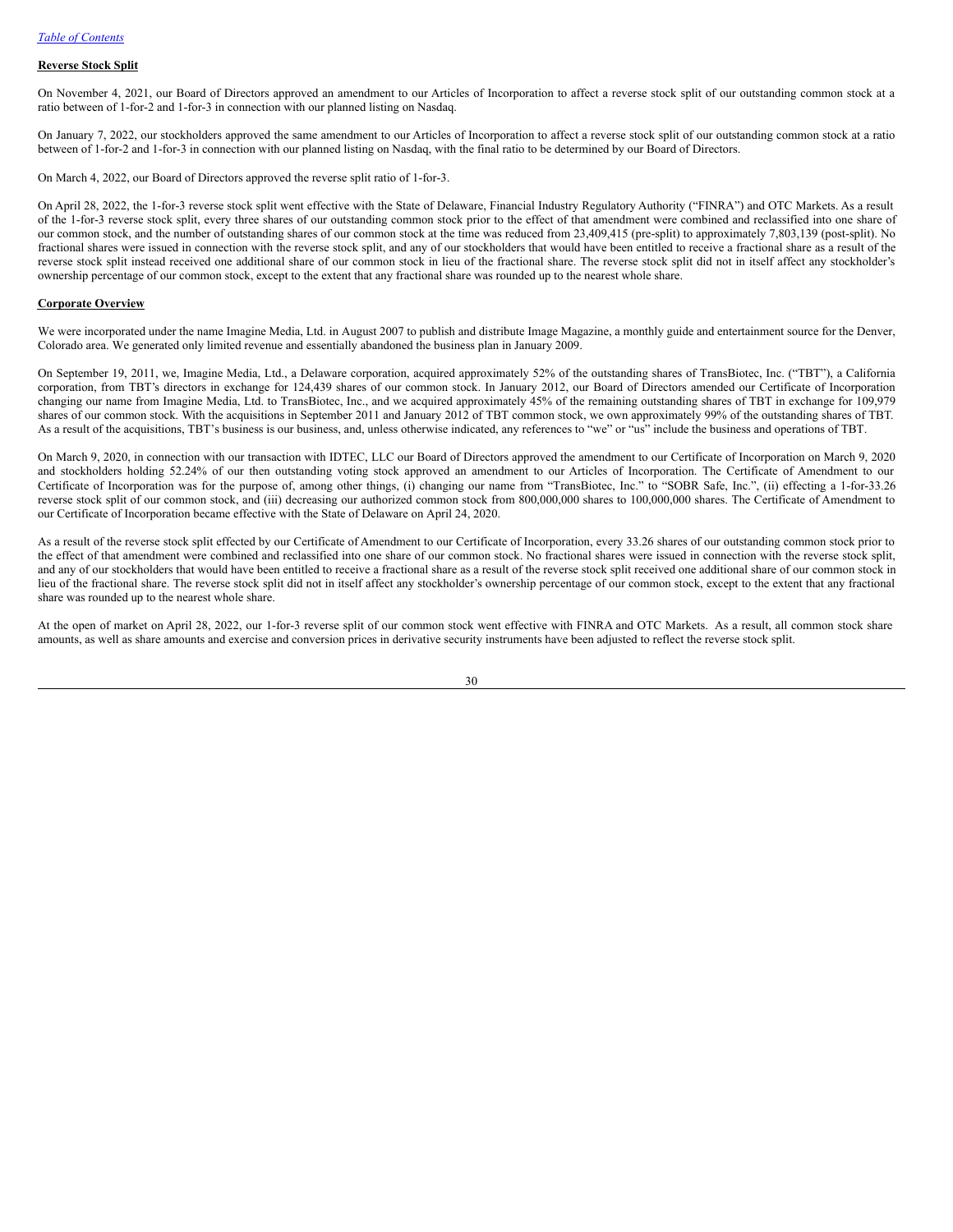Pursuant to approval of an application with Nasdaq to uplist our common stock to their exchange under the ticker symbol "SOBR," our common stock began trading and quoted on Nasdaq Capital Market on May 16, 2022. Prior to this uplist to Nasdaq Capital Market, our common stock was quoted on the "OTCQB" tier of the OTC Markets under the ticker symbol "SOBR."

Our corporate offices are located at 6400 South Fiddlers Green Circle, Suite 525, Greenwood Village, Colorado 80111, telephone number (844) 762-7723.

The following discussion:

- o summarizes our plan of operation; and
- o analyzes our financial condition and the results of our operations for the three-months ended March 31, 2022.

This discussion and analysis should be read in conjunction with our financial statements included as part of this Quarterly Report on Form 10-Q, as well as our financial statements included in our Annual Report on Form 10-K for the year ended December 31, 2021.

#### **Business Operations and Outlook**

We develop and provide companies with non-invasive technology to quickly and safely identify potential alcohol issues with their employees or contractors, that if left undetected could cause injury or death. These technologies are integrated within our robust and scalable data platform, producing statistical and measurable user and business data. Our mission is to save lives, increase productivity, create significant economic benefit for our customers and positively impact behavior. To that end, we developed the scalable, patent-pending SOBRSafe™ hardware/software platform for non-invasive alcohol detection and identity verification, a solution that has anticipated applications in commercial vehicle fleets, manufacturing and warehousing, construction, DUI probation, third-party alcohol testing, outpatient alcohol rehabilitation and youth drivers. We believe that uniform daily use of our device could result in insurance savings across workers' compensation, general liability, umbrella and fleet policies.

We have successfully completed several pilot testing programs involving our SOBRcheck™ device, which is our first device that has our scalable, patent-pending SOBRSafe™ software platform for non-invasive alcohol detection and identity verification. These pilot programs have provided validation of both our SOBRSafe™ software platform and our SOBRcheck™ device. In addition, during the pilot testing of our SOBRcheck™ device we discovered that alcohol-based hand sanitizer caused false readings by the device. In response to this discovery, we have made adjustments to the analytics in our SOBRSafe™ technology and added a required protocol of not utilizing alcohol-based sanitizers to our protocols for using the SOBRcheck™ device.

As a result, we have now progressed to commercial production, launch and sale of our first SOBRcheck™ devices and software solution to initial customers with an initial focus on last mile delivery fleets. At the end of 2021, we had several customers in the sales cycle, but our SOBRcheck™ devices were not delivered to them until January 2022. Since, we have executed customer agreements, invoiced these customers and are in revenue as of first quarter 2022.

Our second device, a wearable wristband (SOBRsure™), utilizes the same SOBRSafe™ sensor technology and software platform, which was validated during the SOBRcheck™ pilot tests. The primary intended application for this band is for young individual drivers and commercial fleet management, with an additional potential application in managed care/alcohol rehabilitation. We plan for the wearable band to be commercially available in August 2022.

Design, manufacturing and assembly of our SOBRcheck™ and SOBRsure™ devices will take place in the United States. We currently utilize two companies for manufacturing of the SOBRcheck™ device. We do not have agreements in place with these companies and we operate with them on a purchase order/payment basis. We supply a purchase order, which they fulfill, and then they send us an invoice.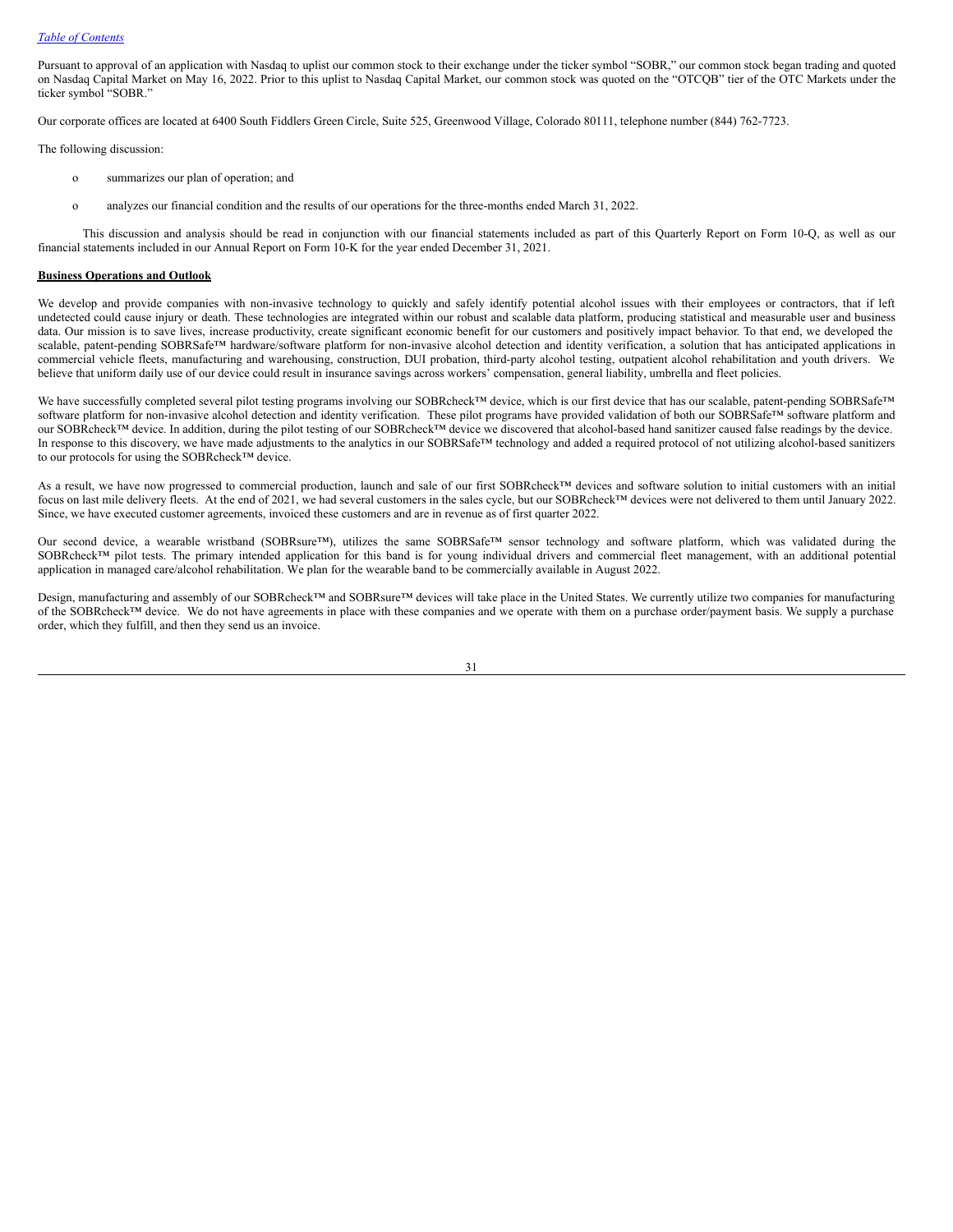Our SOBRsafe™ technology can also be deployed across numerous additional devices for various uses; among those we are currently exploring include possible integrations with existing telematics systems, and it could be licensed by non-competitive third parties.

On January 15, 2021, we initiated a Private Offering (the "Offering") of up to 40 Units (\$2,000,000) with each Unit consisting of one \$50,000 principal amount secured convertible debenture, convertible at \$9 per share, and a Warrant to purchase 8,333 shares of the Company's common stock at \$9 per share. The Secured Debentures carry interest at 12% and mature 24 months after issuance. The Warrants are exercisable six months after issuance and expire 24 months after issuance. The Offering closed on May 31, 2021 and raised \$2,005,000.

On September 28, 2021, we completed a financing transaction of a convertible debenture and issued warrants (the "Debenture") that raised \$2,225,000 of net proceeds after debt issuance costs. The Debenture is for a face amount \$3,048,781 with an Original Issue Discount of 18% and was due March 27, 2022, if not converted. The Debenture matured on March 27, 2022 and we did not make the required principal payment putting the Company in default under the terms of the Debenture. On March 30, 2022, we entered into a Waiver Agreement with the purchaser, under which the Purchaser granted the Company a waiver of the default penalties under the Debenture such that any default penalties will not be charged and/or due until April 17, 2022 (the "Waiver"). In exchange for the Waiver of the default penalties the Company agreed to: (i) amend the original Common Stock Warrant (the "Original Warrant") issued by the Company to the purchaser dated September 27, 2021 to extend the Termination Date (as defined in the Original Warrant) from September 28, 2026 to September 28, 2028; and (ii) issue the Purchaser a second Common Stock Purchase Warrant (the "New Warrant") entitling the Purchaser to subscribe for and purchase up to an additional 101,626 shares of our common stock, expiring March 29, 2029, with all other terms of the warrant the same as the Original Warrant. The extended terms of the Original Warrants and the issuance of the New Warrants resulted in additional fair value of \$164,000 and \$700,000, respectively during the three-month period ended March 31, 2022. As a result of the change in the Original Warrant extended termination date and the New Warrant issued in exchange for the Waiver, the Company evaluated the reacquisition price of the Debenture under ASC 470-50-40-2 to be \$3,912,781. As the net carrying amount of the Debenture is \$3,048,781, a loss on extinguishment of debt of \$864,000 was recognized during the three-month period ended March 31, 2022. We did not cure the default as of the Waiver date resulting in mandatory penalties of \$914,634 accrued as of March 31, 2022.

We deployed the net funding we received from the 2021 financing (\$4.2M) to bolster and expedite product development (SOBRcheck™ and SOBRsure™), deploy sales and marketing initiatives to develop the SOBR brand and grow the business and expand the employee base in correlation with customer and technology development.

On May 18, 2022, we received approximately \$8,799,000 of net proceeds from the sale of an underwritten public offering of 2,352,942 units (Units) at a public offering price of \$4.25 per Unit, with each Unit consisting of one share of our Common Stock, par value \$0.00001, and two warrants each to purchase one share of Common Stock. The Warrants included in the Units are exercisable immediately and have an exercise price of \$4.25 per share (100% of the price per Unit sold in the offering). The Warrants will not be listed for trading and will expire five years from the date of their issuance. On May 19, 2022, the \$3,048,781 principal balance of the Armistice Capital Master Fund, Ltd 18% Original Issue Discount Convertible Debenture in default at March 31, 2022, was paid in full satisfying all amounts due and accrued under the default, including penalty, damages and interest provisions of the loan agreement.

Management believes that the net offering proceeds of approximately \$5,729,000, after the payment of the defaulted loan balance of \$3,048,781, provides adequate working capital for operating activities for the next twelve months after the date the financial statements are issued. However, convertible notes payable plus interest at 12% per annum are due 24 months from issuance. Total principal balances of the convertible notes at March 31, 2022 are \$2,005,000 and are due \$1,100,000, \$155,000 and \$750,000 in March 2023, April 2023 and May 2023, respectively. The notes are convertible at \$9 per share of the Company's common stock. The notes contain both voluntary and automatic conversion features. The notes may be convertible at any time, by the holders, beginning on the date of issuance. The notes automatically convert into shares of the Company's common stock if the Company's common stock closes at or above \$6 per share for five (5) consecutive trading days while listed on Nasdaq. Should the notes not automatically convert or a significant portion of the note holders voluntarily not convert the notes to our common stock, we may need additional funds beyond the money raised in the underwritten public offering.

In addition capital may be required under the following circumstances, 1) accelerated customer acquisition increasing capital outlay, 2) advanced purchasing of materials due to COVID backlog, 3) acquisition of new technology, 4) potential acquisition of a key asset, and 5) global expansion.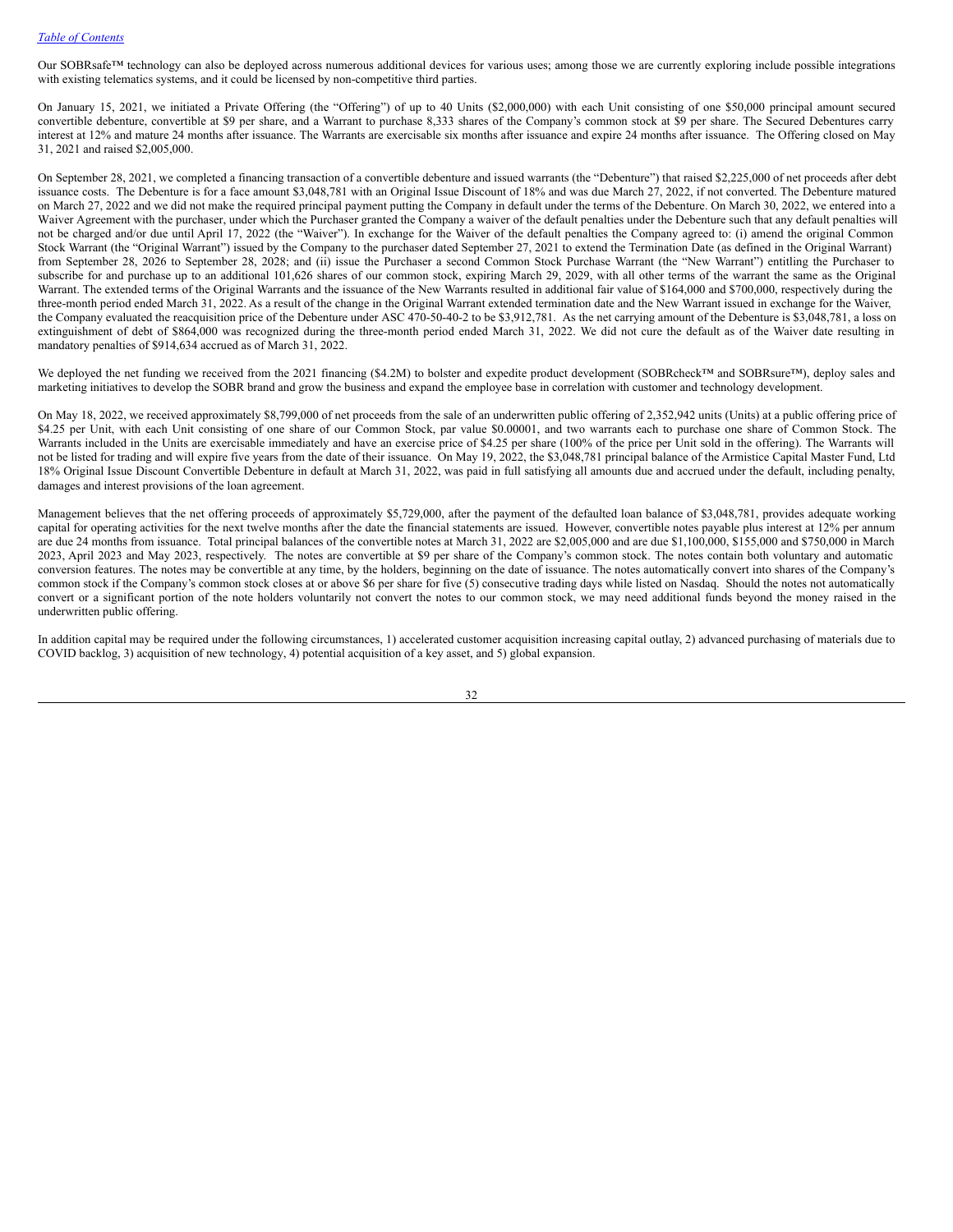### Results of Operations for Three Months Ended March 31, 2022 Compared to Three Months Ended March 31, 2021

# **Summary of Results of Operations**

|                                                | <b>Three</b><br><b>Months</b><br><b>Ended</b><br>March 31,<br>2022 | 2021             |
|------------------------------------------------|--------------------------------------------------------------------|------------------|
| Revenue                                        | $\mathbf S$<br>1,500                                               | $\mathbf S$      |
| Cost of goods sold                             | 1,100                                                              |                  |
| <b>Gross Profit</b>                            | 400                                                                |                  |
|                                                |                                                                    |                  |
| Operating expenses:                            |                                                                    |                  |
| General and administrative                     | 2,269,175                                                          | 776,861          |
| Stock-based compensation expense               | 442,784                                                            | 18,690           |
| Research and development                       | 47,459                                                             | 171,463          |
|                                                |                                                                    |                  |
| Total operating expenses                       | 2,759,418                                                          | 967,014          |
|                                                |                                                                    |                  |
| Operating loss                                 | (2,759,018)                                                        | (916, 014)       |
|                                                |                                                                    |                  |
| Other income (expense):                        |                                                                    |                  |
| Other income (expense), net                    | 27                                                                 |                  |
| Loss on extinguishment of debt                 | (864,000)                                                          |                  |
| Loss on fair value adjustment - derivatives    | (340,000)                                                          |                  |
| Interest expense                               | (1,026,471)                                                        | (25, 878)        |
| Amortization of interest – conversion features | (580, 221)                                                         | (9, 542)         |
| Total other expense, net                       | (2,810,665)                                                        | (35, 420)        |
|                                                |                                                                    |                  |
| Net loss                                       | (5,569,683)<br>\$                                                  | (1,002,434)<br>S |

# Operating Loss; Net Loss

Our net loss increased by \$4,567,249 from \$1,002,434 to \$5,569,683, from the three-month period ended March 31, 2021 compared to the three-month period ended March 31, 2022. The change in our net loss and operating loss for the three months ended March 31, 2022, compared to the same prior year period, is primarily a result of acceleration of our planned strategic operational and financing activities resulting in increases in interest and other financing related costs, general and administrative expenses, and stock-based compensation expense, offset by a reduction in research and development expense. The changes are detailed below.

#### Revenue

Prior to the three-month period ended March 31, 2022, we progressed to commercial production, launch and sale of our first SOBRcheck™ devices and software solution to initial customers with our devices being delivered for use in January 2022. We executed customer agreements, invoiced these customers and recognized revenue of \$1,500 during the first quarter 2022.

#### Gross Profit

The cost of goods sold for the three-months ended March 31, 2022 was \$1,100 resulting in a gross profit of \$400 and a gross margin of 27%. Due to the limited history of generating revenue, the gross profit and gross margin at March 31, 2022 is not indicative of our future planned performance, our product lines or services.

#### General and Administrative Expenses

General and administrative expenses increased by \$1,492,314, from \$776,861 for the three-month period ended March 31, 2021 to \$2,269,175 for the three-month period ended March 31, 2022. The increase from the same prior year period is primarily due to increases in our employee compensation and benefits of \$128,552, a one-time debt default penalty of \$914,634 related to the Armistice Convertible Debt, stock-option expense of \$386,057, professional, legal and consulting services of \$62,767, and facility rents of \$12,856, offset by a reduction in other general & administrative expenses in aggregate of \$12,552.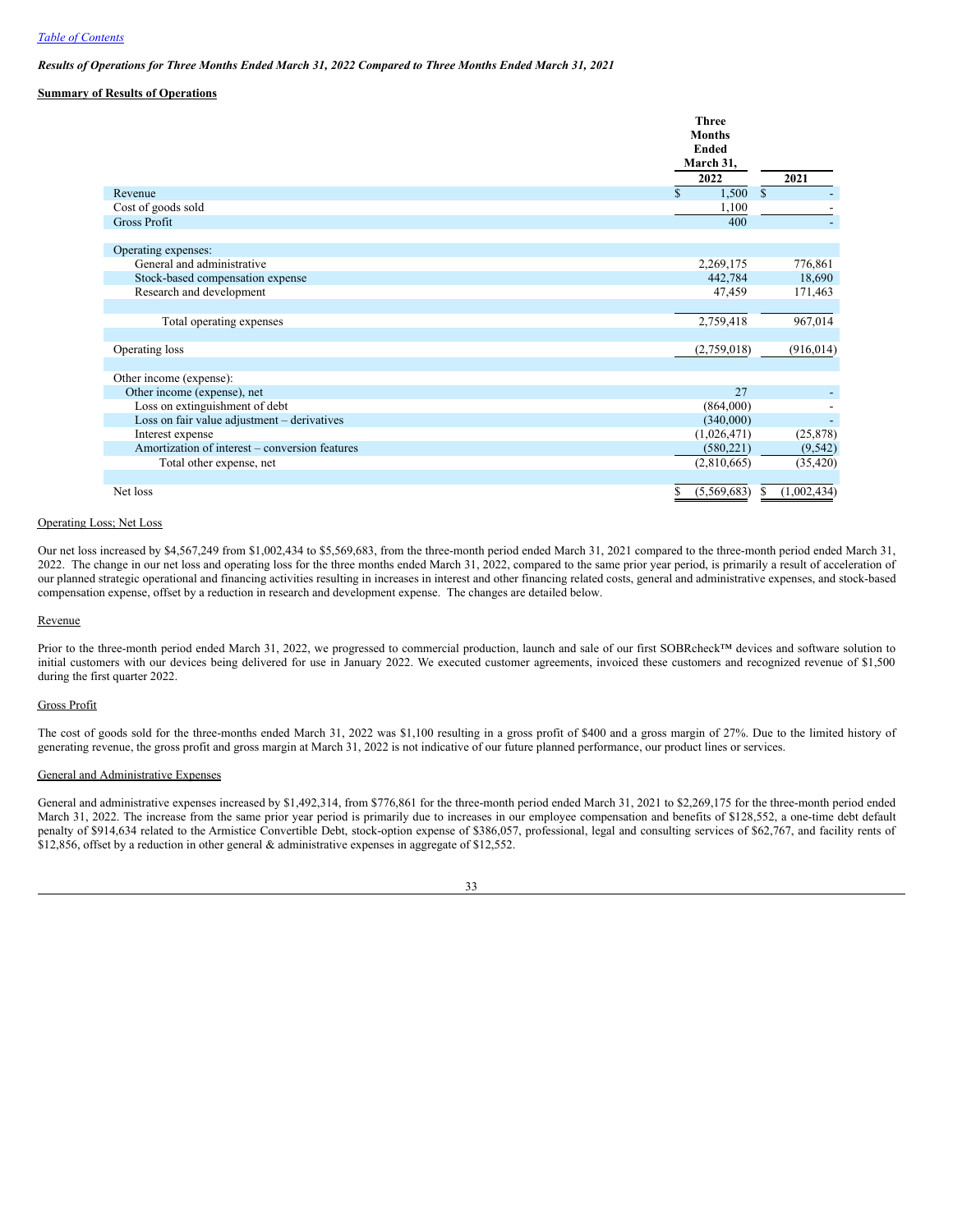### Stock-Based Compensation Expense

We had stock-based compensation expense of \$442,784 for the three-months ended March 31, 2022, compared to \$18,690 for the three-months ended March 31, 2021. The stock-based compensation expense was related to the issuance of our common stock or restricted stock units as compensation to certain consultants and employees.

### Research and Development

Research and development decreased by \$124,004, to \$47,459 for the three-months ended March 31, 2022, compared to \$171,463 for the three-months ended March 31, 2021. The decrease in research and development was due to the finalization of our initial development of our SOBR® Safe™ software platform and the development and test of our SOBRcheck<sup>™</sup> devices, as we prepared to commercialize the device in January 2022.

#### Fair Value Adjustment – Derivatives

Fair value adjustment - derivatives was a loss of \$340,000 for the three-month period ended March 31, 2022, which is related to outstanding financial instruments issued in September 2021 that contain an embedded derivative liability component. We did not have any outstanding financial instruments that contain derivative liability components during the three-month period ended, March 31, 2021. The gain or loss related to the instruments are affected by the price of our common stock.

#### Interest Expense

Interest expense increased by \$1,026,471, from \$25,878 for the three-month period ended March 31, 2021 to \$1,000,593 for the three-month period ended March 31, 2022. This increase is primarily attributable to us having significantly more outstanding convertible debt during the three months ended March 31, 2022 compared to the same period in 2021.

The increase of \$1,000,593 in interest expense is attributed to the increase in outstanding debt related to interest amortization from original issued debt and convertible warrants in September 2021 of \$828,743 and increase in interest amortization of \$171,850 from private placement offering in January 2021 of \$197,414 for the three-month period ended March 31, 2022, as compared to \$25,878 of interest expense for the three-month period ended March 31, 2021.

#### Amortization of Interest – Conversion Features

During the three-months ended March 31, 2022, we had amortization of interest – beneficial conversion feature expense of \$580,221 compared to \$9,542 during the threemonths ended March 31, 2021, resulting in an increase of \$570,679. The expenses for the periods were related to the amortized discount on convertible notes payable of which we had substantially more outstanding convertible debt during the three months ended March 31, 2022 compared to the same period in 2021.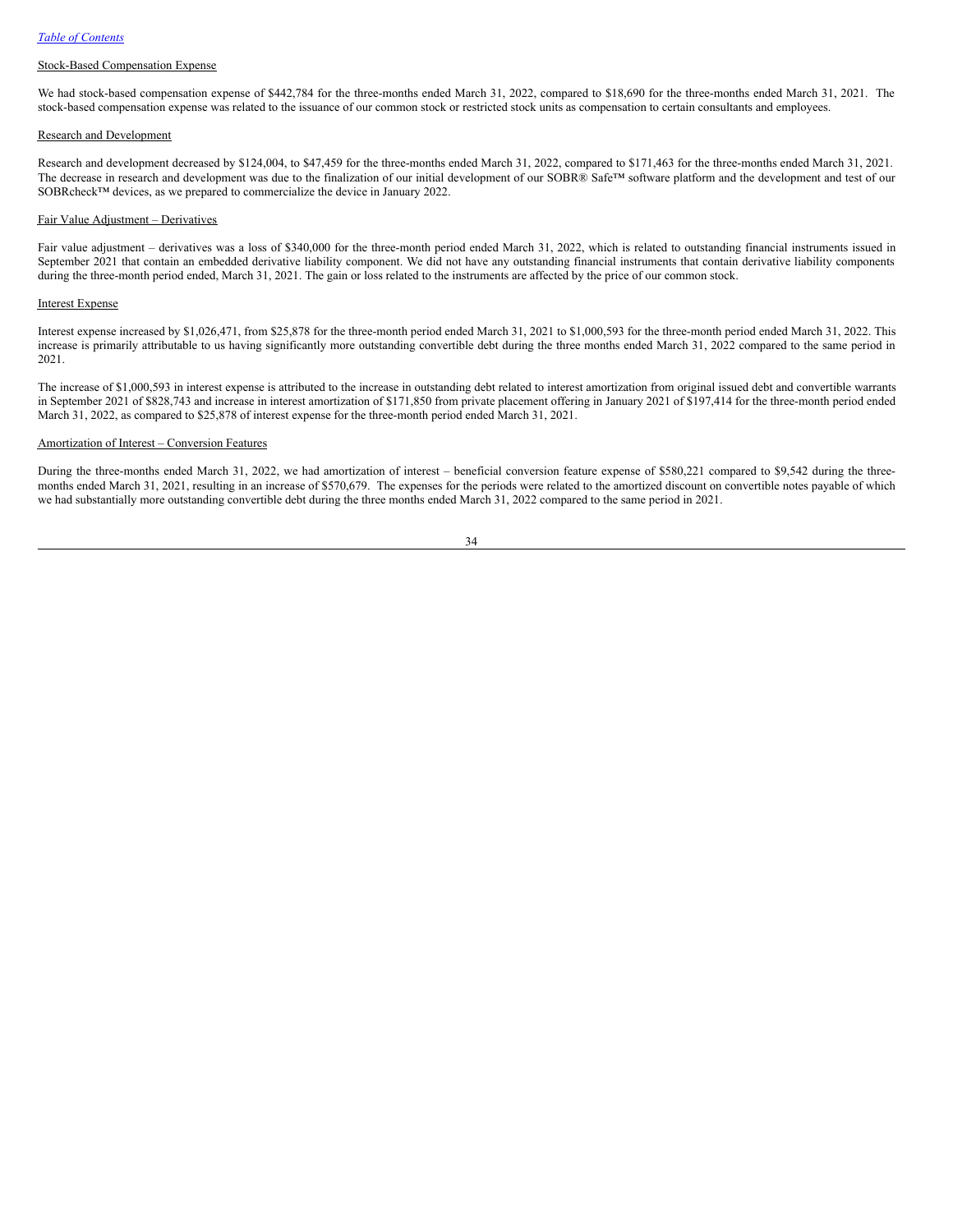### *Liquidity and Capital Resources for Three Months Ended March 31, 2022 Compared to December 31, 2021*

#### **Introduction**

During the three-months ended March 31, 2022 and 2021, because of our operating losses, we did not generate positive operating cash flows. Our cash on hand as of March 31, 2022 is \$107,448 and our current normalized monthly operating cash flow burn rate is approximately \$200,000. As a result, we need to raise additional funds to finance our current and long-term business plans. We currently do not believe we will be able to satisfy our cash needs from our revenues for some time, and there is no guarantee we will be successful in the future to adequately satisfy these needs through the proceeds generated from the sales of our securities or additional financing

Our cash, current assets, total assets, current liabilities, and total liabilities as of March 31, 2022 and as of December 31, 2021, respectively, are as follows:

|                                  | March 31.<br>2022 |           | December 31.<br>2021 |           |        |            |
|----------------------------------|-------------------|-----------|----------------------|-----------|--------|------------|
|                                  |                   |           |                      |           | Change |            |
| Cash                             |                   | 107.448   |                      | 882,268   |        | (774, 820) |
| <b>Total Current Assets</b>      |                   | 242,184   |                      | 934.282   |        | (692,098)  |
| <b>Total Assets</b>              |                   | 3.420.751 |                      | 4,209,215 |        | (788, 464) |
| <b>Total Current Liabilities</b> |                   | 7.247.302 |                      | 3.981.935 |        | 3,265,367  |
| <b>Total Liabilities</b>         |                   | 7.628.302 |                      | 4.652.808 |        | 2.975.494  |

Our current assets and total assets decreased as of March 31, 2022, as compared to December 31, 2021, primarily due to the use cash to support our negative cash flow from operations.

Our current liabilities increased as of March 31, 2022, as compared to December 31, 2021. This increase was primarily due to increases in accounts payable, accrued interest payable, accrued expenses payable, derivative liability, convertible debenture payable and current maturities of long-term debt.

In order to repay our obligations in full or in part when due, we will be required to raise significant capital from other sources. There is no assurance, however, that we will be successful in these efforts.

#### Sources and Uses of Cash

# *Operations*

We had net cash used in operating activities of \$774,820 for the three-month period ended March 31, 2022, as compared to net cash used for operating activities of \$668,781 for the three-month period ended March 31, 2021. For the period in 2022, the net cash used in operating activities consisted primarily of our net loss of \$5,569,683, offset by noncash expense items including depreciation and amortization of \$96,366, loss on extinguishment of debt of \$864,000, change in fair value of a derivative liability by \$340,000, amortization of interest – conversion features of \$580,221, amortization of interest of \$423,782, stock options expense of \$491,441, and stock-based compensation expense of \$442,784, and changes in our assets and liabilities for accounts receivable of (\$500), inventory of (\$65,489), prepaid expenses of (\$16,733), accounts payable of \$96,886, accrued expenses of \$931,796, and accrued interest payable of \$57,696, and related party payables of \$12,437.

For the period in 2021, the net cash used in operating activities consisted primarily of our net loss of \$1,002,434, offset by depreciation and amortization of \$96,366, amortization of interest – beneficial conversion feature of \$9,562, stock warrants expense of \$13,472, stock options expense of \$105,013, stock-based compensation expense of \$18,690, and changes in our assets and liabilities of amounts due from related parties of (\$2,792), prepaid expenses of \$5,559, accounts payable of \$65,317, accrued expenses of (\$30,566), accrued interest payable of (\$42,950), related party payables of \$7,533, and common stock subscriptions payable of \$88,469.

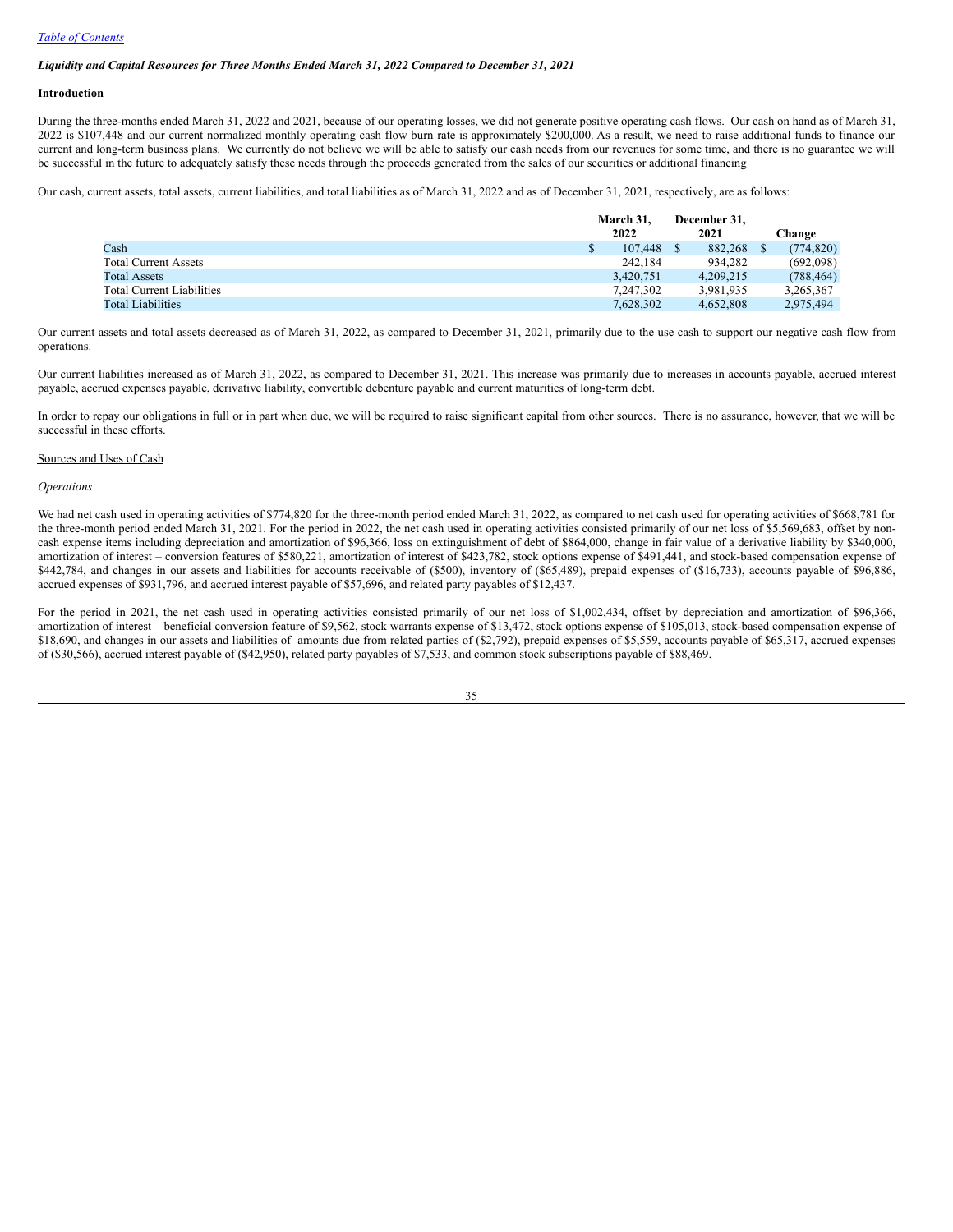### *Investments*

We had no cash provided by or used for investing activities during the three-month period ended March 31, 2022 or March 31, 2021.

#### *Financing*

We had no cash provide by or used in financing activities during the three-month period ended March 31, 2022. For the three-month period ended March 31, 2021, our net cash from financing activities consisted of proceeds from notes payable – non-related parties of \$600,000 and proceeds from notes payable – related parties of \$530,000.

#### **Contractual Obligations and Commitments**

At March 31, 2022, the Company had no debt obligations and short term leases and was not committed to material contractual obligations for the design, production, delivery or assemble of its software platform or associated devices.

#### **Off Balance Sheet Arrangements**

We have no off-balance sheet arrangements as of March 31, 2022 and December 31, 2021.

#### **Effects of COVID 19**

On January 30, 2020, the World Health Organization ("WHO") announced a global health emergency because of a new strain of coronavirus originating in Wuhan, China (the "COVID-19 outbreak") and the risks to the international community as the virus spreads globally beyond its point of origin. In March 2020, the WHO classified the COVID-19 outbreak as a pandemic, based on the rapid increase in exposure globally. The full impact of the COVID-19 outbreak and its variants continues to evolve as of the date of this filing. Management is actively monitoring the global situation on our financial condition, liquidity, operations, suppliers, industry, and workforce. Given the daily evolution of the COVID-19 outbreak, its variants, and the global responses to curb its spread, we are not able to estimate the effects of the COVID-19 outbreak on our results of operations, financial condition, or liquidity for fiscal year 2022. However, if the pandemic continues, it could have an adverse effect on our results of future operations, financial position, and liquidity in 2022.

#### **Effects of Inflation**

We do not believe that inflation has had a material impact on our business, revenue or operating results during the periods presented. However, continued increases in inflation could have an adverse effect on our results of future operations, financial position, and liquidity in 2022

### **Recent Accounting Pronouncements**

There have been no recent accounting pronouncements or changes in accounting pronouncements during the period ended March 31, 2022, or subsequently thereto, that we believe are of potential significance to our financial statements.

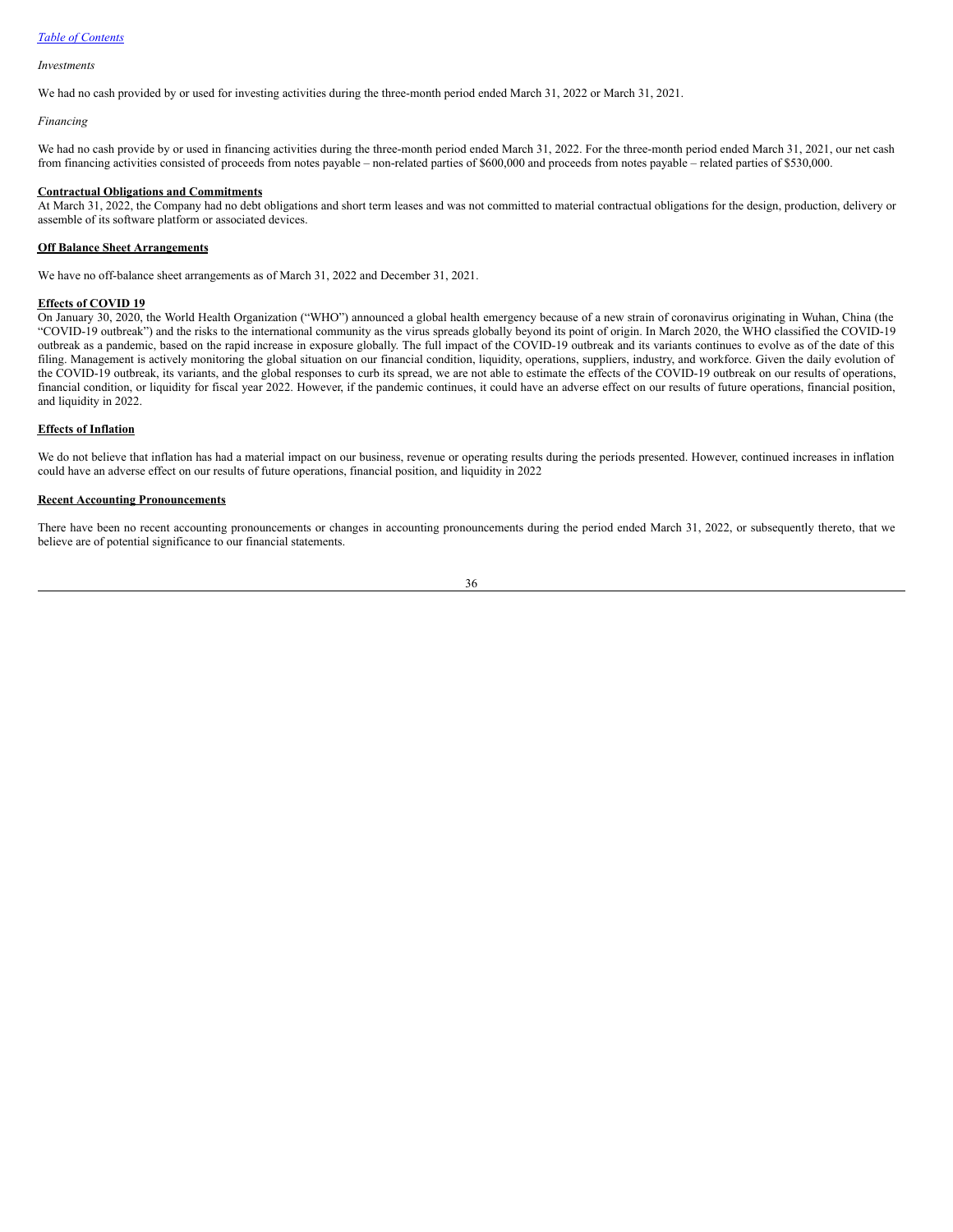### <span id="page-36-0"></span>**ITEM 3 Quantitative and Qualitative Disclosures About Market Risk**

As a smaller reporting company, we are not required to provide the information required by this Item.

### <span id="page-36-1"></span>**ITEM 4 Controls and Procedures**

### **(a) Evaluation of Disclosure and Controls Procedures**

Disclosure controls and procedures (as defined in Rules 13a-15(e) and 15d-15(e) under the Exchange Act) are designed to ensure that information required to be disclosed in reports filed or submitted under the Exchange Act is recorded, processed, summarized and reported within the time periods specified in SEC rules and forms. Disclosure and control procedures are also designed to ensure that such information is accumulated and communicated to management, including the chief executive officer and chief financial officer, to allow timely decisions regarding required disclosures.

As of March 31, 2022, we carried out an evaluation, under the supervision and with the participation of management, including our Chief Executive Officer (our Principal Executive Officer) and Chief Financial Officer (our Principal Financial Officer), of the effectiveness of the design and operation of our disclosure controls and procedures. In designing and evaluating the disclosure controls and procedures, management recognizes that there are inherent limitations to the effectiveness of any system of disclosure controls and procedures, including the possibility of human error and the circumvention or overriding of the controls and procedures. Accordingly, even effective disclosure controls and procedures can only provide reasonable assurance of achieving their desired control objectives. Additionally, in evaluating and implementing possible controls and procedures, management is required to apply its reasonable judgment. During the three-month period ended March 31, 2022, we hired a Chief Financial Officer, whereas previously our Chief Executive Officer also served as our Principal Financial Officer, and hired a Vice President of Finance and Accounting to improve disclosure controls and procedures, and support additional segregation of financial and internal controls. Also, our Board approved our Audit Committee Charter in compliance with Nasdaq requirements. Although we began mitigating certain limitations in the effectiveness of its system of controls and procedures during the three month period ended March 31, 2022, based on the evaluation described above, and as a result, in part, of the timing of beginning to implement the mitigating improvements, management has concluded that, as of the end of the period covered by this report, our disclosure controls and procedures were not effective and have not significantly improved as reported in our Annual Report on Form 10-K for the year ended December 31, 2021.

As funds become available to us, we expect to implement additional measures to improve disclosure controls and procedures.

#### **(b) Changes in Internal Controls over Financial Reporting**

As noted above, during the three-month period ended March 31, 2022, we hired a Chief Financial Officer, whereas previously our Chief Executive Officer also served as our Principal Financial Officer, and hired a Vice President of Finance and Accounting to improve disclosure controls and procedures, and support additional segregation of financial and internal controls. Also, our Board approved our Audit Committee Charter in compliance with Nasdaq requirements. As a result, we began mitigating certain limitations in the effectiveness of its system of controls and procedures during the three month period ended March 31, 2022, however, due to the timing of beginning to implement these improvements, we do not believe they materially impacted our internal controls over financial reporting or our internal controls over financial reporting during the period covered by this report.

### **(c) Officer's Certifications**

Appearing as an exhibit to this quarterly report on Form 10-Q are "Certifications" of our Chief Executive and Financial Officer. The Certifications are required pursuant to Sections 302 of the Sarbanes-Oxley Act of 2002 (the "Section 302 Certifications"). This section of the quarterly report on Form 10-Q contains information concerning the Controls Evaluation referred to in the Section 302 Certifications. This information should be read in conjunction with the Section 302 Certifications for a more complete understanding of the topics presented.

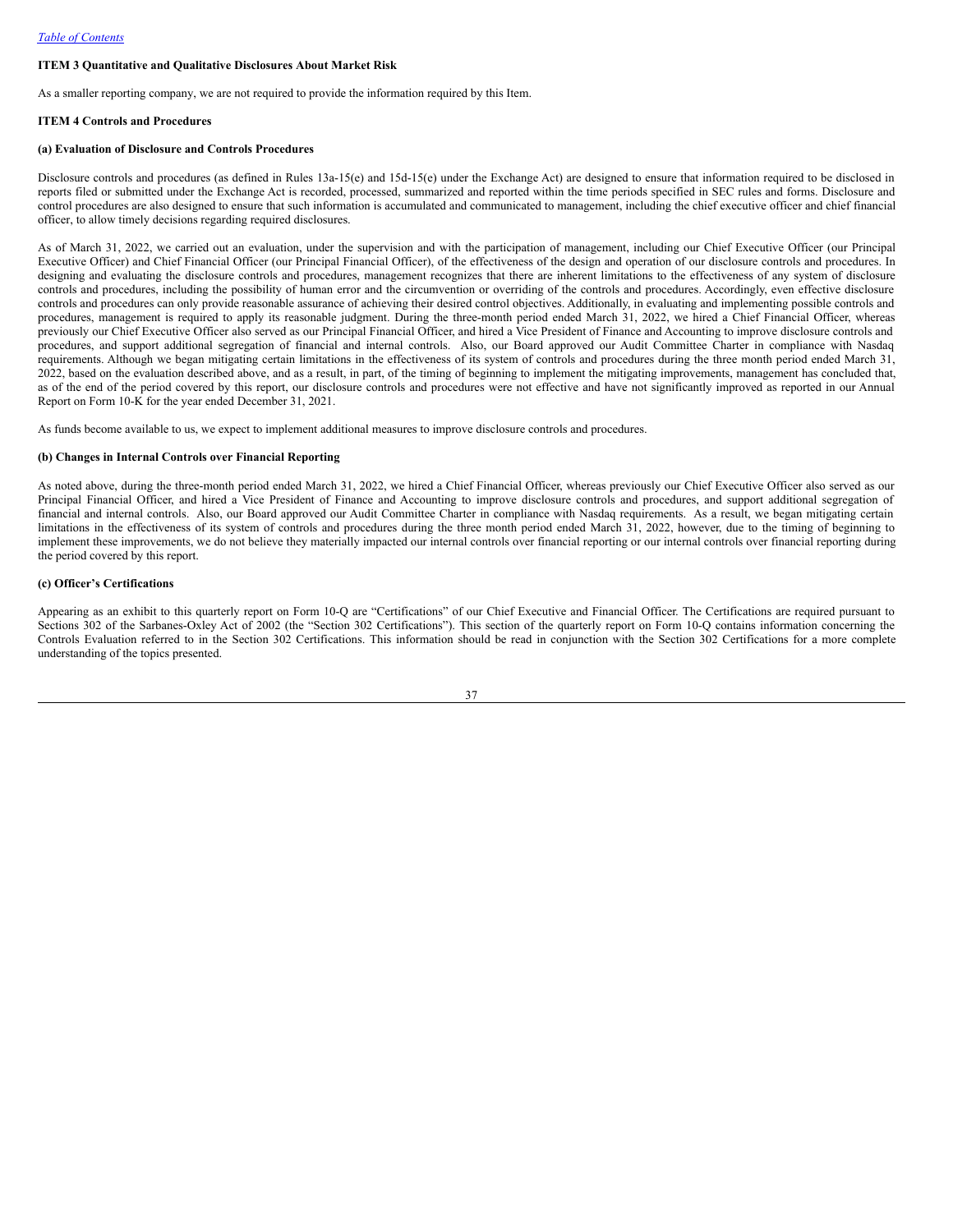### <span id="page-37-0"></span>**PART II – OTHER INFORMATION**

# <span id="page-37-1"></span>**ITEM 1 Legal Proceedings**

On December 6, 2006, Orange County Valet and Security Patrol, Inc. filed a lawsuit against us in Orange County California State Superior Court for Breach of Contract in the amount of \$11,164. A default judgment was taken against us in this matter. In mid-2013 we learned the Plaintiff's perfected the judgment against us, but we have not heard from the Plaintiffs as of May 2022. In the event we pay any money related to this lawsuit, IDTEC, LLC agreed, in connection with us closing the asset purchase transaction with IDTEC, to pay the amount for us in exchange for shares of our common stock.

In the ordinary course of business, we are from time to time involved in various pending or threatened legal actions. The litigation process is inherently uncertain and it is possible that the resolution of such matters might have a material adverse effect upon our financial condition and/or results of operations. However, in the opinion of our management, other than as set forth herein, matters currently pending or threatened against us are not expected to have a material adverse effect on our financial position or results of operations.

#### <span id="page-37-2"></span>**ITEM 1A Risk Factors**

As a smaller reporting company, we are not required to provide the information required by this Item.

#### <span id="page-37-3"></span>**ITEM 2 Unregistered Sales of Equity Securities and Use of Proceeds**

During the three months ended March 31, 2022 we issued the following unregistered securities:

On January 12, 2022, we issued 16,667 shares of our common stock for restricted stock units that vested during 2021. This issuance was made in reliance on Section 4(a)(2) of the Securities Act of 1933, as amended. To make this determination we relied on our knowledge of the purchaser and the representations of the purchaser contained in certain agreements, which indicated the purchaser was knowledgeable about our management and our operations, was a sophisticated investor, and understood the purchase was part of a private placement.

On March 1, 2022, we entered in to Share Exchange Agreements with David Gandini, one of our officers and directors, and Gary Graham, our largest shareholder, to exchange 333,334 and 666,667 shares of our common stock into 1,000,000 shares and 2,000,000 shares of our Series B Preferred Stock, respectively. These stock exchanges of common stock for preferred stock were done as conditions of our planned underwritten offering and planned listing on Nasdaq. The shares of our Series B Convertible Preferred Stock have liquidation preference over our common stock, receive dividends in pari passu with our common stockholders, are convertible into shares of our common stock on a 1-for-1 basis, and vote on an "as converted" basis. The issuance of these securities was exempt from registration pursuant to Section 4(a)(2) of the Securities Act of 1933. The investors are sophisticated, familiar with our operations, and there was no general solicitation or advertising.

On March 3, 2022, we issued 7,917 shares of common stock under the terms of a \$47,500 convertible note payable issued March 6, 2020 with interest at 5%, due March 6, 2022 and convertible at \$6 per share. This issuance was made in reliance on Section  $4(a)(2)$  of the Securities Act of 1933, as amended. To make this determination we relied on our knowledge of the purchaser and the representations of the purchaser contained in certain agreements, which indicated the purchaser was knowledgeable about our management and our operations, was a sophisticated investor, and understood the purchase was part of a private placement.

#### <span id="page-37-4"></span>**ITEM 3 Defaults Upon Senior Securities**

On December 28, 2010, we borrowed \$11,810 from a related party. The note payable carries an interest rate of 0% and matured on December 31, 2012. As of March 31, 2022 this note was in default.

On February 20, 2012, we borrowed \$3,750 from a non-related party. The note payable carries an interest rate of 12% and matured on February 19, 2013. As of March 31, 2022 this note was in default.

On March 20, 2012, we borrowed \$5,433 from a non-related party. The note payable carries an interest rate of 12% and matured on March 19, 2013. As of March 31, 2022 this note was in default.

On September 27, 2013, we borrowed \$15,000 from a non-related party. The note payable carries an interest rate of 9% and matured on December 25, 2013. As of March 31, 2022 this note was in default.

On March 14, 2014, we borrowed \$5,000 from a non-related party. The note payable carries an interest rate of 10% and matured on September 14, 2014. As of March 31, 2022 this note was in default.

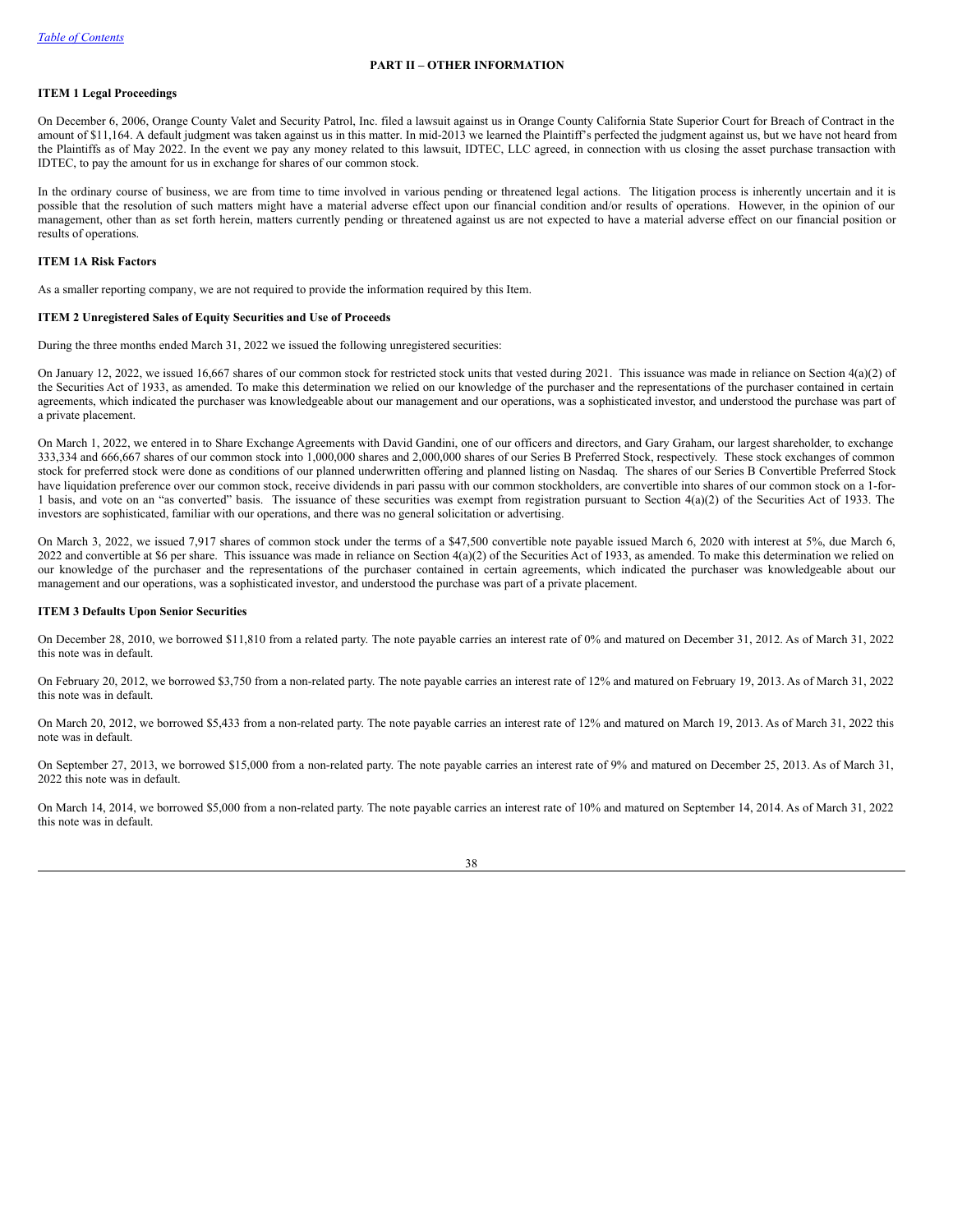On July 31, 2015, we borrowed \$2,500 from a non-related party. The note payable carries an interest rate of 10% and matured on November 28, 2015. As of March 31, 2022 this note was in default.

On September 28, 2021, we received from a non-related party \$2,500,000 for an 18% Original Issue Discount Convertible Debenture in the principal amount of \$3,048,781. As of March 31, 2022 this note was in default. On May 19, 2022 the principal balance was paid in full satisfying all amounts due and accrued under the default and damages provisions of the loan agreement.

### <span id="page-38-0"></span>**ITEM 4 Mine Safety Disclosures**

There have been no events which are required to be reported under this Item.

### <span id="page-38-1"></span>**ITEM 5 Other Information**

On May 13, 2022, we entered into an underwriting agreement (the "Underwriting Agreement"), with Aegis Capital Corp., who acted as the lead book running manager (the "Underwriter"), pursuant to which we agreed to sell to the Underwriter in a firm commitment underwritten public offering (the "Offering") an aggregate of 2,352,942 units. Each unit consisted of one share of our common stock, par value \$0.00001 per share (the "Common Stock"), and two warrants ("Warrants", and together with the Common Stock the "Units"), at a public offering price of \$4.25 per Unit. Each Warrant included in the Units is exercisable for one share of Common Stock, is exercisable immediately, has an exercise price of \$4.25 per share, which represents 100% of the price per unit sold in the Offering, and expires five years from the date of issuance. The exercise price of the Warrant may adjust downward based on certain events. The Common Stock began trading on the Nasdaq Capital Market under the symbol SOBR on May 16, 2022. The Warrants are non-tradeable.

The Units were offered and sold to the public pursuant to the Company's registration statement on Form S-1 (File No. 333-262665), initially filed by us with the Securities and Exchange Commission under the Securities Act of 1933, as amended (the "Securities Act") on February 11, 2022, and declared effective on May 13, 2022.

In addition, the Underwriter was granted a 45-day option, exercisable in one or more times in whole or in part, to purchase up to an additional 352,941 shares of Common Stock and/or up to an additional 705,882 Warrants solely to cover over-allotments. The over-allotment shares of Common Stock can be purchased at the public offering price of the Units (\$4.25), less the underwriting discounts payable by us, and the Warrants can be purchased for \$0.01 per Warrant.

The Underwriting Agreement contains customary representations, warranties and agreements by us, customary conditions to closing, indemnification obligations of us and the Underwriter, including for liabilities under the Securities Act of 1933, as amended, other obligations of the parties and termination provisions. Further, pursuant to the terms of the Underwriting Agreement and related "lock-up" agreements, we, each director and executive officer of our, and certain stockholders have agreed with the Underwriter not to offer for sale, issue, sell, contract to sell, pledge or otherwise dispose of any of Common Stock or securities convertible into Common Stock for a period of 180 days (24 months for the Company) commencing on the May 13, 2022, the date of the final prospectus.

On May 17, 2022, we entered into a warrant agent agreement (the "Warrant Agent Agreement") with Equiniti Trust Company ("Warrant Agent"), to serve as our warrant agent for the Warrants. Upon the closing of the Offering, the Warrant Agent issued the Warrants.

On May 18, 2022, pursuant to the Underwriting Agreement, we issued Representative's Warrants to purchase up to an aggregate of 141,177 shares of Common Stock (the "Representative's Warrants"). The Representative's Warrants are exercisable beginning on November 17, 2022, until May 17, 2027. The initial exercise price of Representative's Warrants is \$5.3125 per share, which equals 125% of the public offering price per Unit in the Offering.

### The Offering closed on May 18, 2022.

The foregoing description of the Underwriting Agreement, Representative's Warrants and Warrant Agent Agreement are not complete and are qualified in their entirety by references to the full text of the Underwriting Agreement, the form of Representative's Warrants, the Warrant Agent Agreement and the Form of Unit Warrant, which are filed as exhibits 1.1, 4.1, 4.2 and 4.3, respectively, to this report and are incorporated by reference herein.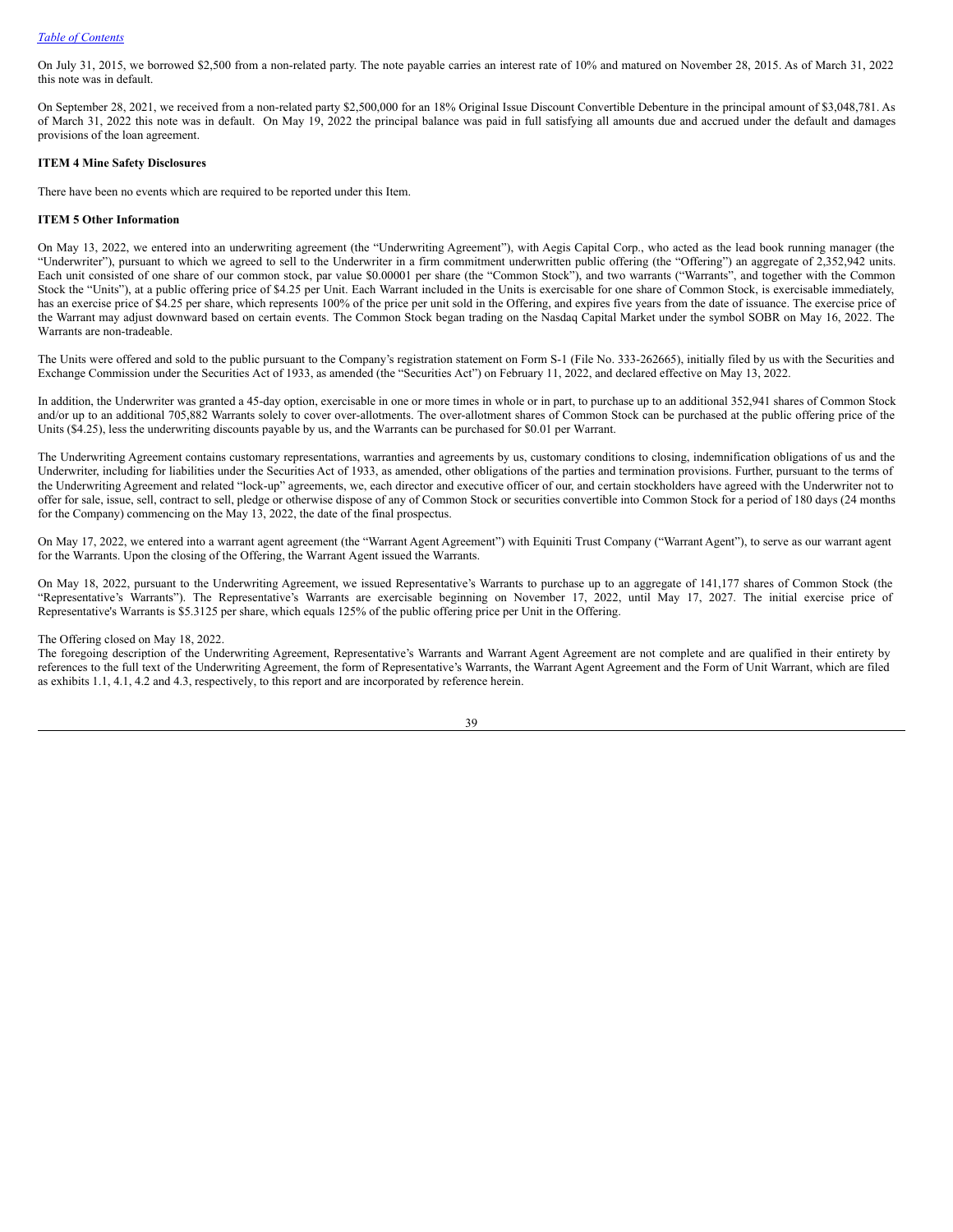<span id="page-39-0"></span>**ITEM 6 Exhibits**

| Item No. | <b>Description</b>                                                                                                                                                                                                 |
|----------|--------------------------------------------------------------------------------------------------------------------------------------------------------------------------------------------------------------------|
| 1.1(19)  | Underwriting Agreement by and between SOBR Safe, Inc. and Aegis Capital Corp. dated May, 2022                                                                                                                      |
| 3.1(1)   | Articles of Incorporation of Imagine Media, Ltd.                                                                                                                                                                   |
| 3.2(2)   | Articles of Amendment to Articles of Incorporation to TransBiotec, Inc.                                                                                                                                            |
| 3.3(3)   | Certificate of Amendment to Certificate of Incorporation filed with the State of Delaware on May 25, 2017                                                                                                          |
| 3.4(6)   | Amended and Restated Bylaws of SOBR Safe, Inc.                                                                                                                                                                     |
| 3.5(10)  | Certificate of Amendment to Certificate of Incorporation of TransBiotec, Inc. changing name to SOBR Safe, Inc., effecting 1-for-33.26 reverse stock split and<br>decreasing authorized common stock to 100M shares |
| 4.1(19)  | Form of Representative's Warrant                                                                                                                                                                                   |
| 4.2(19)  | <b>Warrant Agency Agreement</b>                                                                                                                                                                                    |
| 4.3(19)  | Form of Unit Warrant                                                                                                                                                                                               |
| 10.1(4)  | Asset Purchase Agreement dated May 6, 2019 between IDTEC, LLC and TransBiotec, Inc.                                                                                                                                |
| 10.2(5)  | Common Stock Purchase Agreement with Charles Bennington dated August 23, 2019                                                                                                                                      |
| 10.3(5)  | Share Exchange Agreement with Michael Lanphere dated August 23, 2019                                                                                                                                               |
| 10.4(5)  | Share Exchange Agreement with Vernon Justus dated August 23, 2019                                                                                                                                                  |
| 10.5(5)  | Debt Conversion and Common Stock Purchase Agreement with Michael Lanphere dated August 23, 2019                                                                                                                    |
| 10.6(5)  | Debt Conversion and Common Stock Purchase Agreement with Devadatt Mishal dated August 23, 2019                                                                                                                     |
| 10.7(6)  | TransBiotec, Inc. 2019 Equity Incentive Plan                                                                                                                                                                       |
| 10.8(6)  | Employment Agreement with Kevin Moore dated October 25, 2019                                                                                                                                                       |
| 10.9(8)  | Amended Employment Agreement with Kevin Moore dated November 26, 2019                                                                                                                                              |
| 10.10(6) | Employment Agreement with David Gandini dated October 25, 2019                                                                                                                                                     |
| 10.11(7) | Series A-1 Preferred Stock Purchase Agreement by and between TransBiotec, Inc. and SOBR SAFE, LLC dated December 12, 2019 (with Series A-1 Preferred<br><b>Stock Certificate of Designation attached)</b>          |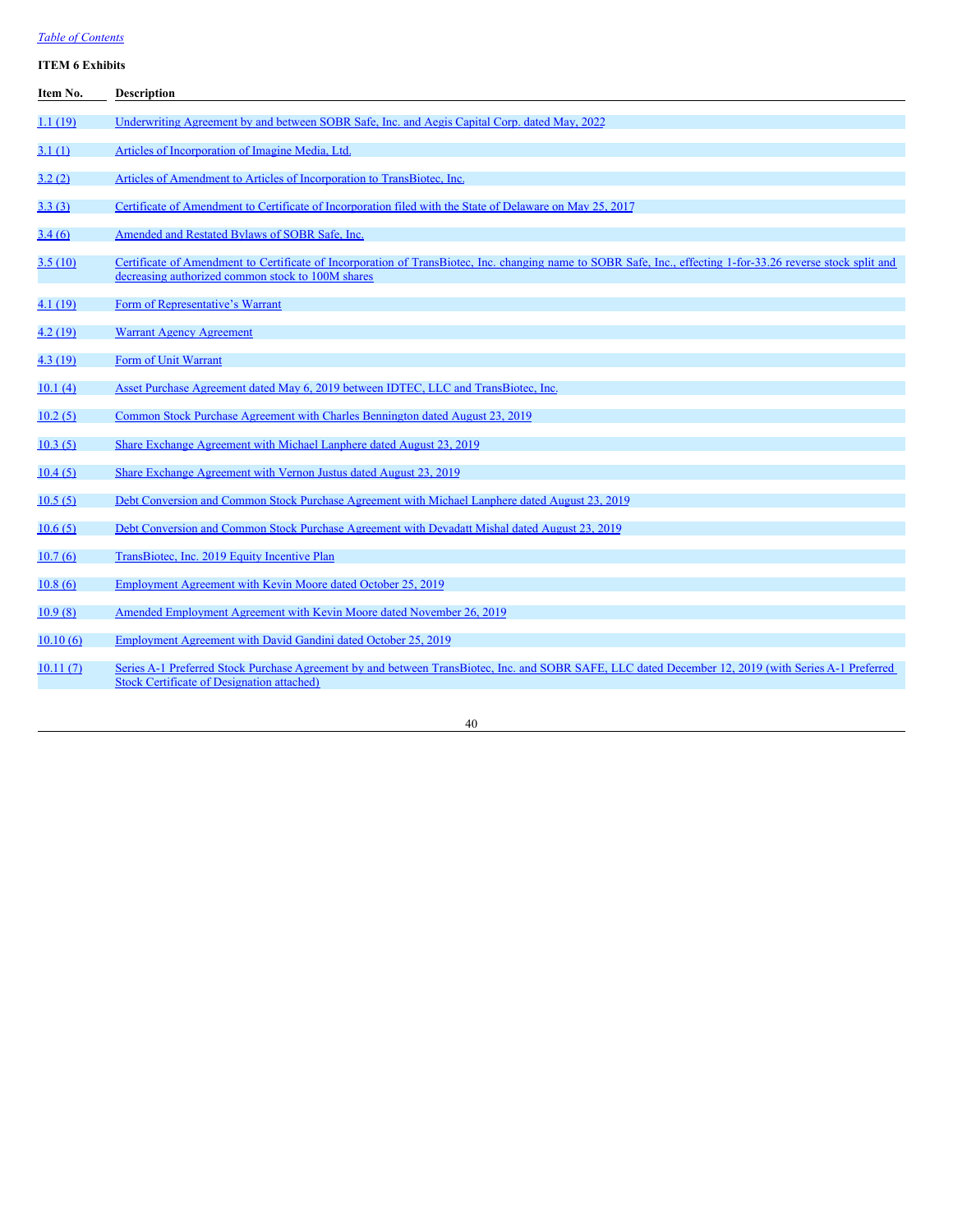| 10.12(9)  | Amendment No. 1 to Asset Purchase Agreement dated March 23, 2020 by and between IDTEC, LLC and TransBiotec, Inc.                             |
|-----------|----------------------------------------------------------------------------------------------------------------------------------------------|
| 10.13(10) | Form of Convertible Promissory Note Issued to IDTEC, LLC at Close of Asset Purchase Transaction                                              |
| 10.14(10) | Waiver Under Asset Purchase Agreement and Post-Closing Covenant Agreement dated June 5, 2020 by and between IDTEC, LLC and TransBiotec, Inc. |
| 10.15(10) | Warrant to Purchase Common Stock dated June 5, 2020 issued to IDTEC, LLC                                                                     |
| 10.16(11) | Advisory Agreement with Steven Beabout dated October 9, 2020                                                                                 |
| 10.17(12) | 18% Original Issue Discount Convertible Debenture issued by SOBR Safe, Inc. to Armistice Capital Master Fund Ltd. dated September 27, 2021   |
| 10.18(12) | Warrant to Purchase Common Stock issued by SOBR Safe, Inc. to Armistice Capital Master Fund Ltd. dated September 27, 2021                    |
| 10.19(12) | Securities Purchase Agreement by and between SOBR Safe, Inc. and Armistice Capital Master Fund Ltd. dated September 27, 2021                 |
| 10.20(12) | Registration Rights Agreement by and between SOBR Safe, Inc. and Armistice Capital Master Fund Ltd. dated September 27, 2021                 |
| 10.21(13) | "Form of" Secured Convertible Debenture issued by SOBR Safe, Inc. in \$2M Regulation D Offering                                              |
| 10.22(13) | "Form of" Warrant issued by SOBR Safe, Inc. in Regulation D Offering                                                                         |
| 10.23(14) | Transition Agreement by and between SOBR Safe, Inc. and Kevin Moore dated October 30, 2021                                                   |
| 10.24(15) | Executive Employment Agreement with Scott Bennett dated August 17, 2021                                                                      |
| 10.25(15) | <b>Executive Employment Agreement with Michael Watson dated October 11, 2021</b>                                                             |
| 10.27(16) | Executive Employment Agreement with Gerard Wenzel dated January 1, 2022                                                                      |
| 10.28(17) | Form of Share Exchange Agreement with David Gandini and Gary Graham for Series B Preferred Stock                                             |
| 10.29(18) | Waiver by and between SOBR Safe, Inc. and Armistice Capital Master Fund Ltd. dated March 30, 2022                                            |
| $31.1*$   | Rule 13a-14(a)/15d-14(a) Certification of Chief Executive Officer (filed herewith)                                                           |
| $31.2*$   | Rule 13a-14(a)/15d-14(a) Certification of Chief Accounting Officer (filed herewith)                                                          |
| $32.1*$   | Section 1350 Certification of Chief Executive Officer (filed herewith).                                                                      |
|           |                                                                                                                                              |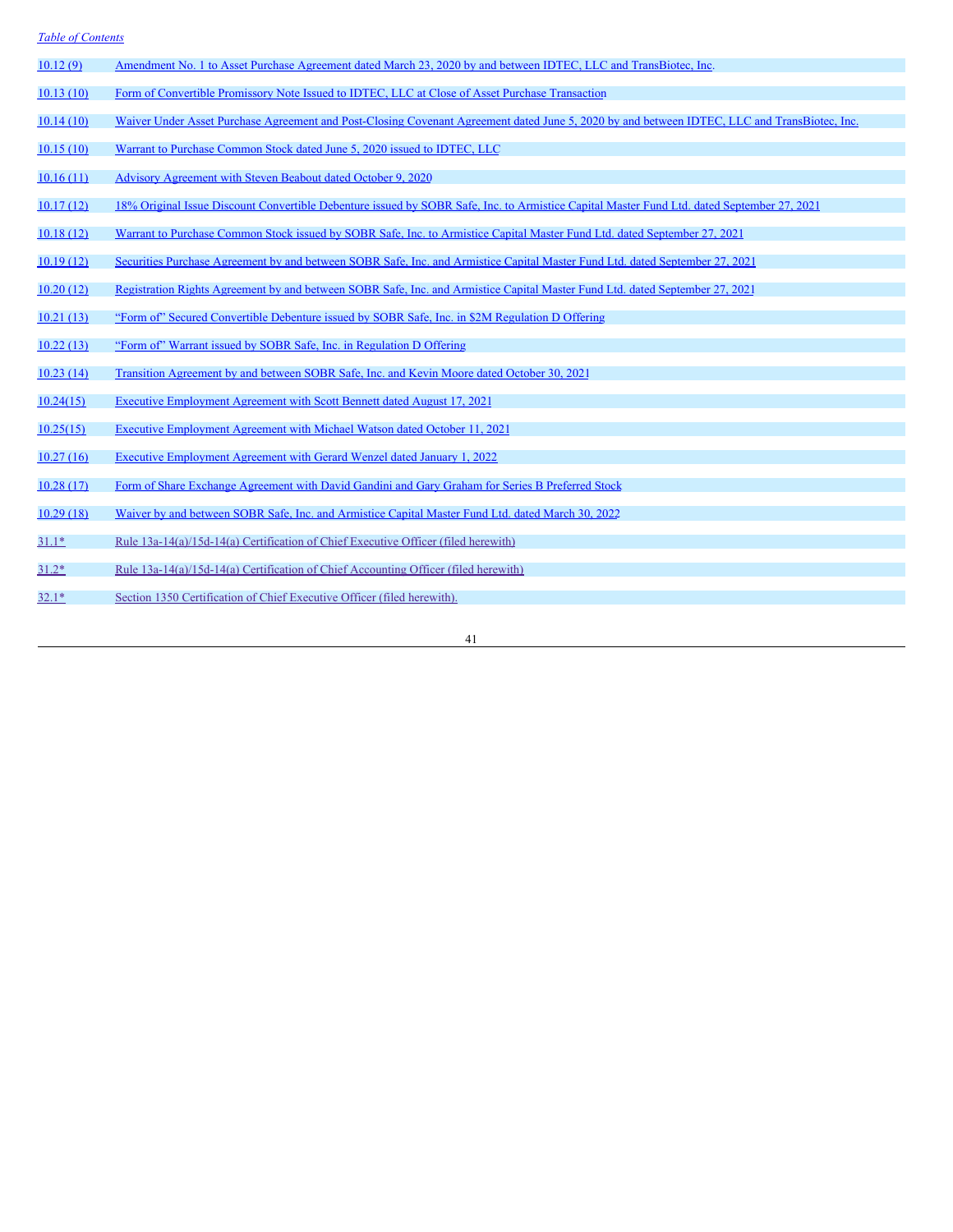| $32.2*$        | Section 1350 Certification of Chief Accounting Officer (filed herewith).                                                                                                         |
|----------------|----------------------------------------------------------------------------------------------------------------------------------------------------------------------------------|
|                |                                                                                                                                                                                  |
| $101$ . INS ** | In line XBRL Instance Document (the instance document does not appear in the Interactive Data File because its XBRL tags are embedded within the Inline<br><b>XBRL</b> document) |
|                |                                                                                                                                                                                  |
| $101.SCH$ **   | Inline XBRL Taxonomy Extension Schema Document                                                                                                                                   |
|                |                                                                                                                                                                                  |
| $101.CAL$ **   | Inline XBRL Taxonomy Extension Calculation Linkbase Document                                                                                                                     |
|                |                                                                                                                                                                                  |
| 101.DEF **     | Inline XBRL Taxonomy Extension Definition Linkbase Document                                                                                                                      |
|                |                                                                                                                                                                                  |
| $101.LAB**$    | Inline XBRL Taxonomy Extension Label Linkbase Document                                                                                                                           |
|                |                                                                                                                                                                                  |
| 101.PRE **     | Inline XBRL Taxonomy Extension Presentation Linkbase Document                                                                                                                    |
|                |                                                                                                                                                                                  |
| 104            | Cover Page Interactive Data File (embedded within the Inline XBRL document)                                                                                                      |

\*Filed herewith.

\*\*XBRL (Extensible Business Reporting Language) information is furnished and not filed or a part of a registrati0n statement or prospectus for purposes of Sections 11 or 12 of the Securities Act of 1933, as amended, is deemed not filed for purposes of Section 18 of the Securities Exchange Act of 1934, as amended, and otherwise is not subject to liability under these sections.

- (1) Incorporated by reference from our Registration Statement on Form SB-2, filed with the Commission on January 31, 2008
- (2) Incorporated by reference from our Registration Statement on Form S-1, filed with the Commission on November 6, 2012
- (3) Incorporated by reference from our Annual Report on Form 10-K for the year ended December 31, 2017, filed with the Commission on February 6, 2019
- (4) Incorporated by reference from our Current Report on Form 8-K, filed with the Commission on May 14, 2019.
- (5) Incorporated by reference from our Current Report on Form 8-K, filed with the Commission on September 10, 2019.
- (6) Incorporated by reference from our Current Report on Form 8-K, filed with the Commission on November 19, 2019
- (7) Incorporated by reference from our Current Report on Form 8-K, filed with the Commission on December 23, 2019
- (8) Incorporated by reference from our Annual Report on Form 10-K, filed with the Commission on April 17, 2020
- (9) Incorporated by reference from our Quarterly Report on Form 10-Q for the period ended June 30, 2020, filed with the Commission on May 26, 2020
- (10) Incorporated by reference from our Current Report on Form 8-K filed with the Commission on June 11, 2020
- (11) Incorporated by reference from our Annual Report on Form 10-K for the period ended December 31, 2020, filed with the Commission on June 30, 2021
- (12) Incorporated by reference from our Current Report on Form 8-K filed with the Commission on October 1, 2021
- (13) Incorporated by reference from Amendment No. 1 to our Registration Statement on Form S-1 filed with the Commission on December 1, 2021
- (14) Incorporated by reference from Amendment No. 3 to our Registration Statement on Form S-1 filed with the Commission on December 20, 2021.
- (15) Incorporated by reference from Amendment No. 4 to our Registration Statement on Form S-1 filed with the Commission on January 19, 2022.
- (16) Incorporated by reference from our Current Report on Form 8-K filed with the Commission on January 19, 2022.
- (17) Incorporated by reference from our Amendment No. 1 to our Registration Statement on Form S-1 filed with the Commission on March 17, 2022
- (18) Incorporated by reference from our Current Report on Form 8-K filed with the Commission on April 1, 2022
- (19) Incorporated by reference from our Current Report on Form 8-K filed with the Commission on May 19, 2022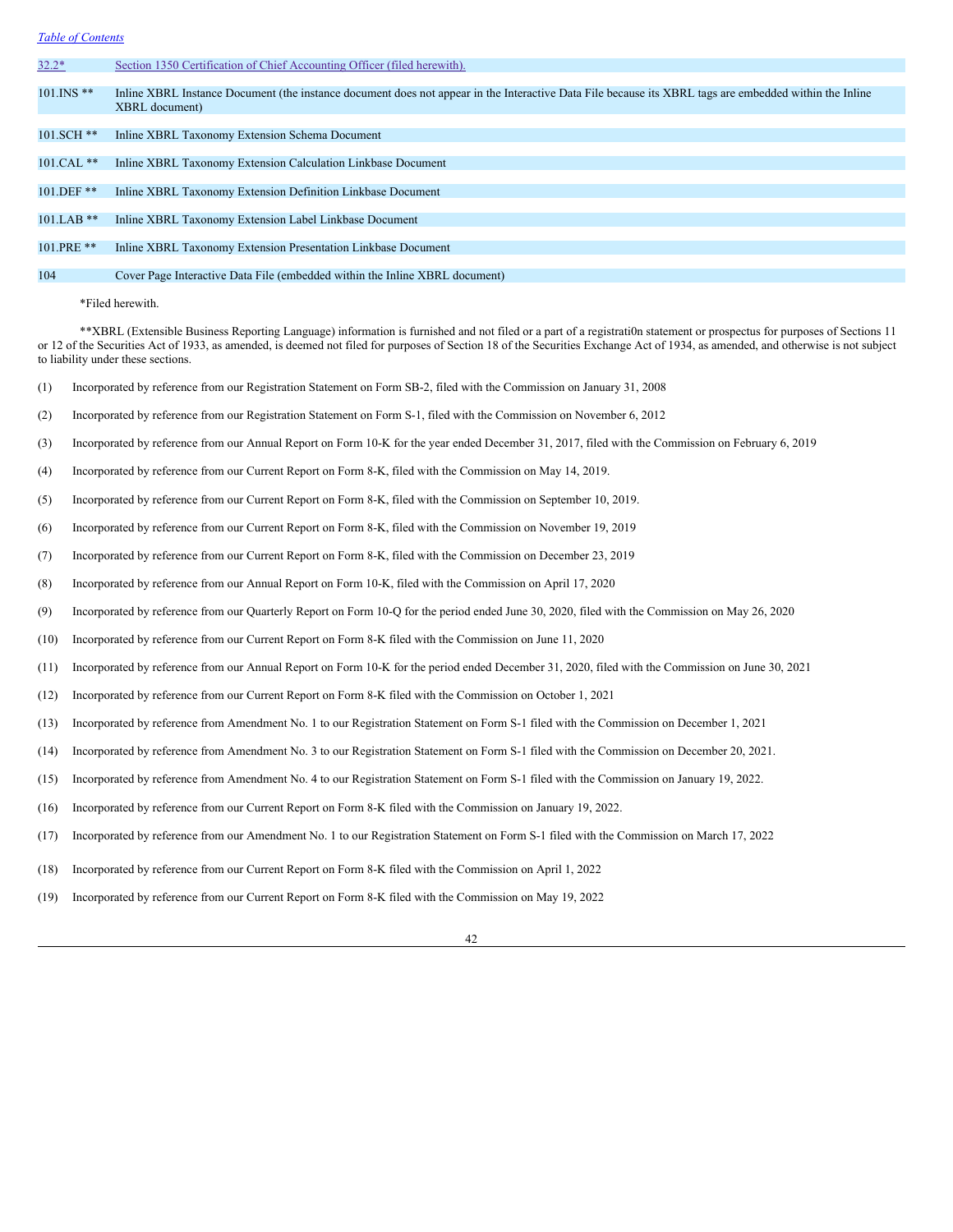# **SIGNATURES**

Pursuant to the requirements of the Securities Exchange Act of 1934, the registrant has duly caused this report to be signed on its behalf by the undersigned thereunto duly authorized.

# **SOBR Safe, Inc.** Dated: May 23, 2022 /s/ David Gandini By: David Gandini Its: Chief Executive Officer and Principal Executive Officer 43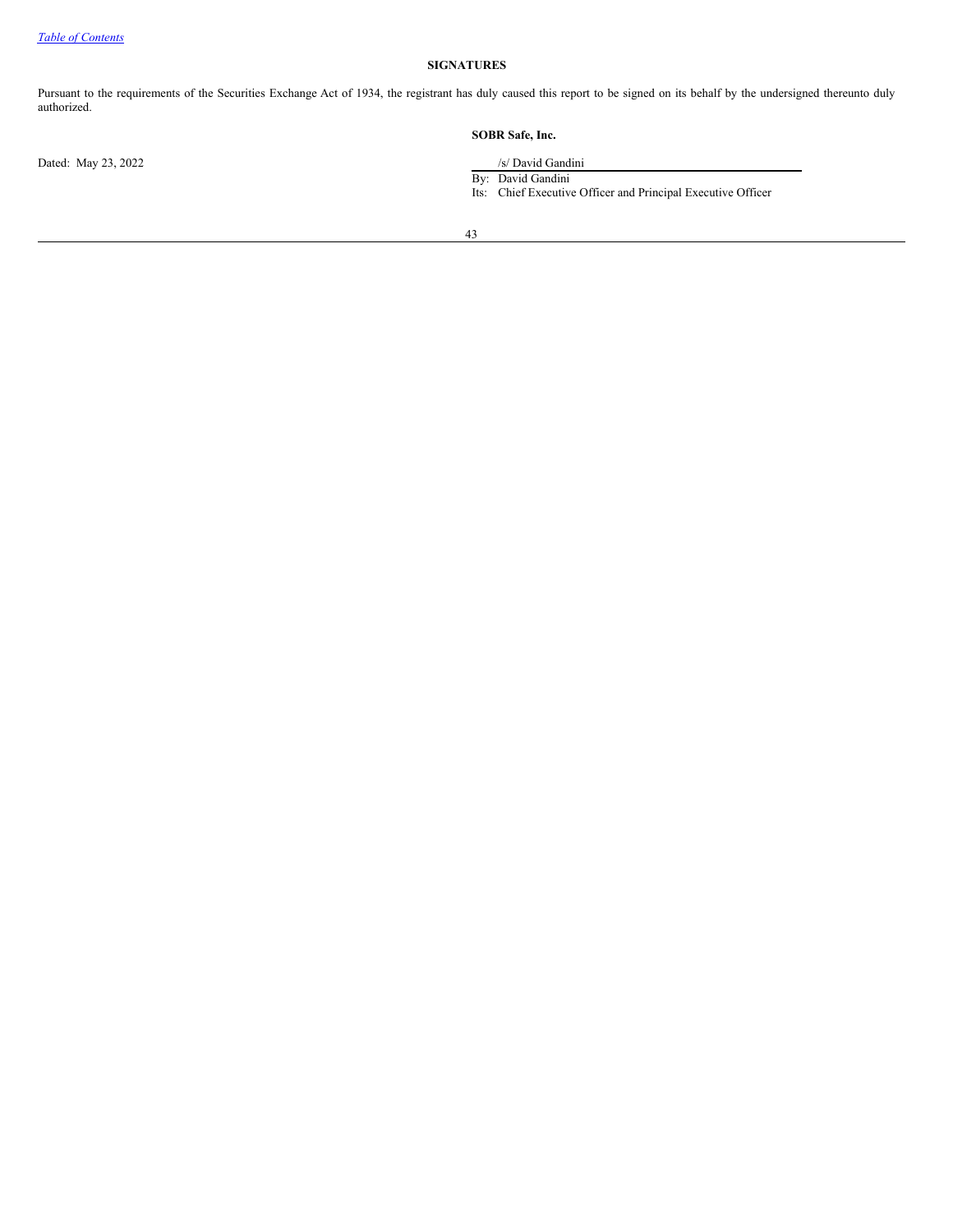#### **Rule 13a-14(a)/15d-14(a) Certification of Chief Executive Officer**

<span id="page-43-0"></span>I, David Gandini, certify that:

- 1. I have reviewed this Quarterly Report on Form 10-Q of SOBR Safe, Inc.;
- 2. Based on my knowledge, this report does not contain any untrue statement of a material fact or omit to state a material fact necessary to make the statements made, in light of the circumstances under which such statements were made, not misleading with respect to the period covered by this report;
- 3. Based on my knowledge, the financial statements, and other financial information included in this report fairly present in all material respects the financial condition, results of operations and cash flows of the registrant as of, and for, the periods presented in this report;
- 4. The registrant's other certifying officer(s) and I are responsible for establishing and maintaining disclosure controls and procedures (as defined in Exhibit Act Rules 13a-15(e) and 15d-15(e)) and internal control over financial reporting (as defined in Exchange Act Rules 13a-15(f) and 15d-15(f)) for the registrant and have:
	- (a) Designed such disclosure controls and procedures, or caused such disclosure controls and procedures to be designed under our supervision, to ensure that material information relating to the registrant, including its consolidated subsidiaries, is made known to us by others within those entities, particularly during the period in which this report is being prepared;
	- (b) Designed such internal control over financial reporting, or caused such internal control over financial reporting to be designed under our supervision, to provide reasonable assurance regarding the reliability of financial reporting and the preparation of financial statements for external purposes in accordance with generally accepted accounting principles;
	- (c) Evaluated the effectiveness of the registrant's disclosure controls and procedures and presented in this report our conclusions about the effectiveness of the disclosure controls and procedures as of the end of the period covered by this report based on such evaluation; and
	- (d) Disclosed in this report any change in the registrant's internal control over financial reporting that occurred during the registrant's most recent fiscal quarter (the registrant's fourth fiscal quarter in the case of an annual report) that has materially affected, or is reasonably likely to materially affect, the registrant's internal control over financial reporting; and
- 5. The registrant's other certifying officer(s) and I have disclosed, based on our most recent evaluation of internal control over financial reporting, to the registrant's auditors and the audit committee of the registrant's board of directors (or persons performing the equivalent functions):
	- (a) All significant deficiencies and material weaknesses in the design or operation of internal control over financial reporting which are reasonably likely to adversely affect the registrant's ability to record, process, summarize, and report financial information; and
	- (b) Any fraud, whether or not material, that involves management or other employees who have a significant role in the registrant's internal control over financial reporting.

Dated: May 23, 2022 */s/ David Gandini*

By: David Gandini Chief Executive Officer and Principal Executive Officer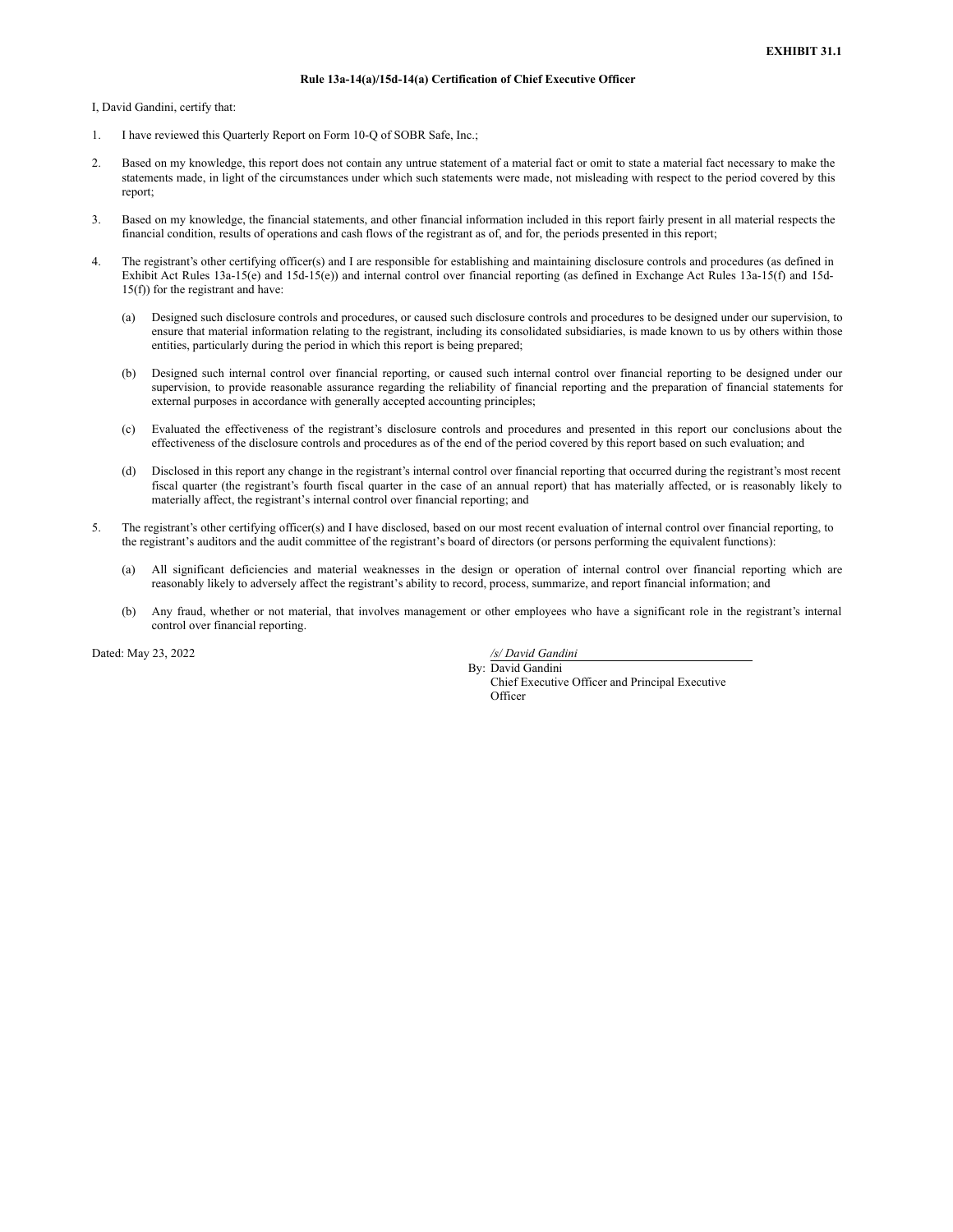#### **Rule 13a-14(a)/15d-14(a) Certification of Chief Financial Officer**

<span id="page-44-0"></span>I, Jerry Wenzel, certify that:

- 1. I have reviewed this Quarterly Report on Form 10-Q of SOBR Safe, Inc.;
- 2. Based on my knowledge, this report does not contain any untrue statement of a material fact or omit to state a material fact necessary to make the statements made, in light of the circumstances under which such statements were made, not misleading with respect to the period covered by this report;
- 3. Based on my knowledge, the financial statements, and other financial information included in this report fairly present in all material respects the financial condition, results of operations and cash flows of the registrant as of, and for, the periods presented in this report;
- 4. The registrant's other certifying officer(s) and I are responsible for establishing and maintaining disclosure controls and procedures (as defined in Exhibit Act Rules 13a-15(e) and 15d-15(e)) and internal control over financial reporting (as defined in Exchange Act Rules 13a-15(f) and 15d-15(f)) for the registrant and have:
	- (a) Designed such disclosure controls and procedures, or caused such disclosure controls and procedures to be designed under our supervision, to ensure that material information relating to the registrant, including its consolidated subsidiaries, is made known to us by others within those entities, particularly during the period in which this report is being prepared;
	- (b) Designed such internal control over financial reporting, or caused such internal control over financial reporting to be designed under our supervision, to provide reasonable assurance regarding the reliability of financial reporting and the preparation of financial statements for external purposes in accordance with generally accepted accounting principles;
	- (c) Evaluated the effectiveness of the registrant's disclosure controls and procedures and presented in this report our conclusions about the effectiveness of the disclosure controls and procedures as of the end of the period covered by this report based on such evaluation; and
	- (d) Disclosed in this report any change in the registrant's internal control over financial reporting that occurred during the registrant's most recent fiscal quarter (the registrant's fourth fiscal quarter in the case of an annual report) that has materially affected, or is reasonably likely to materially affect, the registrant's internal control over financial reporting; and
- 5. The registrant's other certifying officer(s) and I have disclosed, based on our most recent evaluation of internal control over financial reporting, to the registrant's auditors and the audit committee of the registrant's board of directors (or persons performing the equivalent functions):
	- (a) All significant deficiencies and material weaknesses in the design or operation of internal control over financial reporting which are reasonably likely to adversely affect the registrant's ability to record, process, summarize and report financial information; and
	- (b) Any fraud, whether or not material, that involves management or other employees who have a significant role in the registrant's internal control over financial reporting**.**

Dated: May 23, 2022 */s/ Jerry Wenzel*

By: Jerry Wenzel Chief Financial Officer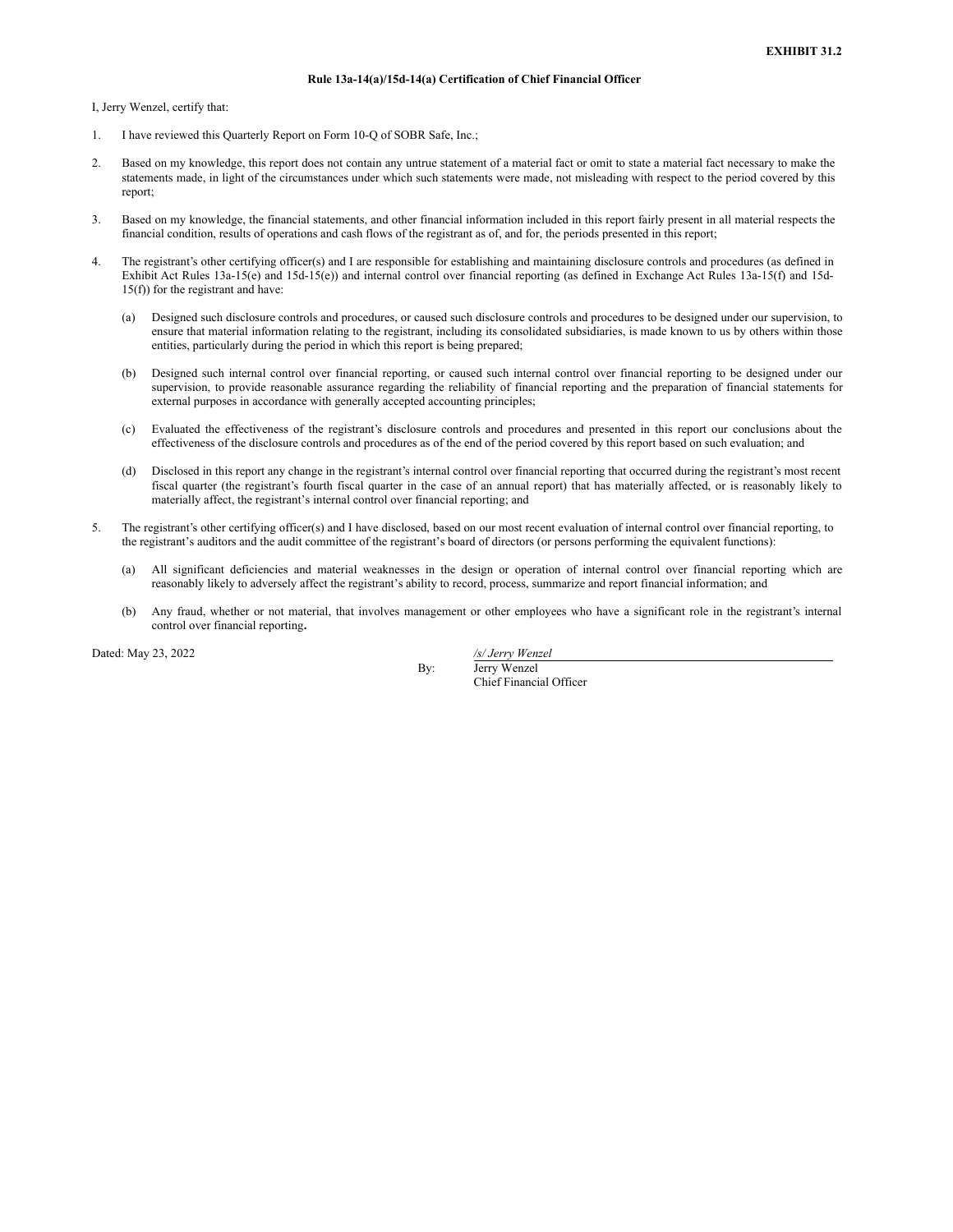### **CERTIFICATION PURSUANT TO 18 USC, SECTION 1350, AS ADOPTED PURSUANT TO SECTION 906 OF THE SARBANES-OXLEY ACT OF 2002**

<span id="page-45-0"></span>In connection with the Quarterly Report of SOBR Safe, Inc. (the "Company") on Form 10-Q for the quarter ended March 31, 2022, as filed with the Securities and Exchange Commission on or about the date hereof (the "Report"), I, David Gandini, Chief Executive Officer of the Company, certify, pursuant to 18 U.S.C. Sec. 1350, as adopted pursuant to Sec. 906 of the Sarbanes-Oxley Act of 2002, that:

- (1) The Report fully complies with the requirements of Sections 13(a) or 15(d) of the Securities Exchange Act of 1934; and
- (2) Information contained in the Report fairly presents, in all material respects, the financial condition and results of operations of the Company.

Dated: May 23, 2022 */s/ David Gandini* By: David Gandini

Chief Executive Officer and Principal Executive Officer

A signed original of this written statement required by Section 906 has been provided to SOBR Safe, Inc. and will be retained by SOBR Safe, Inc. and furnished to the Securities and Exchange Commission or its staff upon request.